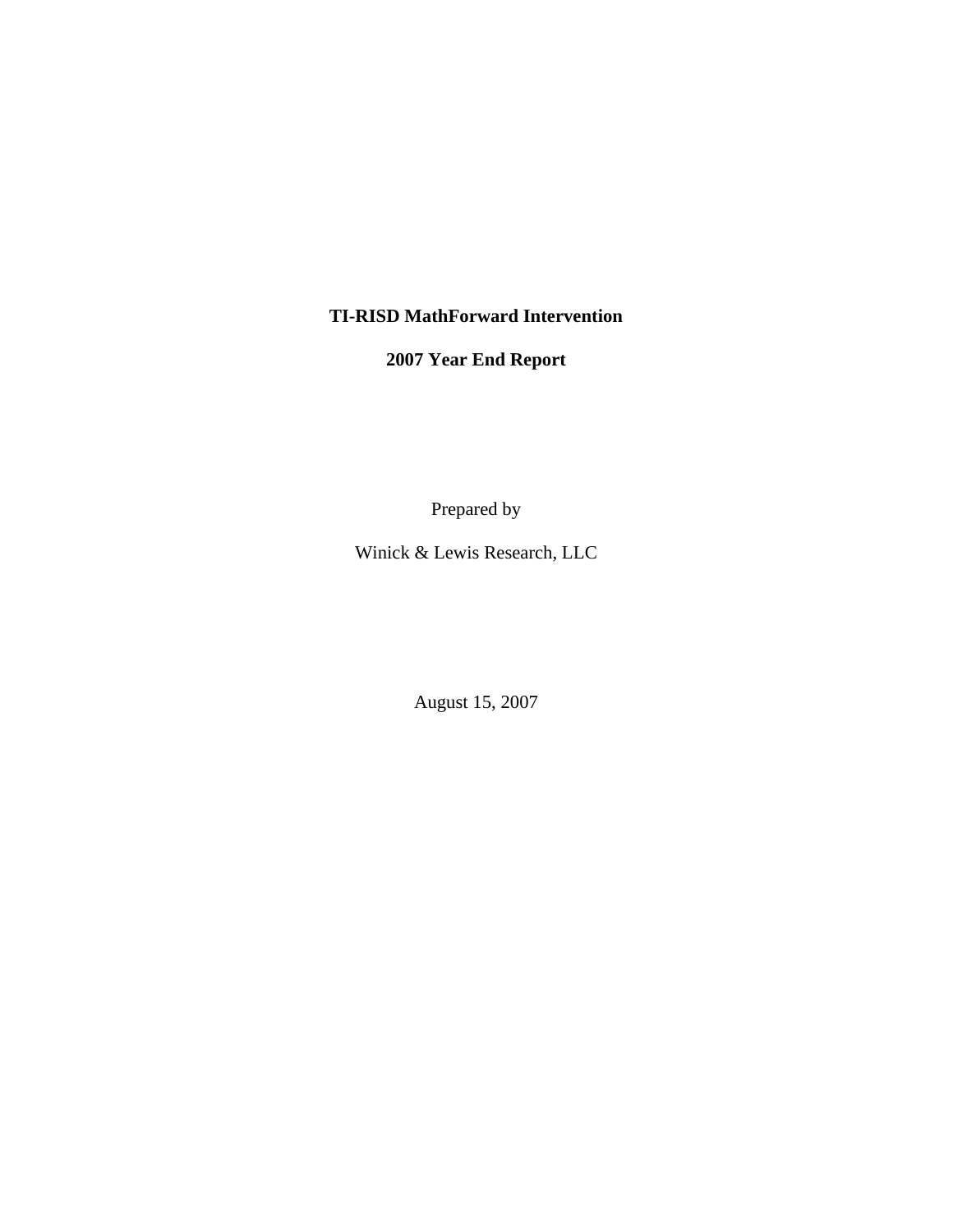## **Table of Contents**

| Section                                       | Page                |
|-----------------------------------------------|---------------------|
| <b>Executive Summary</b>                      | $\ddot{\mathbf{i}}$ |
| Overview                                      | $\mathbf{1}$        |
| <b>Richardson ISD Intervention Assessment</b> | $\mathbf{1}$        |
| <b>Teacher Content Knowledge</b>              | 11                  |
| <b>Teacher Perceptions</b>                    | 13                  |
| <b>Individual Site Year-End Reports</b>       | 19                  |
| Forest Meadow Junior High School              | 19                  |
| Liberty Junior High School                    | 22                  |
| Richardson West Junior High School            | 26                  |
| <b>Westwood Junior High School</b>            | 29                  |
| Appendices                                    |                     |
| Appendix A: Additional Charts                 | 32                  |
| Appendix B: Teacher Perceptions Survey        | 33                  |
| Appendix C: Student Perceptions Survey        | 41                  |
| Appendix D: Parent Perceptions Survey         | 43                  |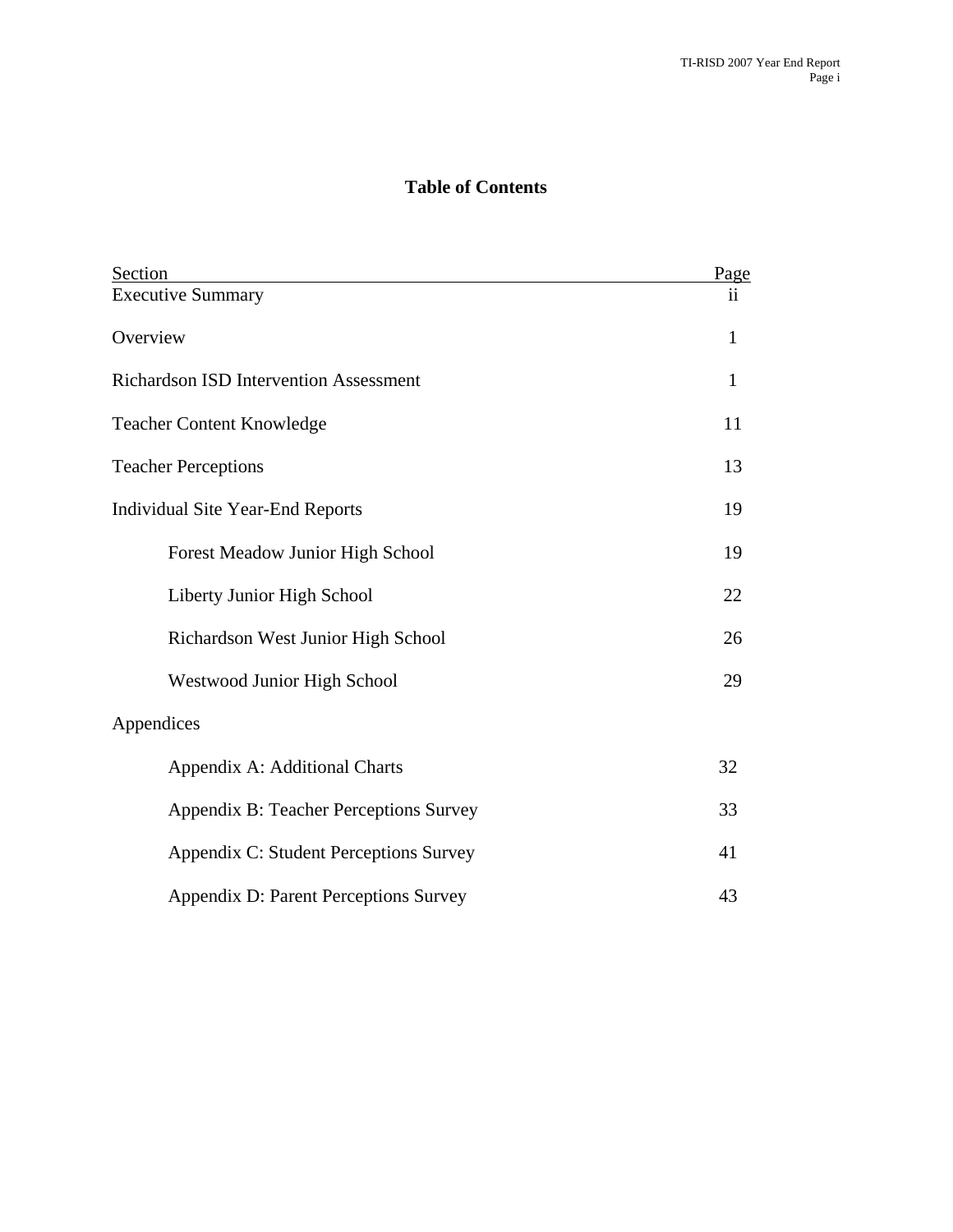### **Executive Summary**

- MathForward, a collaborative effort between Texas Instruments and Richardson Independent School District, expanded in the district this year to include five junior high schools and two high schools as targets for improvement in their mathematics instruction.
- At the junior high level, students who scored between 50% and 75% on initial district benchmarks were selected to join the MathForward block classes. Given the broader reach of the program this year, finding a valid comparison group posed a challenge, but students who were enrolled in regular, non-AP mathematics classes at the participating schools were used for comparison purposes. The MathForward group generally had a higher percentage of economically disadvantaged students but was otherwise demographically similar to the comparison group at most schools.
- Year-end TAKS results showed that the MathForward students made good gains in terms of their TAKS pass rates and percentage correct, although in general they scored below the overall school average. The seventh grade students performed much better than the eighth graders, as they more closely approached the average at most junior high schools.
- When focused on the performance of the most at-risk students over the past two years (those that had failed the previous year's TAKS), these students performed much better when placed in the MathForward classes where at each school (junior high and high schools) they were more likely to meet the minimum passing standard on the 2007 TAKS.
- In terms of average percent correct on the 2007 TAKS, the MathForward students also showed significantly more growth in their scores than comparable students. This pattern also held for the high school intervention classes.
- The RISD teachers' math knowledge, as measured by pre- and post-intervention CKTM assessments, dropped slightly at year's end. While the average was higher than reported in an assessment from the end of 2005, the drop was unexpected and may be a function of problems in the content focused teacher training offered to the schools.
- Growth in CKTM number operations scale scores was positively associated with the TAKS performance of their students.
- Turning to the stakeholder survey results, Teacher confidence improved since mid-year. The teacher confidence questions are clustered in the Learning Environment domain which at year-end was significantly correlated with student performance data.
- Across the campuses teachers reported that the math content sessions were not helpful. Many thought they were taught at a level too advanced to support pedagogical needs for struggling students.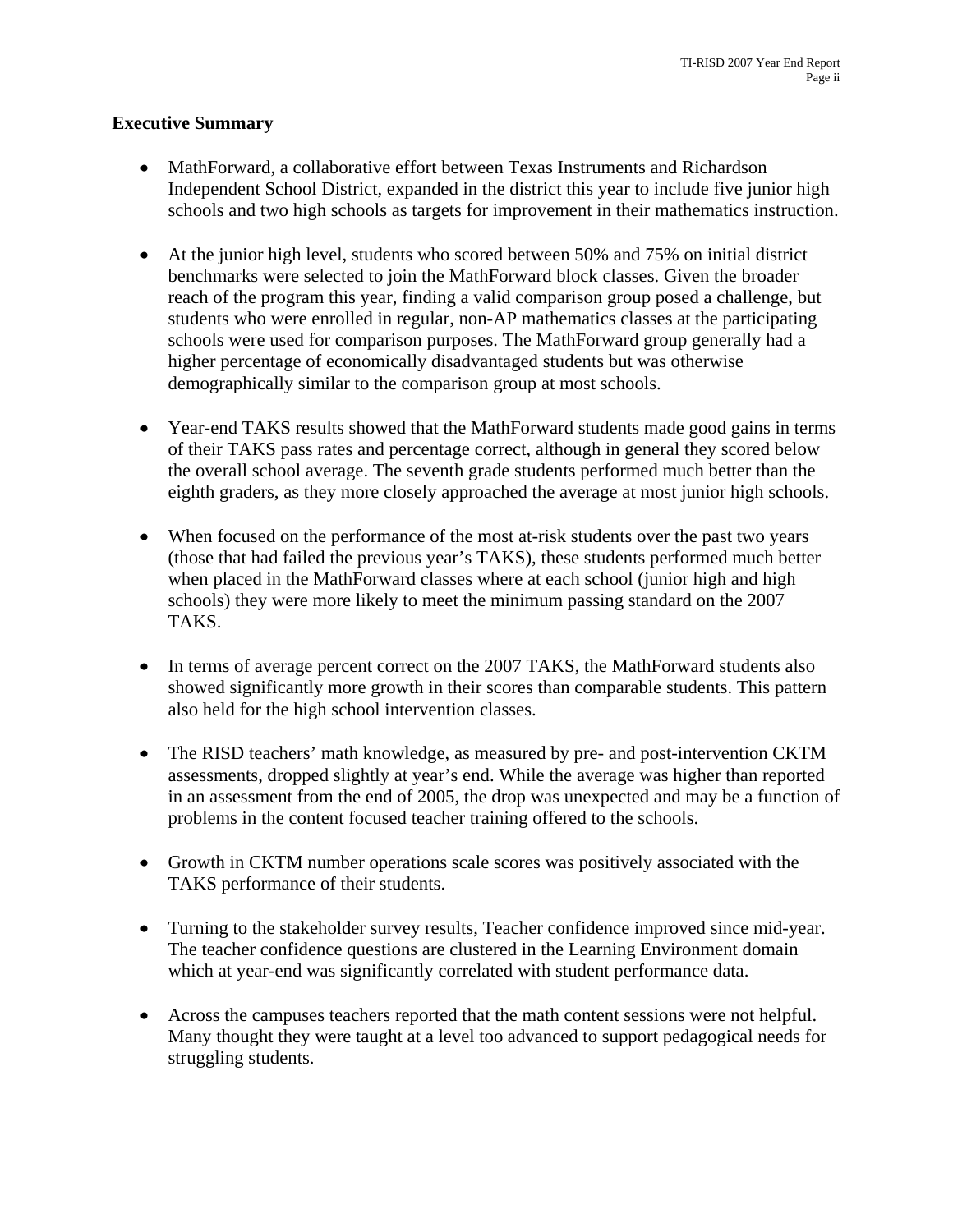- Reports of collegial support remained high across the year. All of the teachers agreed that there is an expert available with whom teaching strategies can be discussed.
- Teachers agree that assistance is readily available for implementing the TI Technology. Some disagree that they have sufficient curriculum materials (or materials that are of good quality) to effectively use TI Navigator, while nearly all agree that they could use additional training on the TI Navigator.
- While similarities are seen in teacher use of small group instruction, discussion and student collaboration across the campuses, teacher and student responses portray different classroom cultures.
- Teacher responses to the power block are positive but mixed, with most agreeing that the amount of content covered with the block has increased.
- Teacher attitudes about the value of benchmark data are mostly positive, although it is unclear to some, if the unit diagnostics are aligned to the district curriculum.
- Forest Meadow teachers report the most consistent use across the TI Navigator features (Quick Poll, Learn Check, Screen Capture, Activity Center) and the highest percentage of teachers (2-3 out of 3) using the technology.
- Technology pulse or perceived benefit is highest at Forest Meadow Junior High and Westwood Junior High, with the largest gain since mid-year at Liberty Junior High School. Student performance is significantly higher in classrooms where the teachers report more benefit from using the TI technology.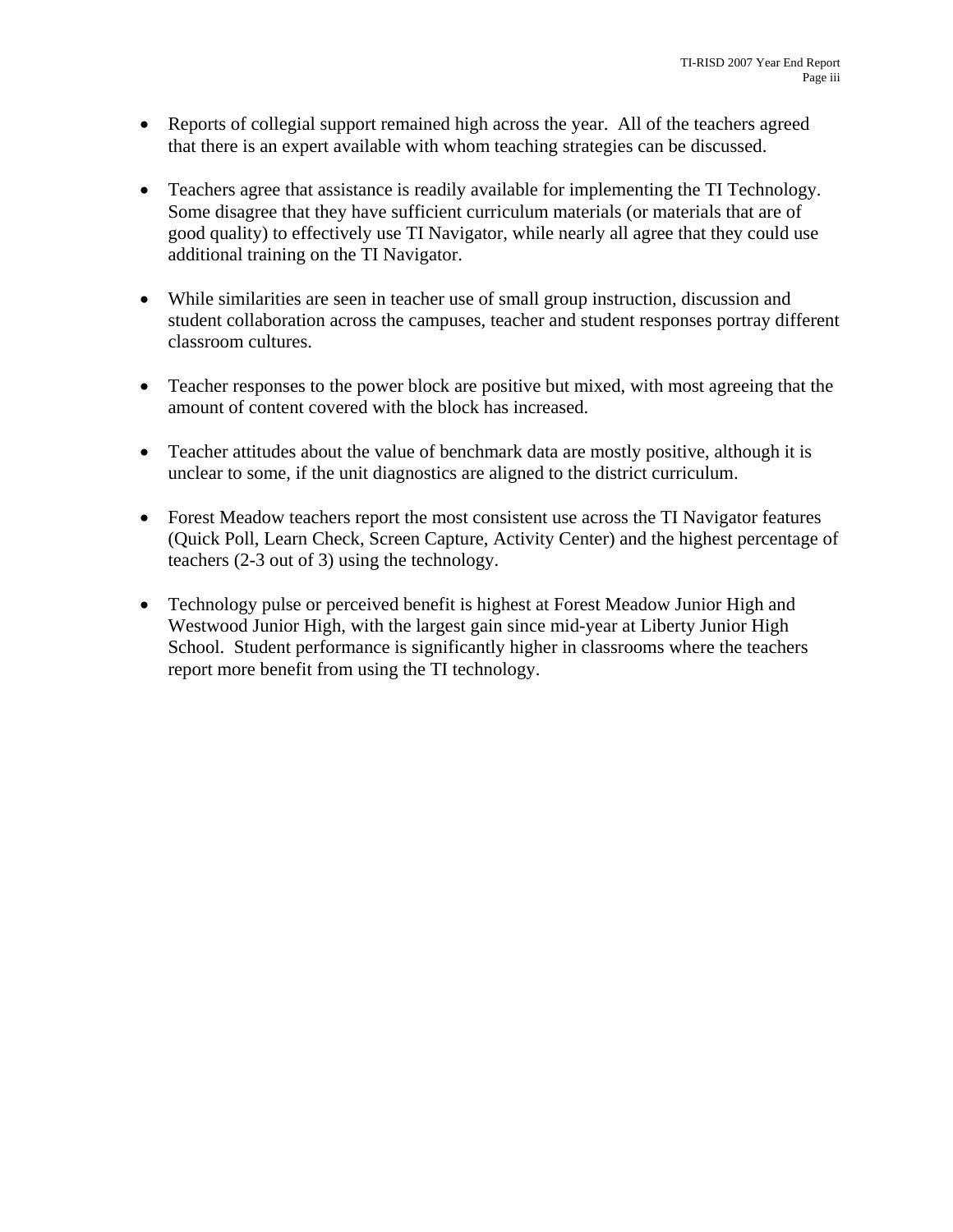#### **Year-End Assessment of the RISD-TI MathForward Intervention Model**

#### **Overview**

During this past year, the Richardson Independent School District and Texas Instruments, Inc. expanded the MathForward intervention to classes across five junior high schools and two high schools in the district. Utilizing a block schedule class design, additional instruction time, more collaboration between teachers throughout the year, focused professional development sessions, and the employment of the TI-Navigator systems, the district sought to increase the passing rate of at-risk students enrolled in these schools. At the junior high schools, students selected for the intervention were primarily those who, coming into this year, scored on average between 50% and 75% on the district's mathematics benchmarks. The intervention at the high school level is more limited in scope and involved a smaller number of students, primarily those who participated in the pilot program last year at Lake Highlands Junior High School. For this reason, our attention will focus on junior high schools rather than the limited sample at the high school level, although numbers will be provided for all schools when available and appropriate.

#### **2007 TAKS Results**

A summary of this year's TAKS testing results can give us a better sense of the general context within the participating schools. Table 1 provides comparative data on demographic categories for all  $7<sup>th</sup>$  and  $8<sup>th</sup>$  graders at the junior high schools, and all 9<sup>th</sup> graders at the high schools. Listed in the table are the total number of students at those grades tested this year by school, the schools' ethnic group percentages, and proportion of each school's student body classified as economically disadvantaged. Note the high proportion of minority and economically disadvantaged students taking the TAKS at the junior high schools in the intervention group.

| Campus                                | <b>Total tested</b> | <b>Native</b><br>American | Asian | Afr.<br>Amer. | <b>Hispanic</b> | White | Econ.<br>Dis. |
|---------------------------------------|---------------------|---------------------------|-------|---------------|-----------------|-------|---------------|
| Lake Highlands<br>Freshman Center     | 532                 | 0%                        | 2%    | 39%           | 23%             | 36%   | 41%           |
| Pearce High<br>School                 | 476                 | 1%                        | 4%    | 6%            | 23%             | 65%   | 22%           |
| Lake Highlands<br>Junior High         | 568                 | 0%                        | 1%    | 41%           | 21%             | 37%   | 45%           |
| <b>Richardson West</b><br>Junior High | 547                 | 1%                        | 7%    | 17%           | 43%             | 33%   | 51%           |
| <b>Forest Meadow</b><br>Junior High   | 522                 | 0%                        | 4%    | 45%           | 23%             | 27%   | 58%           |
| Westwood Junior<br>High               | 567                 | 0%                        | 7%    | 24%           | 30%             | 39%   | 41%           |
| Liberty Junior<br>High                | 587                 | 0%                        | 17%   | 39%           | 23%             | 20%   | 58%           |

**Table 1: Response Totals by Campus for 2007 TAKS testing period (for schools overall – ethnic group and economic disadvantaged percentages)**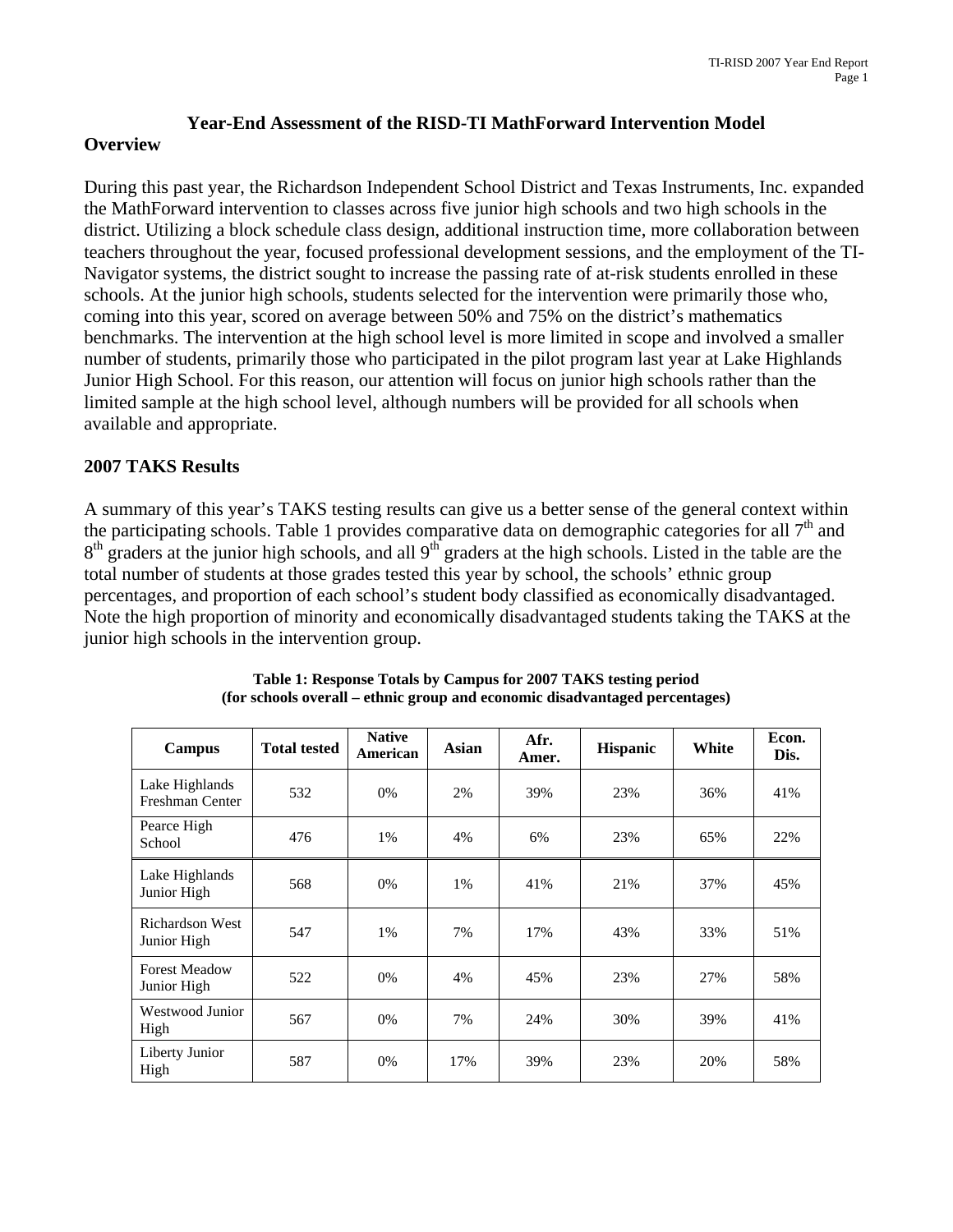The intervention classes were similar across all of the schools, with students enrolled in 100 minute block classes that employed the TI-Navigator system to assist in instruction. Within the schools, teachers assigned to these classes met frequently to develop and share their knowledge and solve problems, and these teachers also received additional professional development sessions with a math expert from Texas Instruments.

|                      |                         | Economically<br>Disadvantaged | Asian   | African<br>American | Hispanic | White   | Total |
|----------------------|-------------------------|-------------------------------|---------|---------------------|----------|---------|-------|
|                      |                         | Percent                       | Percent | Percent             | Percent  | Percent | Count |
| Lake Highlands       | <b>Comparison Class</b> | 55%                           | 2%      | 55%                 | 25%      | 19%     | 183   |
| Junior High          | <b>Block Class</b>      | 64%                           | 0%      | 53%                 | 27%      | 19%     | 172   |
| Richardson West      | <b>Comparison Class</b> | 58%                           | 5%      | 21%                 | 50%      | 22%     | 216   |
| Junior High          | <b>Block Class</b>      | 74%                           | 0%      | 17%                 | 63%      | 20%     | 109   |
| <b>Forest Meadow</b> | <b>Comparison Class</b> | 72%                           | 3%      | 57%                 | 30%      | 9%      | 268   |
| Junior High          | <b>Block Class</b>      | 60%                           | 0%      | 56%                 | 24%      | 20%     | 82    |
| Westwood Junior      | <b>Comparison Class</b> | 58%                           | 3%      | 29%                 | 46%      | 22%     | 180   |
| High                 | <b>Block Class</b>      | 60%                           | 1%      | 31%                 | 51%      | 17%     | 98    |
| Liberty Junior High  | <b>Comparison Class</b> | 62%                           | 15%     | 36%                 | 27%      | 20%     | 273   |
|                      | <b>Block Class</b>      | 64%                           | 12%     | 52%                 | 26%      | 10%     | 181   |

#### **Table 2: Economic disadvantaged and ethnic group percentages across junior high schools and between classes**

To help assess the effects of the MathForward intervention, a comparison group of students at each school was constructed by selecting students who were not participating in the block classes, were not enrolled in Pre-AP mathematics courses, and who were taught by teachers other than those participating in the intervention. This left students who were not identified by the district benchmarks as being at risk but who also were not enrolled in the highest level math classes. As shown in table 2 above, the block and comparison classes had similar demographic characteristics, although for most schools the intervention group had a higher percentage of economically disadvantaged students (with Forest Meadow being the exception). In all, 642 students were enrolled in the MathForward classes taught by 22 teachers at the junior high schools, along with  $60.9<sup>th</sup>$  graders taught by five teachers at the high school sites. Additionally, 1120 junior high and 948 high school students not enrolled in Pre-AP mathematics courses were selected from the same schools to serve as comparisons for our analyses.

Turning to the 2007 TAKS results across all of the schools, we can summarize performance generally and for specific subgroups of interest. In table 3 below, the percentage of students in the  $7<sup>th</sup>$  and  $8<sup>th</sup>$ grades who met the minimum passing standard can be seen along with the percentage change from the 2006 results for each group at the schools. As can be seen in the table below, there is some degree of variation between the school and among the major ethnic groups within the schools.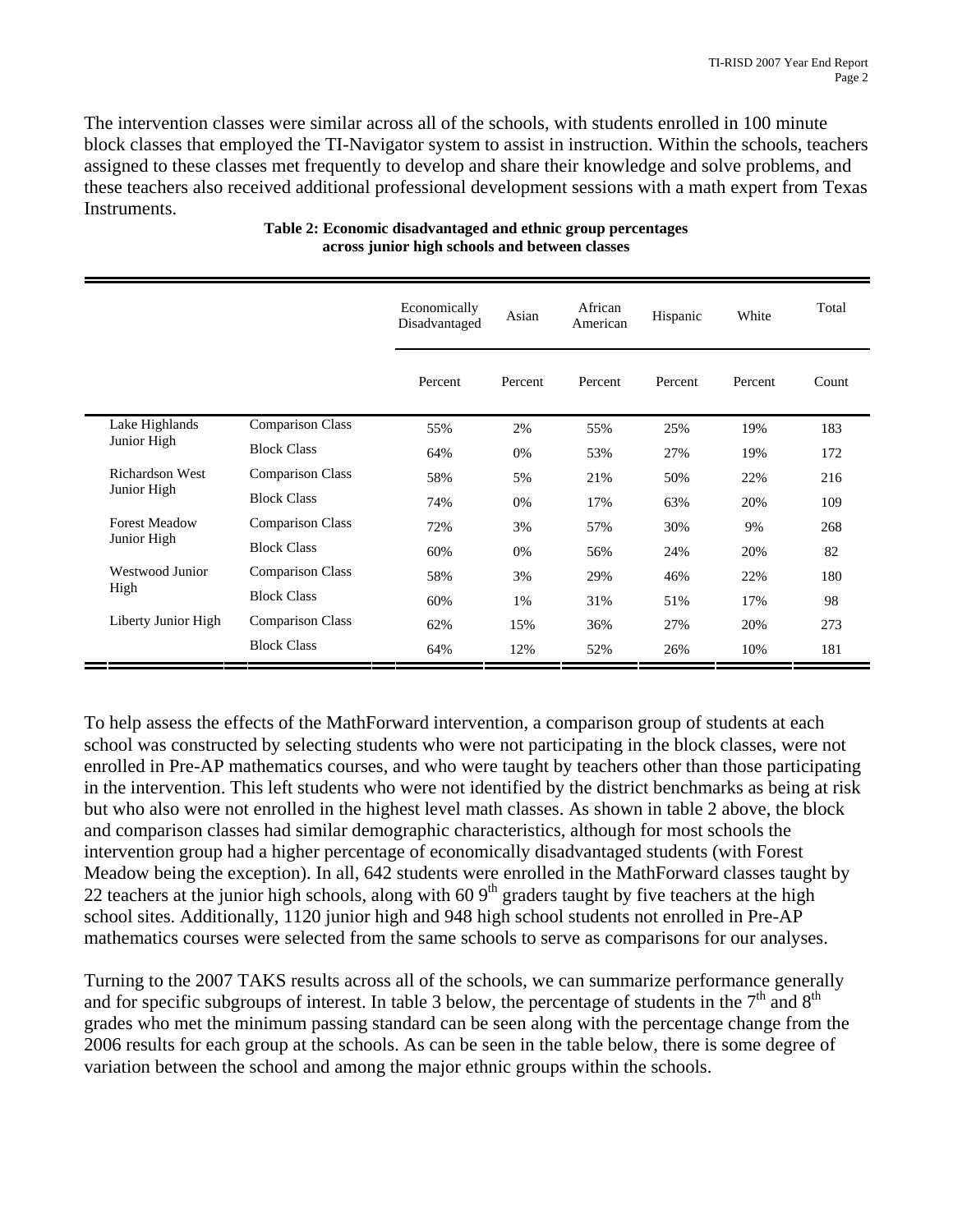| <b>Campus</b>                       |                 |                           | Overall | African<br>American | Hispanic | White | Economically<br>Disadvantaged |
|-------------------------------------|-----------------|---------------------------|---------|---------------------|----------|-------|-------------------------------|
| $7th$ Grade                         |                 |                           |         |                     |          |       |                               |
| Lake Highlands<br>Junior High       |                 | <b>Comparison Classes</b> | 67%     | 58%                 | 67%      | 89%   | 60%                           |
|                                     |                 | <b>Block Classes</b>      | 83%     | 73%                 | 87%      | 96%   | 84%                           |
| Richardson West<br>Junior High      |                 | <b>Comparison Classes</b> | 81%     | 67%                 | 82%      | 90%   | 79%                           |
|                                     |                 | <b>Block Classes</b>      | 79%     | 67%                 | 86%      | 67%   | 80%                           |
| <b>Forest Meadow</b>                |                 | <b>Comparison Classes</b> | 61%     | 56%                 | 71%      | 64%   | 57%                           |
| Junior High                         |                 | <b>Block Classes</b>      | 68%     | 75%                 | 36%      | 89%   | 64%                           |
| Westwood Junior<br>High             |                 | <b>Comparison Classes</b> | 86%     | 82%                 | 91%      | 86%   | 85%                           |
|                                     |                 | <b>Block Classes</b>      | 82%     | 40%                 | 100%     | 100%  | 81%                           |
| Liberty Junior                      |                 | <b>Comparison Classes</b> | 72%     | 61%                 | 73%      | 89%   | 65%                           |
| High                                |                 | <b>Block Classes</b>      | 66%     | 56%                 | 72%      | 78%   | 63%                           |
| $8th$ Grade                         |                 |                           |         |                     |          |       |                               |
| Lake Highlands<br>Junior High       |                 | <b>Comparison Classes</b> | 52%     | 47%                 | 42%      | 76%   | 50%                           |
|                                     |                 | <b>Block Classes</b>      | 38%     | 41%                 | 33%      | 40%   | 41%                           |
| Richardson West<br>Junior High      |                 | <b>Comparison Classes</b> | 73%     | 78%                 | 68%      | 82%   | 72%                           |
|                                     |                 | <b>Block Classes</b>      | 39%     | 33%                 | 35%      | 54%   | 37%                           |
| <b>Forest Meadow</b><br>Junior High |                 | <b>Comparison Classes</b> | 54%     | 54%                 | 43%      | 79%   | 49%                           |
|                                     |                 | <b>Block Classes</b>      | 71%     | 68%                 | 56%      | 100%  | 71%                           |
| Westwood Junior                     |                 | <b>Comparison Classes</b> | 78%     | 58%                 | 82%      | 95%   | 72%                           |
| High                                |                 | <b>Block Classes</b>      | 58%     | 67%                 | 52%      | 67%   | 48%                           |
| Liberty Junior                      |                 | <b>Comparison Classes</b> | 75%     | 54%                 | 74%      | 93%   | 68%                           |
| High                                |                 | <b>Block Classes</b>      | 62%     | 55%                 | 55%      | 80%   | 65%                           |
| $9th$ Grade                         |                 |                           |         |                     |          |       |                               |
| Lake Highlands                      |                 | <b>Comparison Classes</b> | 70%     | 47%                 | 65%      | 94%   | 52%                           |
| Freshman Center                     |                 | <b>Block Classes</b>      | 60%     | 50%                 | 71%      | 100%  | 58%                           |
| Pearce High                         |                 | <b>Comparison Classes</b> | 89%     | 68%                 | 77%      | 95%   | 72%                           |
| School                              |                 | <b>Block Classes</b>      | 88%     | n/a                 | 100%     | 75%   | 100%                          |
|                                     | 7 <sup>th</sup> |                           |         |                     |          |       |                               |
| Total                               |                 | <b>Comparison Classes</b> | 73%     | 62%                 | 78%      | 86%   | 68%                           |
|                                     | 8 <sup>th</sup> | <b>Block Classes</b>      | 76%     | 65%                 | 82%      | 89%   | 75%                           |
|                                     |                 | <b>Comparison Classes</b> | 66%     | 56%                 | 63%      | 86%   | 60%                           |
|                                     | 9 <sup>th</sup> | <b>Block Classes</b>      | 54%     | 53%                 | 46%      | 68%   | 53%                           |
|                                     |                 | <b>Comparison Classes</b> | 79%     | 50%                 | 71%      | 95%   | 59%                           |
|                                     |                 | <b>Block Classes</b>      | 63%     | 50%                 | 76%      | 88%   | 63%                           |

#### **Table 3: 2007 TAKS Met Minimum Percentage Pass Rate by Grade for comparison and block classes**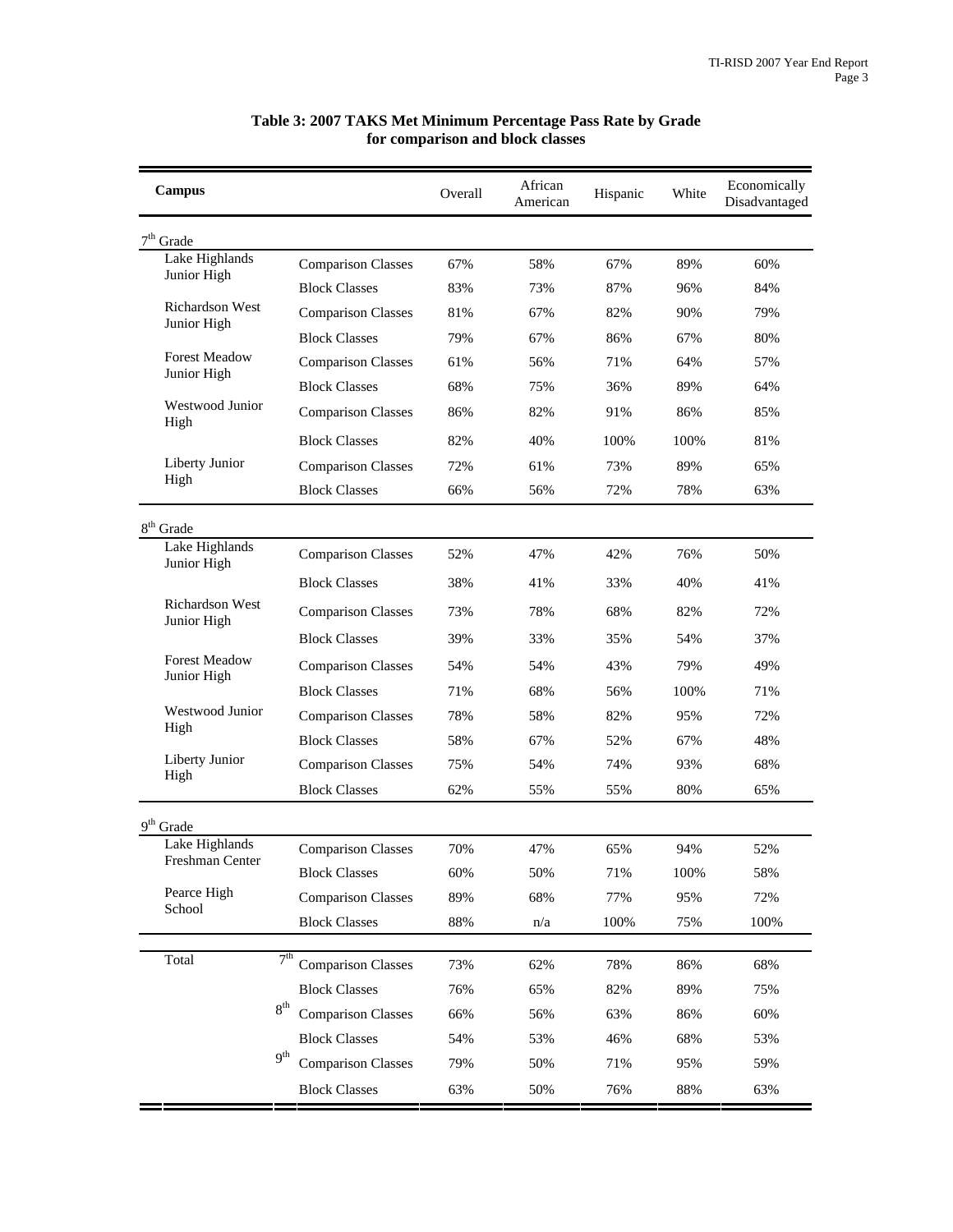As table 3 illustrates, the intervention led to relatively better results for the  $7<sup>th</sup>$  grade classrooms where the percentage of MathForward students meeting the minimum passing level approached or exceeded that of comparable students. In the eighth grade the comparison classes have a passing percentage that is greater at most schools, and in the ninth grade the pilot program at the high school level shows some promise. Finding an apt comparison group for these students is somewhat problematic, however, given that the most at-risk students were those primarily targeted for the intervention.

The next table attempts to give a more appropriate contrast. A comparison of results across campuses for combined  $7<sup>th</sup>$  and  $8<sup>th</sup>$  grade students who had data over the past two years is informative since the intervention was focused on students who did not pass the 2006 TAKS, or who were deemed at-risk for not passing this year.

|                                       |                       |              | Did not meet<br><b>2007 TAKS</b><br>minimum<br>standard | Met 2007<br>TAKS<br>minimum<br>standard | Total |
|---------------------------------------|-----------------------|--------------|---------------------------------------------------------|-----------------------------------------|-------|
|                                       |                       |              | Percent                                                 | Percent                                 | Count |
| Lake Highlands                        | Comparison            | 2006 Not Met | 76%                                                     | 24%                                     | 33    |
| Junior High                           | Classes               | 2006 Met     | 13%                                                     | 87%                                     | 82    |
|                                       | <b>Block Classes</b>  | 2006 Not Met | 52%                                                     | 48%                                     | 44    |
|                                       |                       | 2006 Met     | 13%                                                     | 87%                                     | 91    |
| <b>Richardson West</b><br>Junior High | Comparison            | 2006 Not Met | 68%                                                     | 32%                                     | 19    |
|                                       | <b>Classes</b>        | 2006 Met     | 14%                                                     | 86%                                     | 163   |
|                                       | <b>Block Classes</b>  | 2006 Not Met | 55%                                                     | 45%                                     | 58    |
|                                       |                       | 2006 Met     | 12%                                                     | 88%                                     | 41    |
| <b>Forest Meadow</b><br>Junior High   | Comparison<br>Classes | 2006 Not Met | 69%                                                     | 31%                                     | 71    |
|                                       |                       | 2006 Met     | 13%                                                     | 87%                                     | 105   |
|                                       | <b>Block Classes</b>  | 2006 Not Met | 52%                                                     | 48%                                     | 25    |
|                                       |                       | 2006 Met     | 15%                                                     | 85%                                     | 52    |
| Westwood Junior                       | Comparison<br>Classes | 2006 Not Met | 67%                                                     | 33%                                     | 9     |
| High                                  |                       | 2006 Met     | 7%                                                      | 93%                                     | 136   |
|                                       | <b>Block Classes</b>  | 2006 Not Met | 62%                                                     | 38%                                     | 29    |
|                                       |                       | 2006 Met     | 7%                                                      | 93%                                     | 54    |
| Liberty Junior                        | Comparison            | 2006 Not Met | 59%                                                     | 41%                                     | 29    |
| High                                  | Classes               | 2006 Met     | 9%                                                      | 91%                                     | 174   |
|                                       | <b>Block Classes</b>  | 2006 Not Met | 51%                                                     | 49%                                     | 69    |
|                                       |                       | 2006 Met     | 18%                                                     | 82%                                     | 90    |
| Overall                               | Comparison            | 2006 Not Met | 68%                                                     | 32%                                     | 161   |
|                                       | Classes               | 2006 Met     | 11%                                                     | 89%                                     | 660   |
|                                       | <b>Block Classes</b>  | 2006 Not Met | 54%                                                     | 46%                                     | 225   |
|                                       |                       | 2006 Met     | 14%                                                     | 86%                                     | 328   |

**Table 4: 2007 TAKS Math Performance by Students who did not meet 2006 minimum standard by school and class grouping across the junior high sites**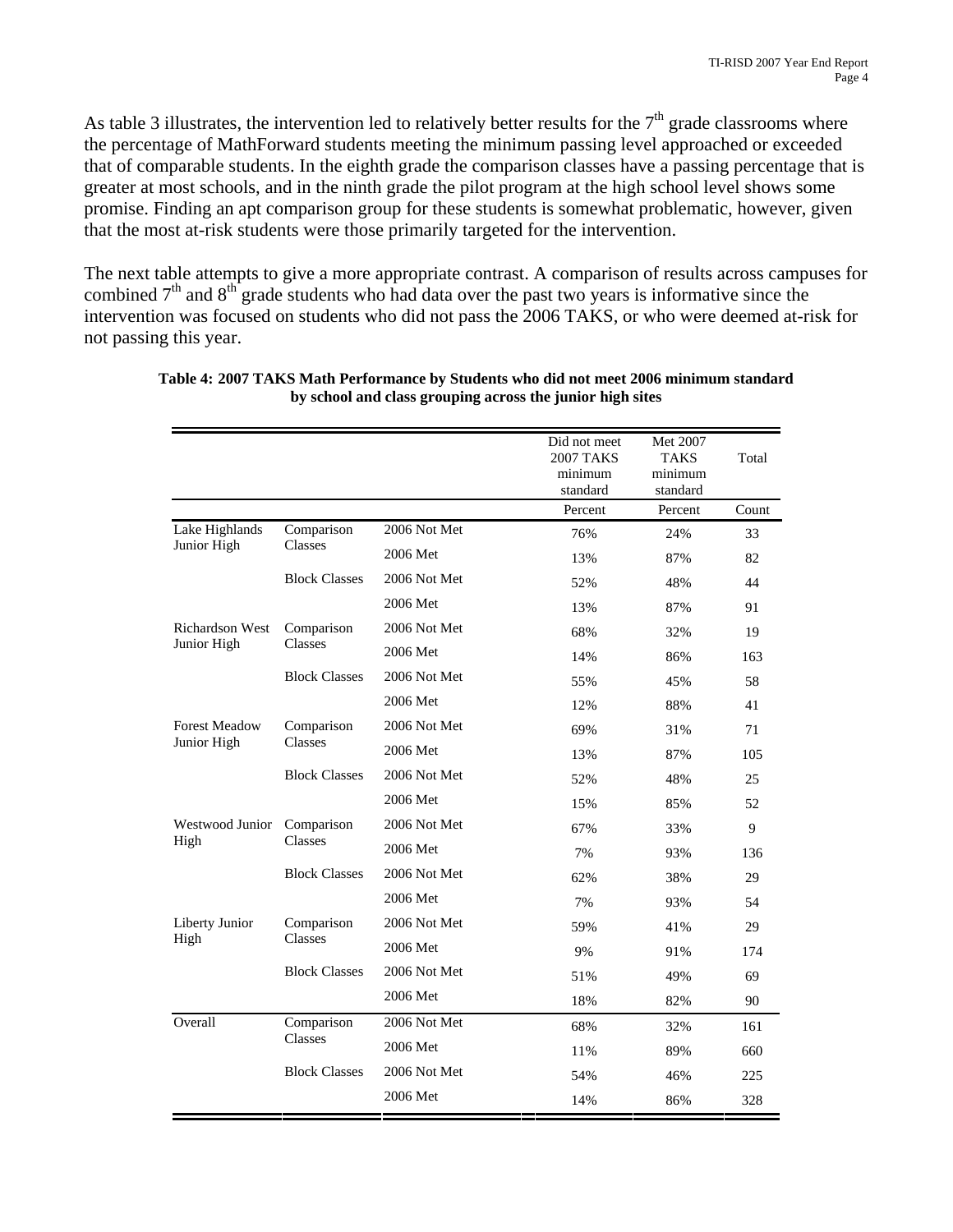Table 4 shows the 2007 performance of students who either met or did not meet the minimum passing standard on the TAKS in 2006. Students are grouped by school, class assignment, and whether or not they met the TAKS minimum passing standard in 2006, and percentages are then reported in terms of 2007 TAKS performance. In all of the schools, students who had not met the minimum standards in 2006 were much better off in 2007 if they were enrolled in the block class participating in the intervention. Chart 1 below illustrates this in a graphic fashion.



The high school sites also show a similar promising pattern, and while it is a small extension the expansion of the program past the junior high school level seems to work as well. Table 5 shows a pattern similar to the one illustrated above in table 4, with a much greater percentage of at-risk students meeting the minimum standard for passing the 2007 TAKS.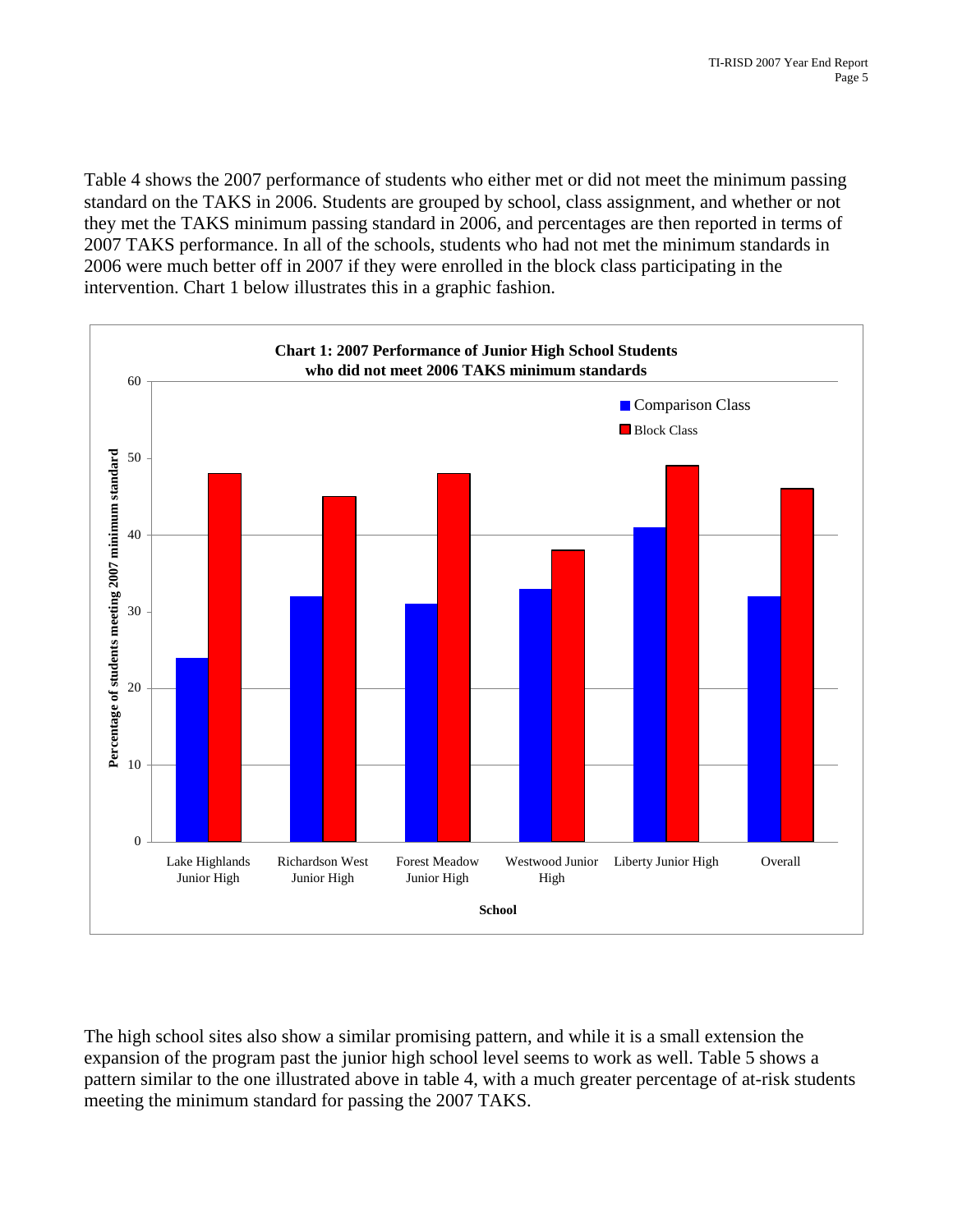|                       |                       |              | Did not meet<br><b>2007 TAKS</b><br>minimum<br>standard | Met 2007<br><b>TAKS</b><br>minimum<br>standard | Total |
|-----------------------|-----------------------|--------------|---------------------------------------------------------|------------------------------------------------|-------|
|                       |                       |              | Percent                                                 | Percent                                        | Count |
| Pearce High<br>School | Comparison            | 2006 Not Met | 64%                                                     | 36%                                            | 39    |
|                       | Classes               | 2006 Met     | 3%                                                      | 97%                                            | 383   |
|                       | <b>Block Classes</b>  | 2006 Not Met | 20%                                                     | 80%                                            | 5     |
|                       |                       | 2006 Met     | n/a                                                     | 100%                                           | 3     |
| Lake Highlands        | Comparison<br>Classes | 2006 Not Met | 67%                                                     | 33%                                            | 95    |
| Freshman Center       |                       | 2006 Met     | 7%                                                      | 93%                                            | 267   |
|                       | <b>Block Classes</b>  | 2006 Not Met | 45%                                                     | 55%                                            | 42    |
|                       |                       | 2006 Met     | 13%                                                     | 88%                                            | 8     |
| Overall               | Comparison            | 2006 Not Met | 66%                                                     | 34%                                            | 134   |
|                       | Classes               | 2006 Met     | 5%                                                      | 95%                                            | 650   |
|                       | <b>Block Classes</b>  | 2006 Not Met | 43%                                                     | 57%                                            | 47    |
|                       |                       | 2006 Met     | 9%                                                      | 91%                                            | 11    |

#### **Table 5: 2007 TAKS Math Performance by Students who did not meet 2006 minimum standard by school and class grouping at the high school sites**

Note that there was a difference in assignment methods here as students who had participated in the block classes last year at Lake Highlands Junior High School were included in block classes at Lake Highlands Freshman center. Chart 2 below illustrates this consistent pattern at the high schools in a graphic form.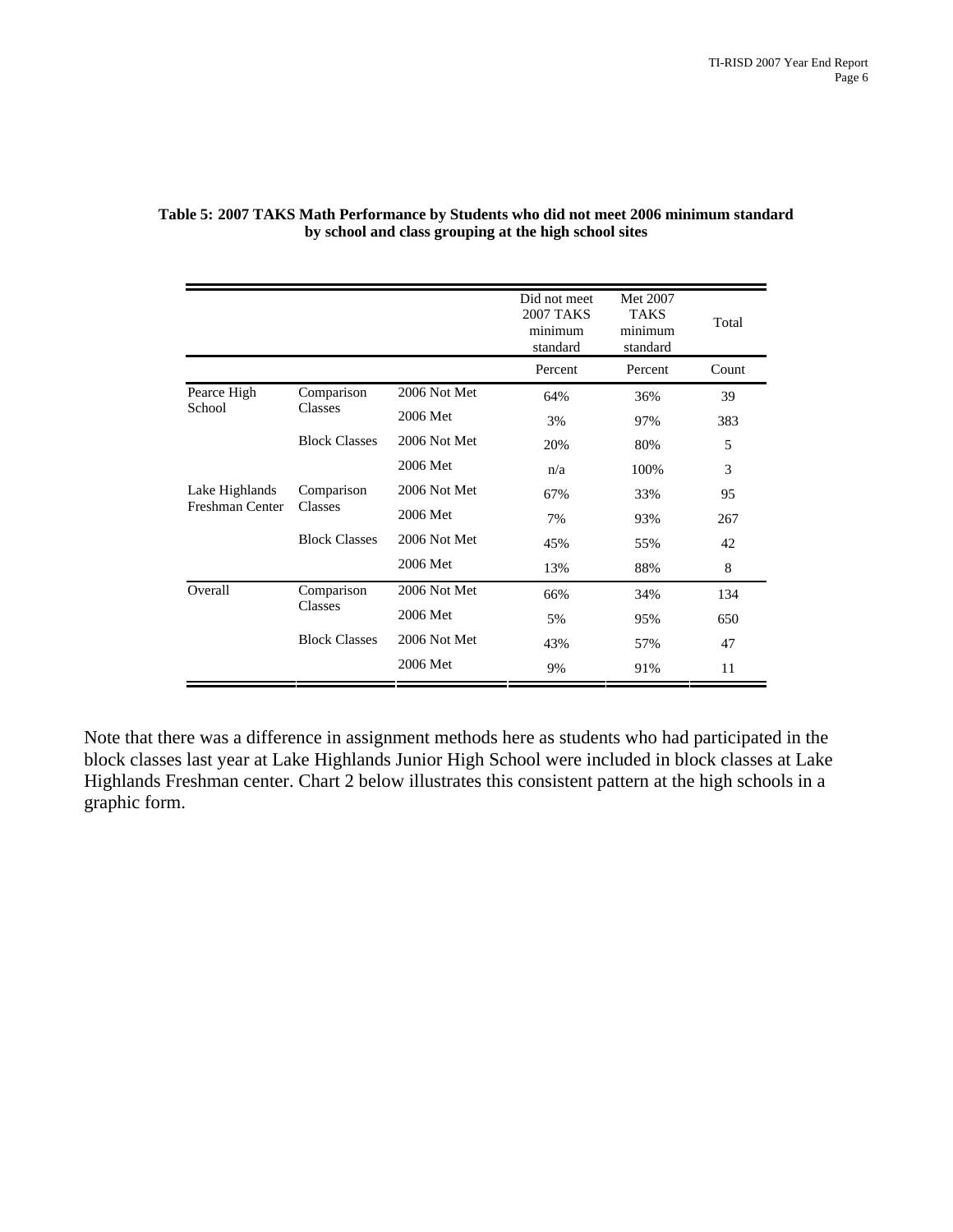

A comparison can also be made across schools contrasting gains in the percentage of correct responses made by students in the block classes and those in regular (non-AP) mathematics classes. Again, using the students where data are available from both 2006 and 2007, the change in percent correct on the TAKS assessment was calculated for each student in the block and comparison classes. The averages for the groups were then compared, summarized below in table 6.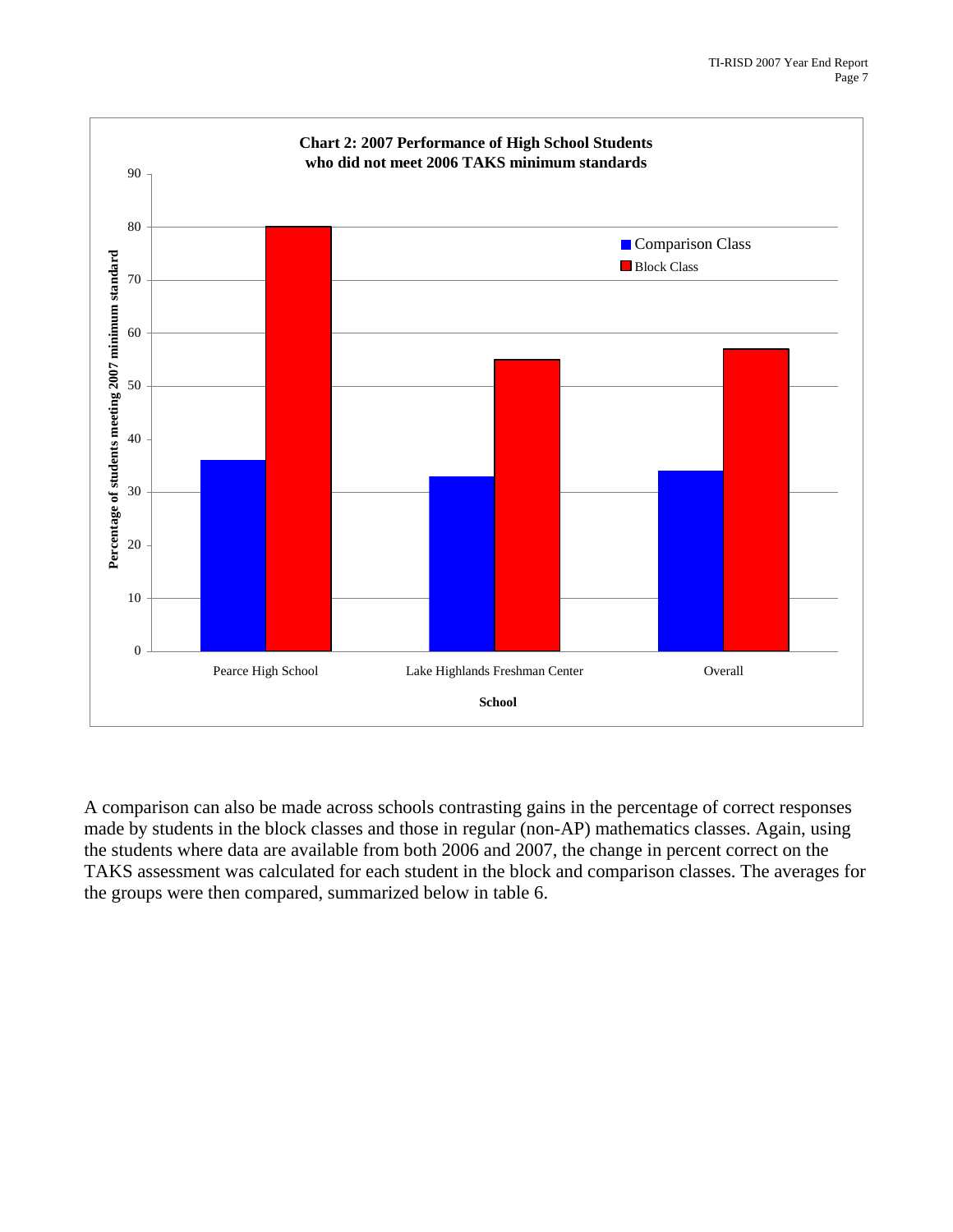| School                              | Standard<br><b>Block versus</b><br>Average<br>Deviation<br><b>Comparison Classes</b> |         | Number of<br><b>Students</b> |      |
|-------------------------------------|--------------------------------------------------------------------------------------|---------|------------------------------|------|
|                                     | <b>Comparison Classes</b>                                                            | $-3.52$ | 13.20                        | 115  |
| Lake Highlands<br>Junior High       | <b>Block Classes</b>                                                                 | 0.78    | 13.31                        | 135  |
|                                     | Total                                                                                | $-1.20$ | 13.41                        | 250  |
|                                     | <b>Comparison Classes</b>                                                            | $-3.32$ | 11.32                        | 182  |
| Richardson<br>West Junior           | <b>Block Classes</b>                                                                 | 4.02    | 13.63                        | 99   |
| High                                | Total                                                                                | 2.40    | 12.22                        | 148  |
|                                     | <b>Comparison Classes</b>                                                            | 0.56    | 15.50                        | 176  |
| <b>Forest Meadow</b><br>Junior High | <b>Block Classes</b>                                                                 | $-0.35$ | 15.40                        | 77   |
|                                     | Total                                                                                | 0.28    | 15.44                        | 253  |
|                                     | <b>Comparison Classes</b>                                                            | $-5.89$ | 10.86                        | 145  |
| Westwood<br>Junior High             | <b>Block Classes</b>                                                                 | 3.11    | 11.68                        | 83   |
|                                     | Total                                                                                | $-2.61$ | 11.95                        | 228  |
|                                     | <b>Comparison Classes</b>                                                            | $-2.93$ | 13.92                        | 203  |
| Liberty Junior                      | <b>Block Classes</b>                                                                 | 4.76    | 14.96                        | 159  |
| High                                | Total                                                                                | 0.45    | 14.87                        | 362  |
|                                     | <b>Comparison Classes</b>                                                            | $-2.88$ | 13.28                        | 821  |
| Total                               | <b>Block Classes</b>                                                                 | 2.70    | 14.03                        | 553  |
|                                     | Total                                                                                | $-0.63$ | 13.85                        | 1374 |

#### **Table 6: Average TAKS Percentage Correct Growth from 2006 to 2007 for Block and Regular Mathematics Classroom Students across schools**

The results in Table 6 show that students in the block classes made gains at four of the schools, while students in comparison mathematics classes at four of the schools lost ground on this year's test. Only Forest Meadow Junior High deviates from this trend, where relative gains by  $8<sup>th</sup>$  grade block classes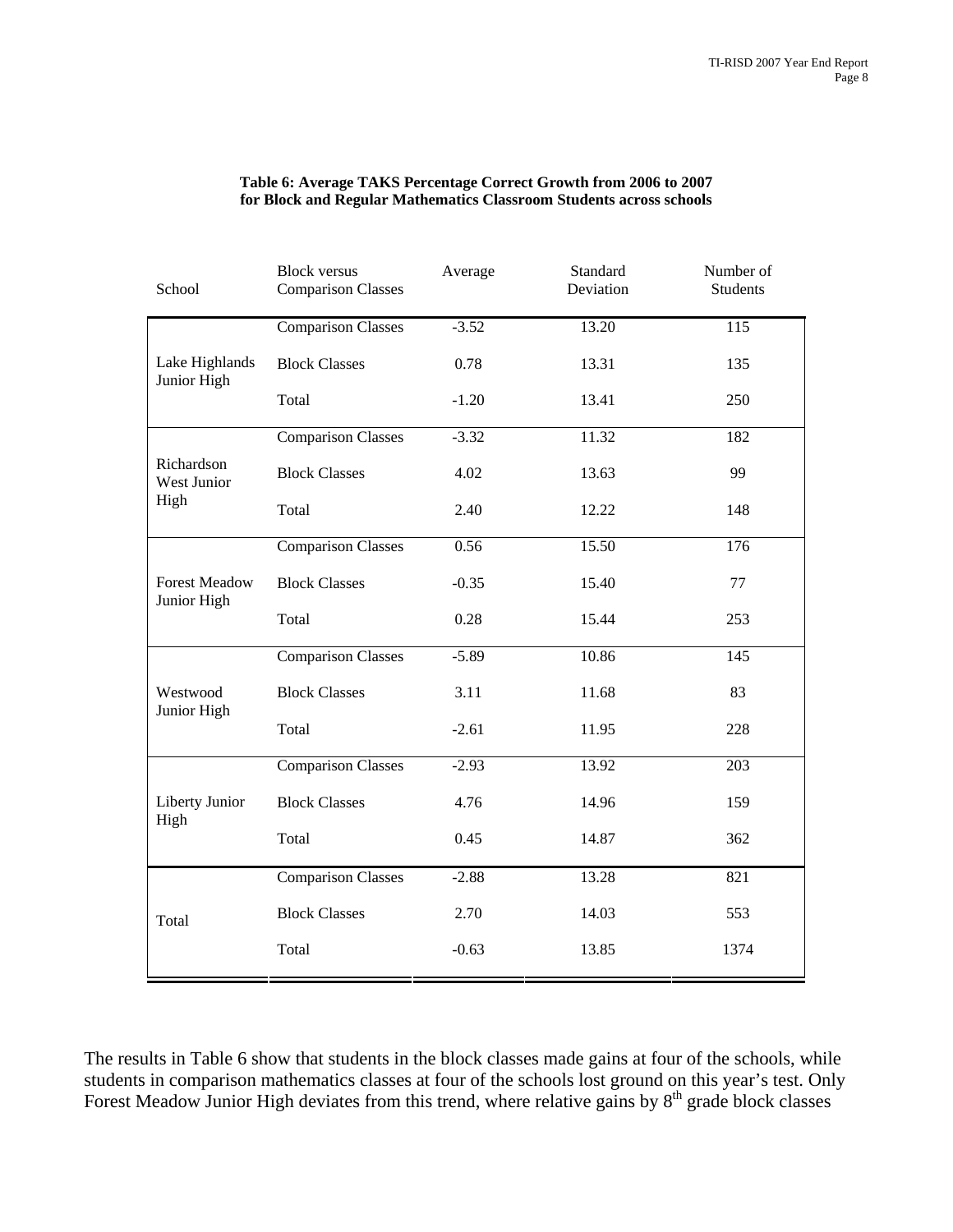were offset by a slightly larger deficit in the  $7<sup>th</sup>$  grade. Interpreting gain scores can be problematic given pre-existing score differences in the groups at the start of the school year, as the Block class students started out with lower initial scores. Using an Analysis of Covariance (ANCOVA) test, the relative gains illustrated by these groups could be assessed while statistically controlling for any initial differences<sup>[1](#page-12-0)</sup>. When the 2006 percentage correct TAKS total for each student is used as a covariate, the ANCOVA analysis revealed that the Block Class Students gained significantly more in their TAKS scores over the year  $(\mathbf{F}_{(1,1353)} = 13.08, \mathbf{p} < .001)$ . Chart 3 illustrates the pattern graphically.



This analysis can also be repeated for the high school sites, and while the any results from this small sample should be taken as preliminary, they show promise and illustrate the same pattern seen at the junior high school level. Table 7 and chart 4 below show the average correct percentage comparison for the two participating high schools. Utilizing the same ANCOVA analysis strategy, these reported differences also are statistically significant when the initial starting level is controlled for through the use of the 2006 TAKS correct percentage as a covariate  $(\mathbf{F}_{(1,837)} = 8.102, \mathbf{p} = .005)$ .

<span id="page-12-0"></span> $\overline{a}$  $1$  To verify the suitability of an ANCOVA analysis strategy, the null hypothesis assumption that the error variance of the dependent variable is equal across groups was not rejected;  $\mathbf{F}_{(19,1354)} = 1.505$ ,  $\mathbf{p} = .075$  for junior high schools and  $\mathbf{F}_{(3,838)} =$ 1.591,  $p = .19$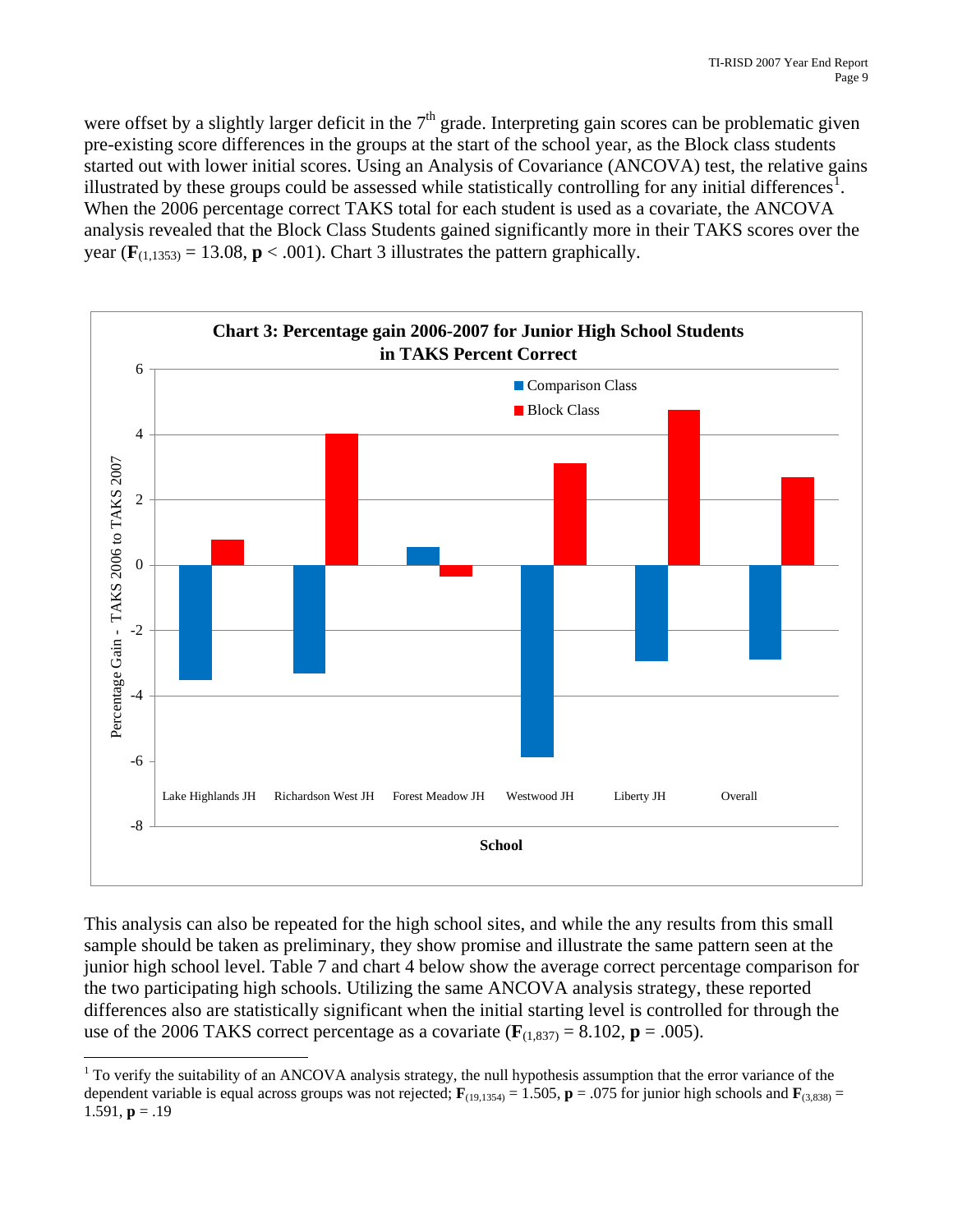| School                               | <b>Block versus</b>       | Average |           | Number of       |
|--------------------------------------|---------------------------|---------|-----------|-----------------|
|                                      | <b>Comparison Classes</b> |         | Deviation | <b>Students</b> |
|                                      | <b>Comparison Classes</b> | $-0.45$ | 9097      | 422             |
| Pearce High<br>School                | <b>Block Classes</b>      | 13.67   | 11.66     | 8               |
|                                      | Total                     | $-0.19$ | 10.17     | 430             |
|                                      | <b>Comparison Classes</b> | 2.63    | 10.72     | 362             |
| Lake Highlands<br>Freshmen<br>Center | <b>Block Classes</b>      | 7.88    | 9.15      | 50              |
|                                      | Total                     | 3.26    | 10.67     | 412             |
|                                      | <b>Comparison Classes</b> | 0.97    | 10.43     | 784             |
| Total                                | <b>Block Classes</b>      | 8.68    | 9.63      | 58              |
|                                      | Total                     | 1.50    | 10.56     | 842             |

#### **Table 7: Average TAKS Percentage Correct Growth from 2006 to 2007 for Block and Regular Mathematics Classroom Students across high schools**

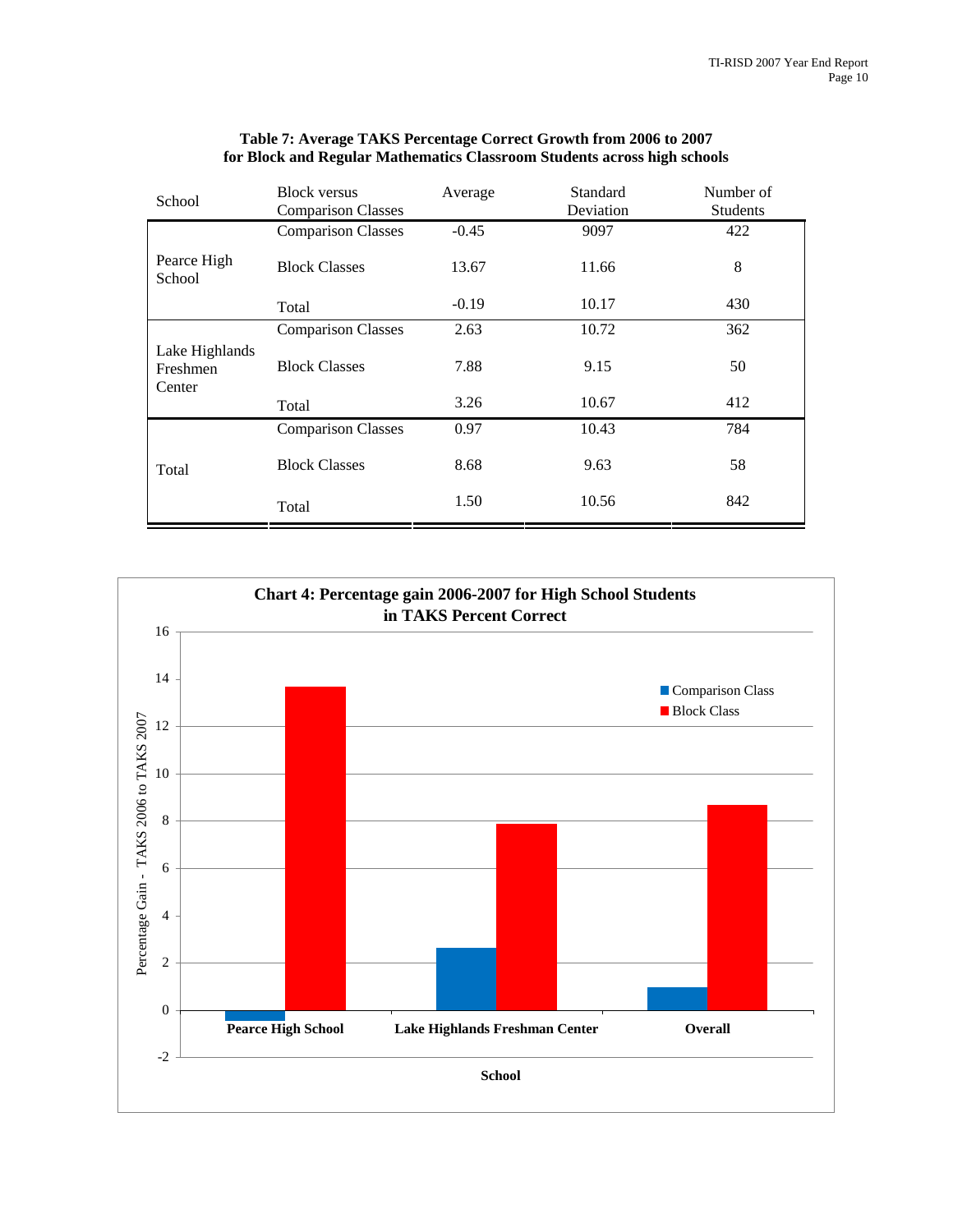#### **Teacher Content Knowledge**

The TI-RISD intervention also focused on improving teacher knowledge, using professional development opportunities and collaborative sessions to assist the mathematics teachers. The impact in this area can be seen in the teachers' scores on the Content Knowledge for Teaching Mathematics (CTKM) project assessment (Ball, Bass, & Hill, 2003) that was administered prior to this year and then again after the TAKS testing period. Table 8 lists the CKTM averages for the 20 mathematics teachers participating in the intervention program who had complete data from the beginning of the school year in 2006 to the end in 2007, along with the growth illustrated on each CKTM domain. Note that the CKTM scores are represented in standard deviation units and are normalized in line with a national sample of mathematics teachers who completed the CKTM measures over the last three years. The average score is calibrated to zero, and scores can be negative or positive in value, representing results that would be below (negative) or above (positive) average. As part of a different study (Winick, Lewis and Toenjes, 2005 – *Study of Mathematics Practice, Policy and Instruction in the Richardson Independent School District*), mathematics teachers across RISD's junior high schools completed the CTKM, and at that time were essentially at the average level (.0001 for the Number Operations Scale and .0008 for the Patterns, Functions and Algebra Scale). While some of the teachers from that initial study are not included here and new teachers have also joined to be part of the present sample, these numbers help to place this year's results in a broader context.

| <b>LMT</b> Dimension                                            | Average  | Standard<br>Deviation | Range |
|-----------------------------------------------------------------|----------|-----------------------|-------|
| 2006 Numbers and<br>Operations domain                           | .2679    | .809                  | 2.62  |
| 2007 Numbers and<br>Operations domain                           | .2294    | .800                  | 2.85  |
| Growth in Numbers and<br>Operations score, 2006-07              | $-1244$  | .829                  | 3.22  |
| 2006 Patterns, Functions,<br>and Algebra domain                 | .3118    | .686                  | 2.02  |
| 2007 Patterns, Functions,<br>and Algebra domain                 | .3953    | .584                  | 2.05  |
| Growth in Patterns,<br>Functions, and Algebra<br>score, 2006-07 | $-.0228$ | .430                  | 1.72  |

Focusing on this year, on average no growth was seen on the content knowledge scales over this time period, with the average scores falling by year's end. This may related to a number of factors highlighted in the teacher surveys, reported below. Gains in the Numbers Operations Scale were positively correlated with the percentage of students in a teacher's class meeting the minimum TAKS standards ( $\mathbf{r}_{(19)} = .43$ ,  $\mathbf{p} = .033$ ) and a positive trend was also seen between gains in Number Operations and the class average percentage correct ( $\mathbf{r}_{(19)} = .37$ ,  $\mathbf{p} = .058$ ). The following charts graphically illustrate these associations. No associations were found between the Patterns, Functions and Algebra Scale Score and student outcomes, but for comparison graphs of those findings can be found in the appendices section.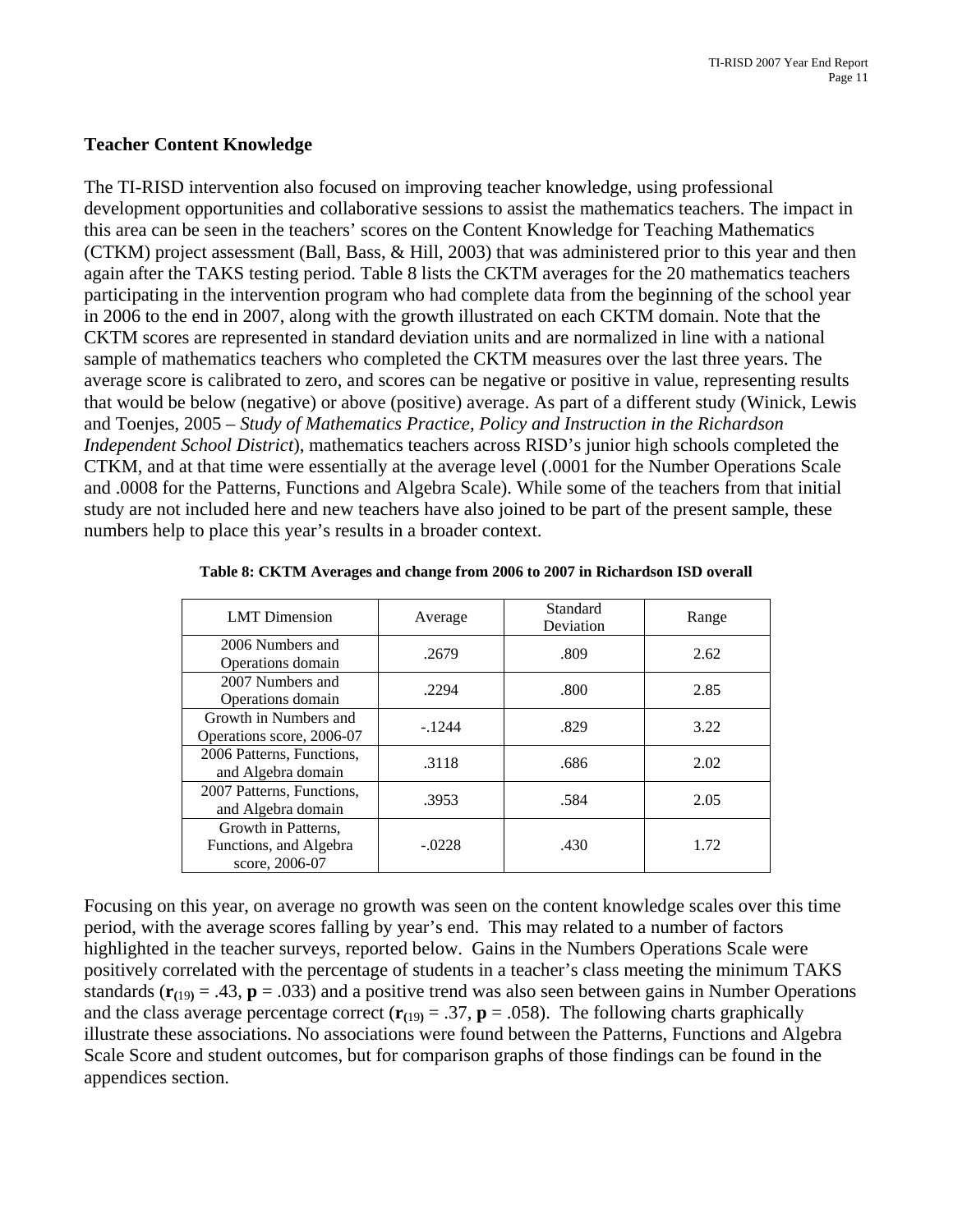

**Chart 3: Association between CKTM Number Operations Scale Score and Met Minimum TAKS Standard**

**Chart 4: Association between CKTM Number Operations Scale Score and average TAKS correct percentage**



**Gain in Number Operations Scale Score**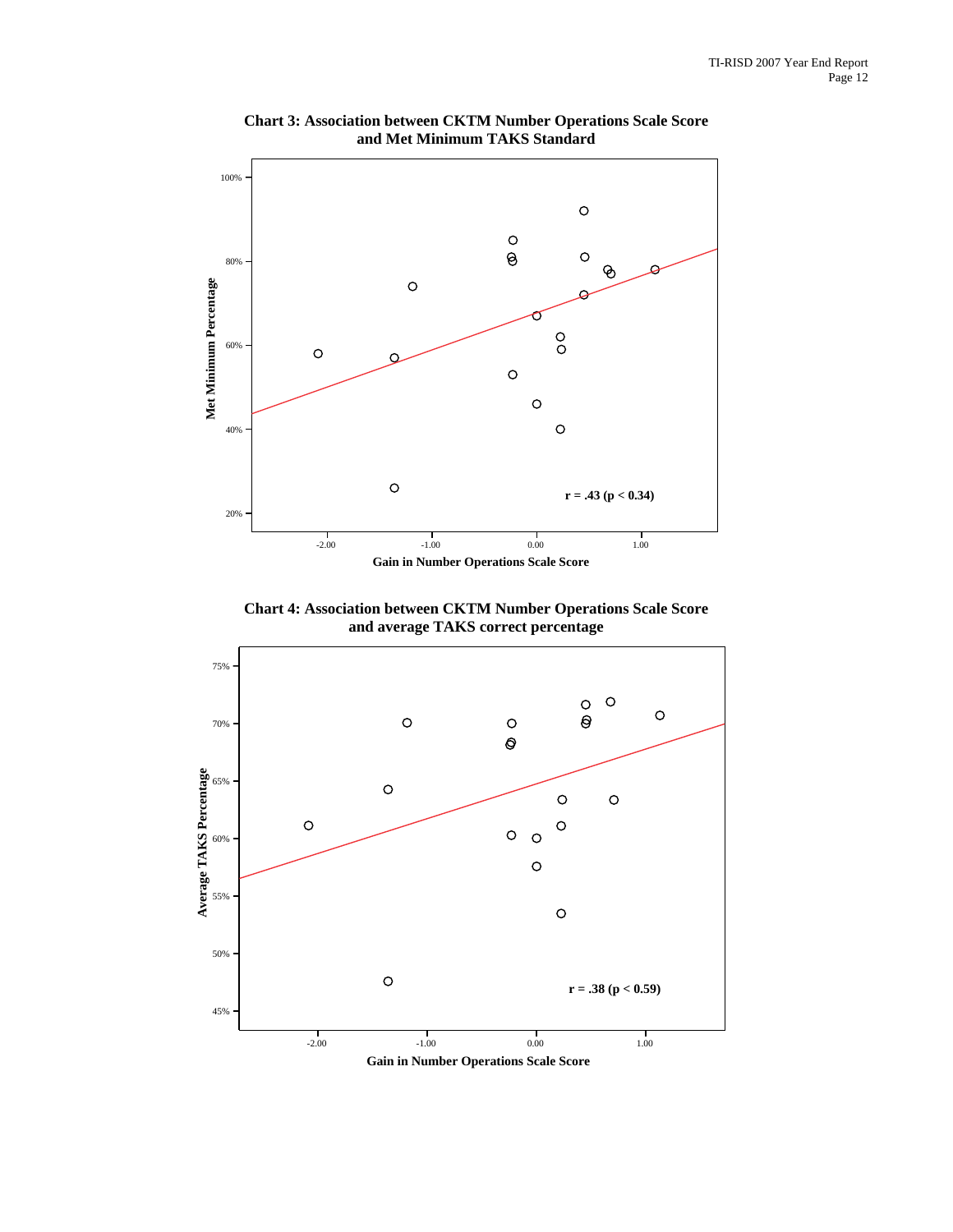The patterns in growth measures for Number Operations show a positive trend with teachers scoring higher or showing more growth on the domains also having classes with a higher percentage meeting the minimum passing level on the TAKS.

### **Teacher Perceptions - Overview**

Thirty-five classrooms across five junior high campuses participated in the MathForward Program from the Richardson Independent School District (RISD), and all the stakeholders connected to these classes (students, parents and teachers) were asked to complete a year-end survey. Five junior high schools and two high schools completed a mid-year survey, while only 16 teachers, 367 students, and 157 parents from four of the junior high schools completed the year-end survey. At each point teacher, parent and student feedback were collected on the intervention components. Summarized below are findings from the junior high sites in RISD. Attached separately are reports for each site.

### **Teacher Confidence**

Teacher confidence improved since mid-year. Changes can be seen at Westwood Junior High, Forest Meadow Junior High and Liberty Junior High where teachers who previously reported not being able to teach grade level math agreed at year-end that they could. Maintaining order in the classroom continues to be a problem at most campuses. Westwood Junior High may be the exception.

In terms of expected student outcomes, the percentage of teachers at Richardson West Junior High and Forest Meadow Junior High who were confident that students would master grade level content as measured by the year-end state mathematics test rose from mid-year to year-end.

The teacher confidence questions are clustered in the Learning Environment domain which at year-end was significantly correlated with student performance data. Learning Environment domain averages at the schools correlated significantly with percentage of students in each class who met the minimum TAKS passing standard ( $\mathbf{r}_{(15)} = .58$ ,  $\mathbf{p} = .013$ ) and with the classroom average correct percentage ( $\mathbf{r}_{(15)} =$ .46,  $\mathbf{p} = .044$ ).

#### **Math Content Support**

Across the campuses teachers reported that the math content sessions were not helpful. Many thought they were taught at a level too advanced to support pedagogical needs for struggling students. While some improvement is noted at one site from mid-year to year-end, it is not clear that the sessions improved during the year. Lake Highlands Junior High School appears to have found the sessions most useful; half of the teachers at mid-year found value in the meetings.

#### **Collegial & Administrative Support**

Reports of collegial support remained high across the year. All of the teachers agreed that there is an expert available with whom teaching strategies can be discussed.

Most campuses report feeling valued by their administrators, although the reviews by teachers at Westwood Junior High School remain mixed. At mid-year many teachers reported that their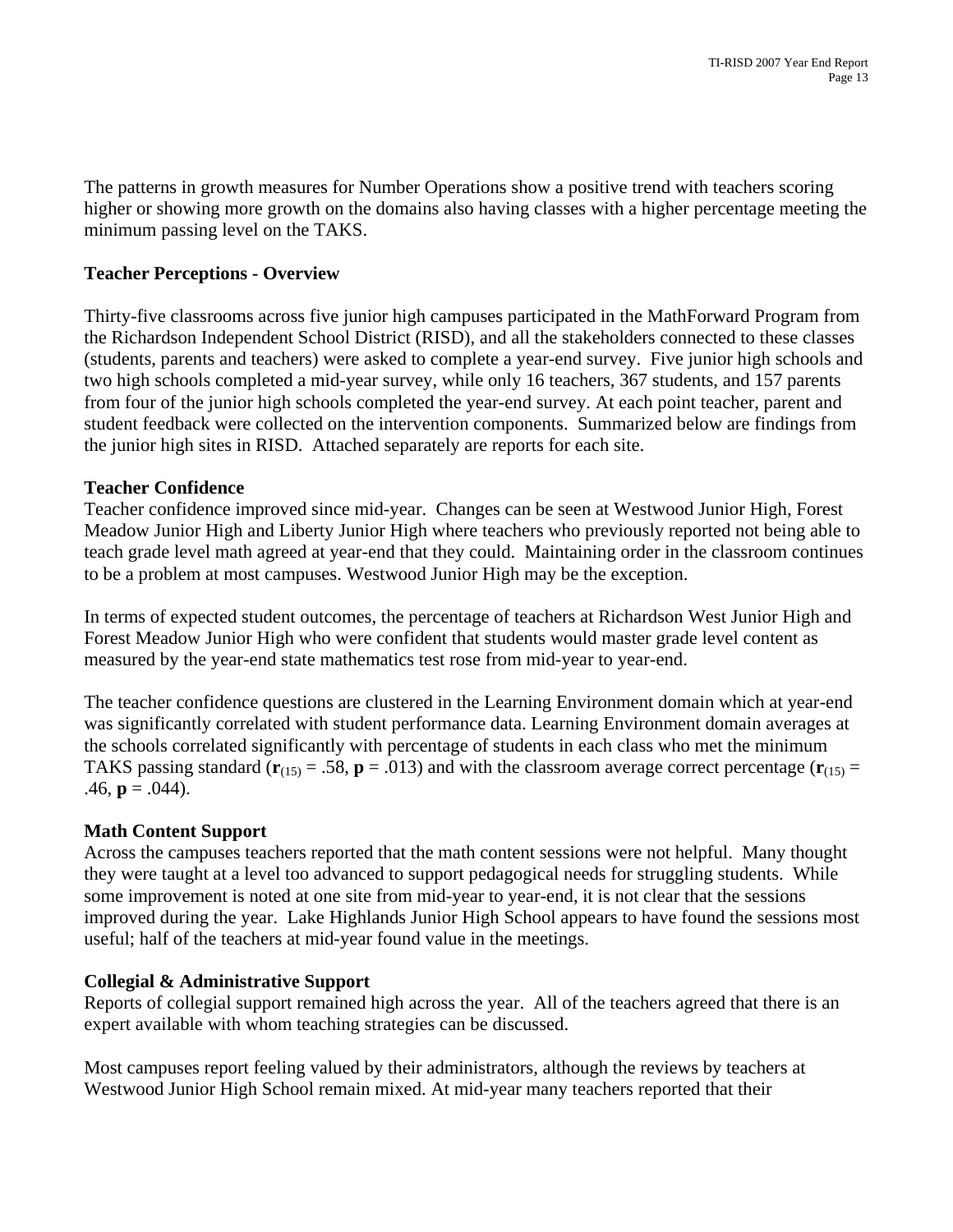administrators did not understand the demands of teaching the TI Intervention, while only a fourth of the teachers responding at year-end suggested the same. Specific requests for additional support from the district include:

- Refrain from placing students with behavioral problems in the block classes.
- Make a serious decision about the dress code.
- Provide more planning time to create Learn Checks, work on lesson plans and activities.
- Assure good content coverage prior to implementation
- Provide opportunities to share teaching strategies
- Limit the block classes to 20 students

## **Technological Support**

The teachers responding to the year-end survey agree that assistance is readily available for implementing the TI Technology. In fact, Betty Gasque received enthusiastic reviews. Some disagree that they have sufficient curriculum materials (or materials that are of good quality) to effectively use TI Navigator, while nearly all agree that they could use additional training on the TI Navigator. Additional requests include:

- Assistance in the room at the beginning of the year to troubleshoot
- A pull-out planning day every six weeks
- TI Navigator teachers placed physically close to one another
- More specific outlined curriculum, step-by-step planning of a lesson from start to finish
- More lessons and lessons better aligned to TEKS that also meet lower level student needs
- Additional training on Activity Center
- Answer keys to notes and homework

Support listed as most critical to student performance includes monthly updates, TI Activity Navigator ideas, Betty Gasque and the support and ideas from teachers at other schools in the full day session. Table 9 captures the averages in the support domains across the schools. The numbers are derived from the year-end survey where teachers responded to a 5 point likert scale. A lower score denotes disagreement that support exists, whereas a higher score suggests agreement that particular support is present.

### **Table 9: Teacher Development and Support Indicators Year End 6-07**

|                                       | Type of Support |                     |           |               |  |  |
|---------------------------------------|-----------------|---------------------|-----------|---------------|--|--|
| School                                | Technical       | <b>Math Content</b> | Collegial | Administrator |  |  |
| <b>Forest Meadow</b><br>Junior High   | 3.92            | 2.25                | 3.92      | 4.33          |  |  |
| Westwood Junior<br>High               | 3.38            | 3.17                | 3.88      | 2.50          |  |  |
| Liberty Junior<br>High                | 3.95            | 2.44                | 4.25      | 4.0           |  |  |
| <b>Richardson West</b><br>Junior High | 3.0             | 1.38                | 4.19      | 3.75          |  |  |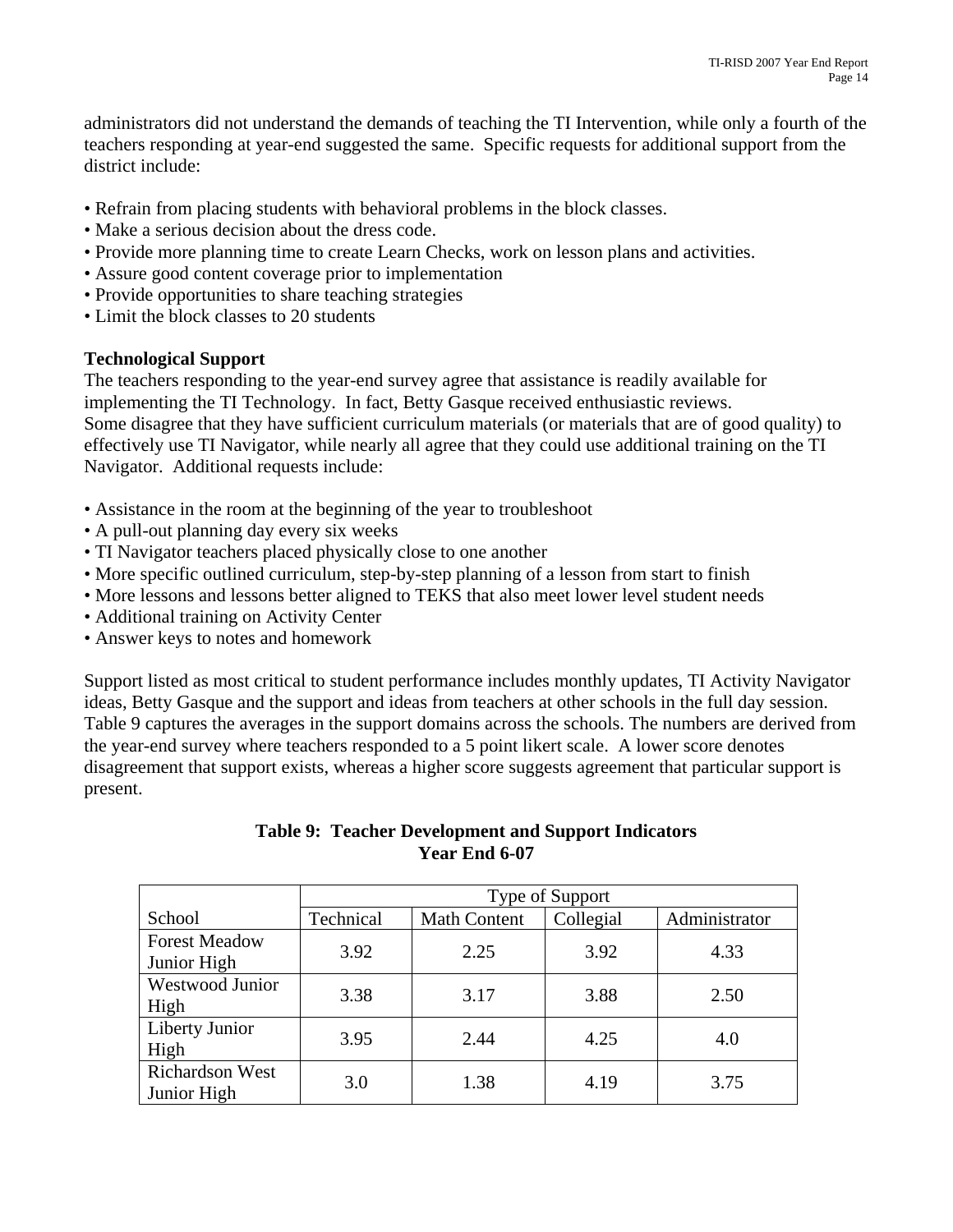### **Pedagogy**

While similarities are seen in teacher use of small group instruction, discussion and student collaboration across the campuses, teacher and student responses portray different classroom cultures. For example, Liberty Junior High teachers report being more focused on lecture, drill and practice than other sites. Liberty Junior High also is the only school where teachers mostly agree that it is important that they appear to know everything about math and technology in class. The students at Liberty Junior High do not show the enthusiasm of other RISD students for the way math is being taught. Even so, the percentage reporting enthusiasm has risen from 44% at mid-year to 56% by year-end with a larger percentage of students noticing an improvement in their grades over mid-year.

At Richardson West Junior High several teachers disagree that students regularly explore multiple solutions in class, apply concepts to real world problems or explain the steps they use to solve a problem. Discussion is critical and rooms are not organized for lecture. Both teachers and students describe a classroom culture that is less lecture-based and more team oriented than other RISD junior high campuses.

Westwood Junior High and Forest Meadow teachers more consistently report learning that is based upon students being able to explain, compare and apply their work. At Westwood student reports suggest that class time is more focused on learning facts, definitions and formulas. At Forest Meadow a higher percentage of students report knowing the learning goals, feel comfortable asking questions and report trying to solve real world problems than other RISD junior high sites.

#### **The Power Block**

Teacher responses to the power block are positive but mixed, with most agreeing that the amount of content covered with the block has increased. Of the four sites responding to the year-end survey, Richardson West Junior High teachers are most likely to agree that the block has made a real difference in how students approach difficult problems, where Forest Meadow Junior High shows the most concern about the session being too long to keep students focused. Richardson students also provide the most positive feedback on the block.

#### **Assessment**

Teachers report that unit benchmarks are aligned to the district curriculum and the district curriculum is aligned to the state mathematics standards. It is unclear to some, if the unit diagnostics are aligned to the district curriculum. Less than half agree that standardized tests accurately measure what students are taught in math class.

Teacher attitudes about the value of benchmark data are mostly positive, although some, mostly at Liberty and Westwood Junior High, suggest that the data they receive is not based upon district benchmark data.

#### **Technology Use and Pulse (Perceived Benefit)**

Forest Meadow teachers report the most consistent use across the TI Navigator features (Quick Poll, Learn Check, Screen Capture, Activity Center) and the highest percentage of teachers (2-3 out of 3)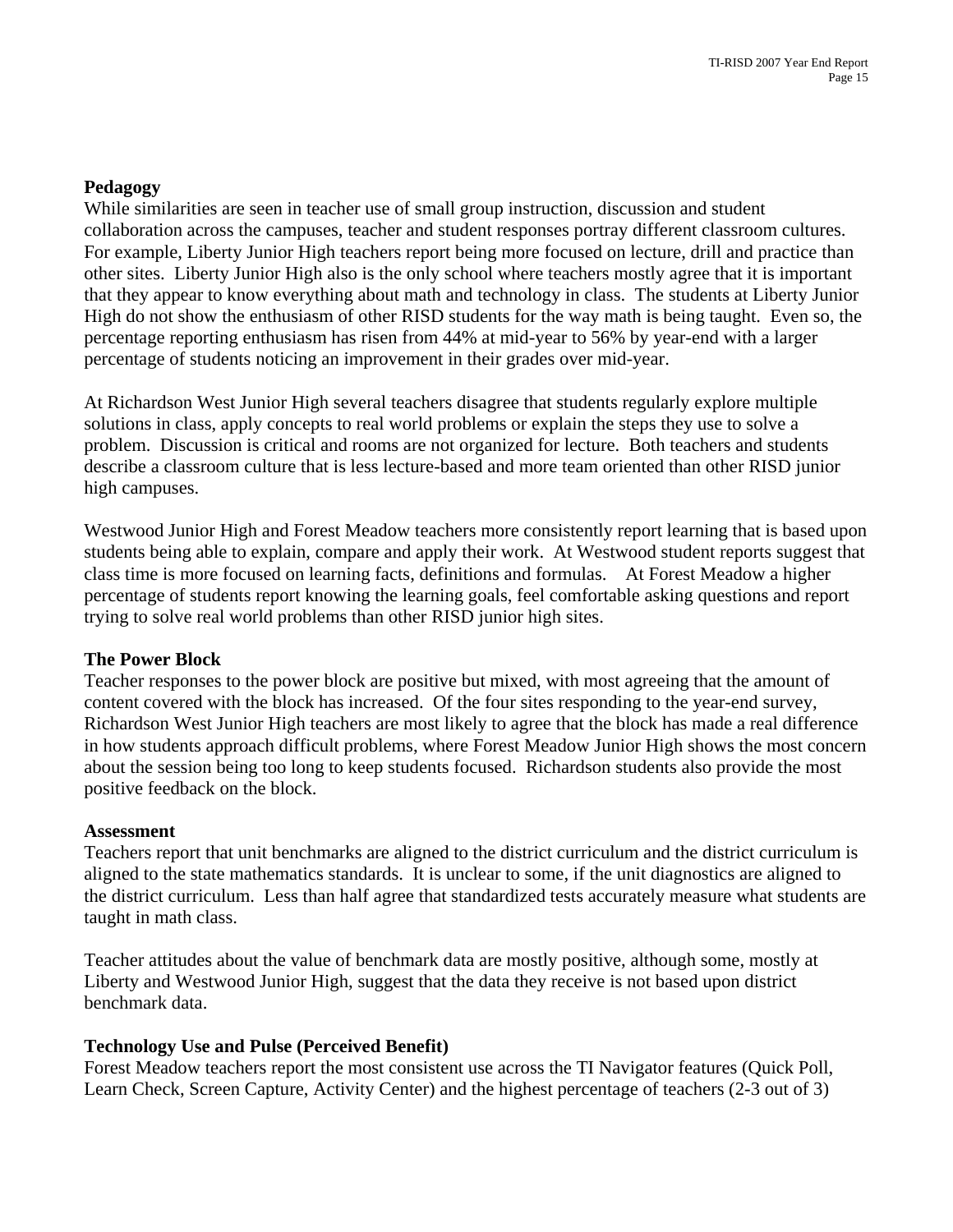using the technology. Depending on the type of activity, 56% to 82% of the teachers report using TI Navigator with the largest use occurring during Problem Solving. Please refer to Tables 2 and 3 for summary data on technology use.

|                                       | <b>Technology Use</b> | Learn Check | Quick Poll  | <b>Screen Capture</b> | <b>Activity Center</b> |
|---------------------------------------|-----------------------|-------------|-------------|-----------------------|------------------------|
|                                       | (Domain Avg.)         | (Daily Use) | (Daily Use) | (Non-specified)       | (Use Often)            |
| School                                |                       |             |             | Use)                  |                        |
| <b>Forest Meadow</b><br>Junior High   | 3.75                  | 67%         | 100%        | 100%                  | 33%                    |
| <b>Westwood Junior</b><br>High        | 3.0                   | 0%          | 50%         | 75%                   | 50%                    |
| Liberty Junior<br>High                | 3.0                   | 40%         | 60%         | 40%                   | 40%                    |
| <b>Richardson West</b><br>Junior High | 2.5                   | 0           | 50%         | 25%                   | 25%                    |

### **Table 10: Technology Use - Teacher Self Report Year End 6-07**

Derived from the year-end survey where teachers are asked about specific technology use with likert response options per Table 9.

|                        | Use During | Use for Main | Use During      | % of Teachers        |
|------------------------|------------|--------------|-----------------|----------------------|
|                        | Warm-Up    | Activity     | Problem Solving | <b>Reporting Use</b> |
| School                 |            |              |                 |                      |
| <b>Forest Meadow</b>   | 56%        | 67%          | 82%             | $56 - 82%$           |
| Junior High            |            |              |                 |                      |
| Westwood Junior        | 58%        | 69%          |                 |                      |
| High                   |            |              | 58%             | $58 - 69\%$          |
| Liberty Junior         | 60%        | 44%          |                 | $44 - 60\%$          |
| High                   |            |              | 49%             |                      |
| <b>Richardson West</b> | 33%        | 38%          | 22%             | $22 - 38%$           |
| Junior High            |            |              |                 |                      |

## **Table 11: TI Navigator Use - Teacher Self Report Year End 6-07**

Derived from tables where teachers selected the type of activity for which TI Navigator is used and when. Please find specific behavior for nine types of use in the individual school reports.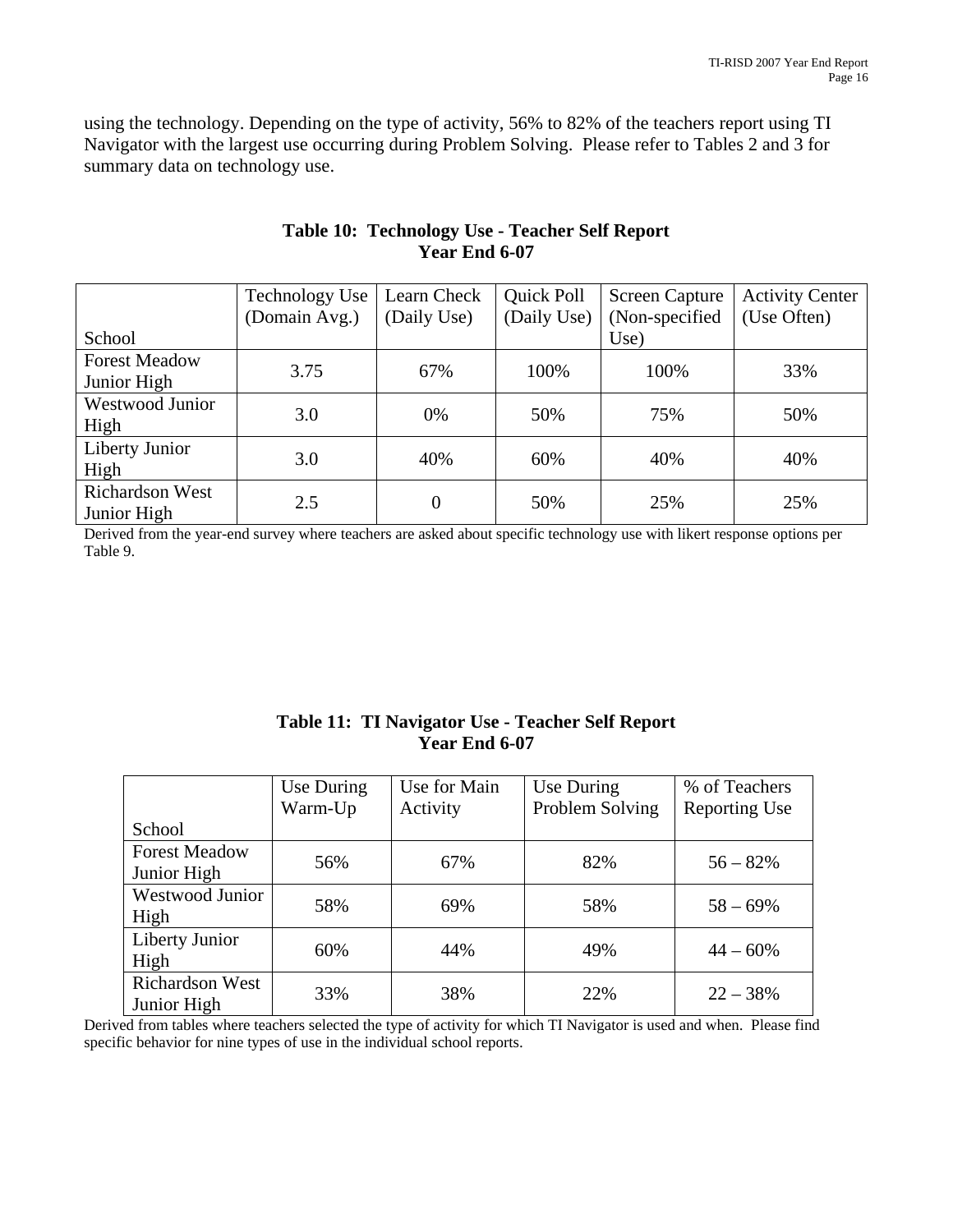At Westwood Junior High 58% to 69% of the teachers report using TI Navigator during Warm-Up, the Main Activity or Problem Solving. Half of the teachers report using Quick Poll daily.

Forty-four to 60% of the teachers at Liberty Junior High report using the TI Navigator, with the highest use during Warm-Up.

Richardson West Junior High shows the lowest usage across teachers with only one in four using Screen Capture or Activity Center and none using Learn Check. Twenty-two to 38% of the teachers at Richardson West Junior High report using the TI Navigator with the highest use occurring during the Main Activity.

Technology pulse or perceived benefit is highest at Forest Meadow Junior High and Westwood Junior High, with the largest gain since mid-year at Liberty Junior High School. The Forest Meadow teachers all report being able to modify instructional strategies for individual students based on real-time data collected through TI Navigator. The teachers do not agree that the TI Navigator more successfully engages students who have experienced difficulty in math though.

At Westwood Junior High where technology use is lower, but perceived benefit perhaps higher, teachers view the relationship between technology use and student engagement more positively. Of course, Westwood is the campus where teachers are most optimistic about the classroom environment and thus report the least difficulty with discipline. Table 12 provides summary data on Technology Pulse.

| School                              | Technology<br>Pulse                          | Selected Specific Benefits from TI Technology Use |                                       |                                                              |  |  |  |  |
|-------------------------------------|----------------------------------------------|---------------------------------------------------|---------------------------------------|--------------------------------------------------------------|--|--|--|--|
|                                     | (Perceived<br>Benefit)<br>Domain<br>Averages | Teacher<br>modifies<br>instruction                | Student<br>learning is<br>accelerated | Students with<br>difficulty in<br>math are better<br>engaged |  |  |  |  |
| <b>Forest Meadow</b><br>Junior High | 3.4                                          | 100%                                              | 67%                                   | 33%                                                          |  |  |  |  |
| Westwood<br>Junior High             | 3.6                                          | 50%                                               | 75%                                   | 100%                                                         |  |  |  |  |
| Liberty Junior<br>High              | 3.2                                          | 40%                                               | 40%                                   | 60%                                                          |  |  |  |  |
| Richardson<br>West Junior<br>High   | 3.2                                          | 50%                                               | 25%                                   | 75%                                                          |  |  |  |  |

## **Table 12: Technology Pulse –Teacher Self Report Year End 6-07**

Column 1 represents the domain average score for a set of nine questions about the value of TI Navigator or the TI technology. A likert scale of 1 to 5 is used where 5 represents strong agreement that a particular benefit is found. Columns 2 through 4 capture the percentage of teachers who agree to have noticed these specific benefits.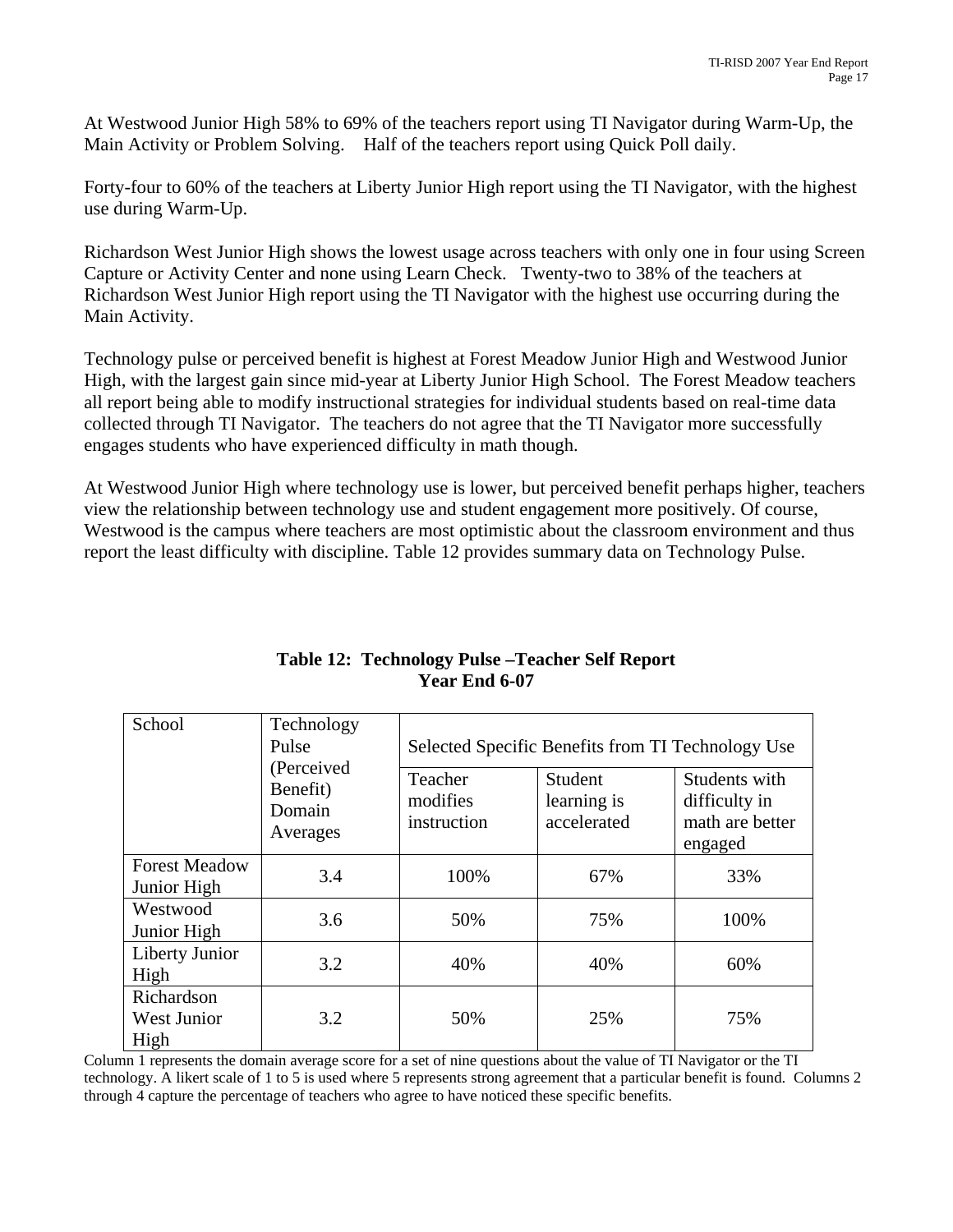Student performance is significantly higher in classrooms where the teachers report more benefit from using the TI technology. Technology Impact domain averages at the schools correlated significantly with percentage of students in each class who met the minimum TAKS passing standard  $(\mathbf{r}_{(16)} = .45, \mathbf{p} =$ .041) and with the classroom average correct percentage  $(\mathbf{r}_{(16)} = .48, \mathbf{p} = .029)$ .

#### **Parent Inclusion**

Most teachers do not think their students' parents know how to help their child in math. Few, if any of the parents have attended a session to learn about the math program.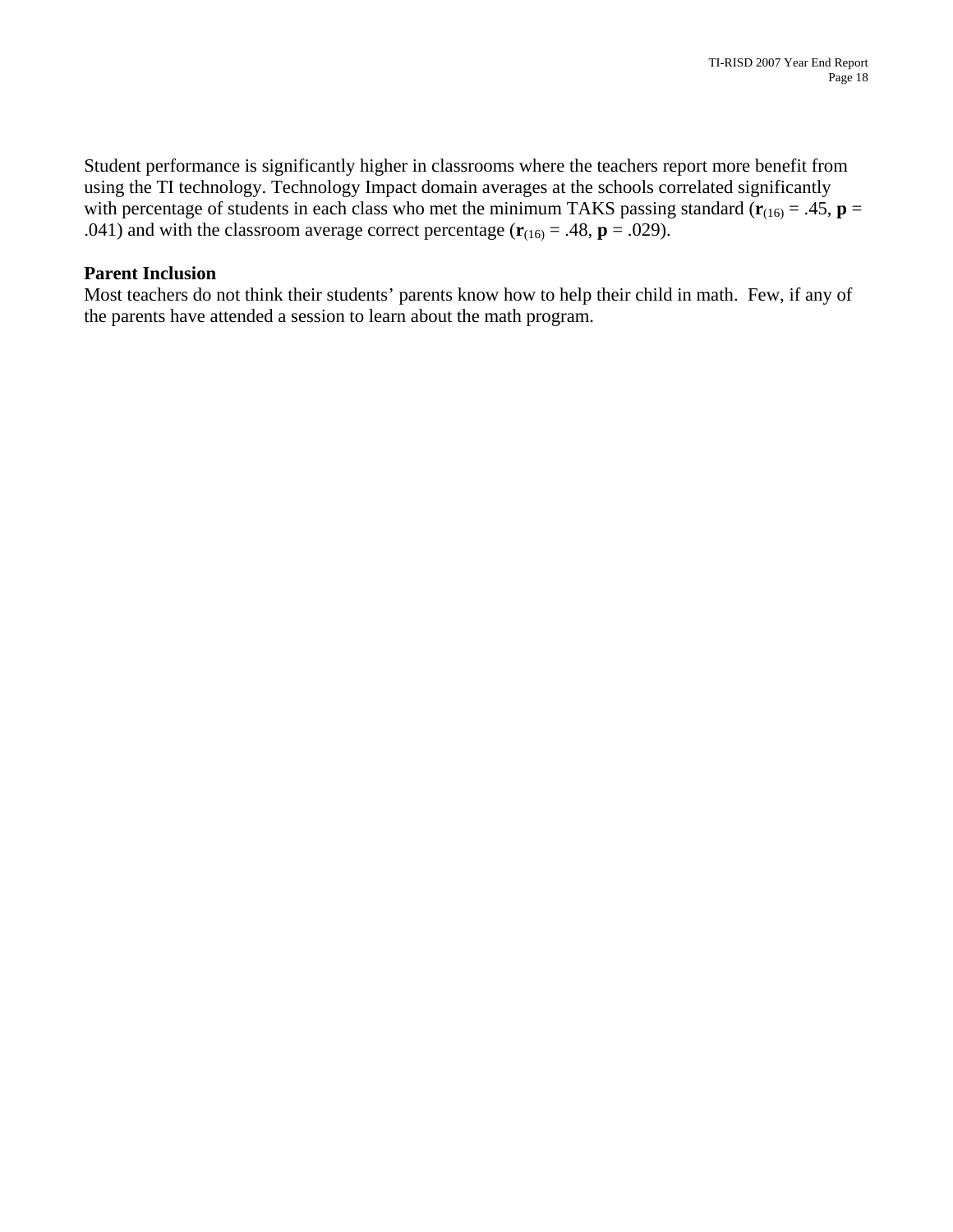### **Individual Site Year-End Reports**

### **Forest Meadow Junior High 6-07**

Five classrooms participated in the study. Three teachers, 20 parents and 72 students completed a yearend survey about their experiences.

#### **Teacher Input**

Teacher views of their ability to teach grade level math and of student performance may have shifted since the mid-year survey. One teacher appears less confident, while two are more confident. Maintaining order in class continues to be a challenge, while two of the teachers do not think students accept responsibility for their role in learning.

At Forest Meadow Junior High (FMJH) administrative support is rated high by all the teachers and higher than at other RISD sites. Similar to other sites most of the teachers find the collegial meetings have improved their teaching, while all report that an expert is available with whom to discuss teaching strategies. One teacher reports that the math content sessions have increased his/her understanding. Another writes, "the level of math is too high for middle school". Additional content requested includes "new research (strategies of math teaching)".

Even though technology use at FMJH is high and assistance readily available, all of the teachers desire additional training on TI Navigator. In addition, one teacher requests an assistant in the room at the beginning of the year to troubleshoot, explaining that it is hard to get going with kids whining about not being able to log in as everyone waits impatiently.

In terms of district support teachers request to be physically near other TI Navigator teachers and to have a pull-out planning day every 6 weeks. The support that has been most critical to increasing student performance include monthly updates, TI Navigator activity ideas and perhaps Betty. One teacher writes, "I love Betty!"

The teacher responses characterize a learning environment that consistently uses more advanced pedagogy. Discussion is critical to learning, students explore multiple solutions in class, and regularly explain steps used to solve a problem. Compared to other classroom processes, FMJH students are less likely to solve problems on their own in class, more likely to collaborate in pairs or groups. At mid-year the teachers reported using more advanced pedagogy as well.

Teachers at FMJH are less enthusiastic about the block. Several report that it is too long to keep students focused. These concerns also surfaced in the open-ended responses at mid-year.

The teachers tend to think that benchmark data and real-time feedback have helped them improve student learning. They report that students enjoy "seeing the difference in their scores before and after a unit", that participation has increased and real-time feedback prevents incorrect reasoning from becoming a bad habit". One teacher disagrees, but seems to disagree across the board that the intervention components have been useful.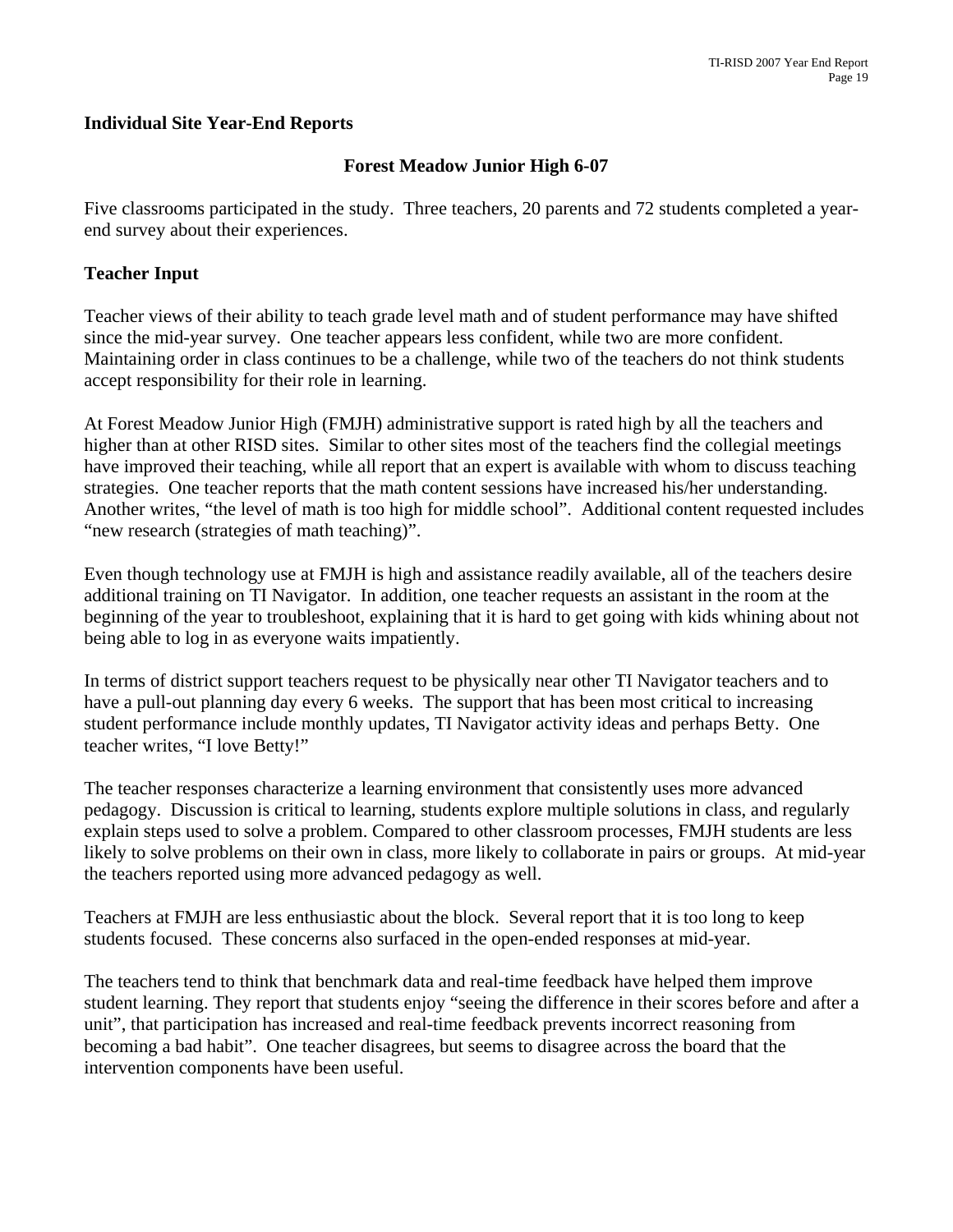Teachers are less clear about the benefits of the TI technology than some RISD sites. One agrees that students have more "aha' moments, one agrees that the technology more successfully engages students experiencing difficulty in math. In the open-ended remarks a teacher states, "I honestly cannot imagine going back to teaching without it". The other teachers provide positive feedback mostly relating to immediate assessment and re-teaching.

Technology use at FMJH is high particularly during the problem solving portion of the class. All of the teachers report using Quick Poll daily to check student answers, all report using Screen Capture. One reports using Activity Center often. The teachers report using TI technology to discuss the same object/concept using more than one representation, for class analysis and to encourage student collaboration.

One teacher reports communication with parents about the math program.

## **Parent Input**

Most of the twenty parents who completed the survey agree that their child's performance is better this year. Half agree that they have attended a session to learn about the math program. Far fewer report knowing what they can do to help their child be successful in math (58% verses 82% or higher at other sites).

## **Student Input**

Student responses suggest that technology use and efficacy as well as positive experience of the block is much lower for one of the three teachers. Even so on average at FMJH more students are confident about passing the year-end math test and report that their teacher believes they can learn at FMJH than other RISD sites. A higher percentage of students report knowing the learning goals, feel comfortable asking questions in class and report trying to solve real world problems with math. Roughly sixty percent of the students report using Quick Poll each day or Activity Center often.

In the open-ended comments students mostly provide positive comments about the TI graphing calculator. They suggest that learning math is more fun and exciting and that they learn faster.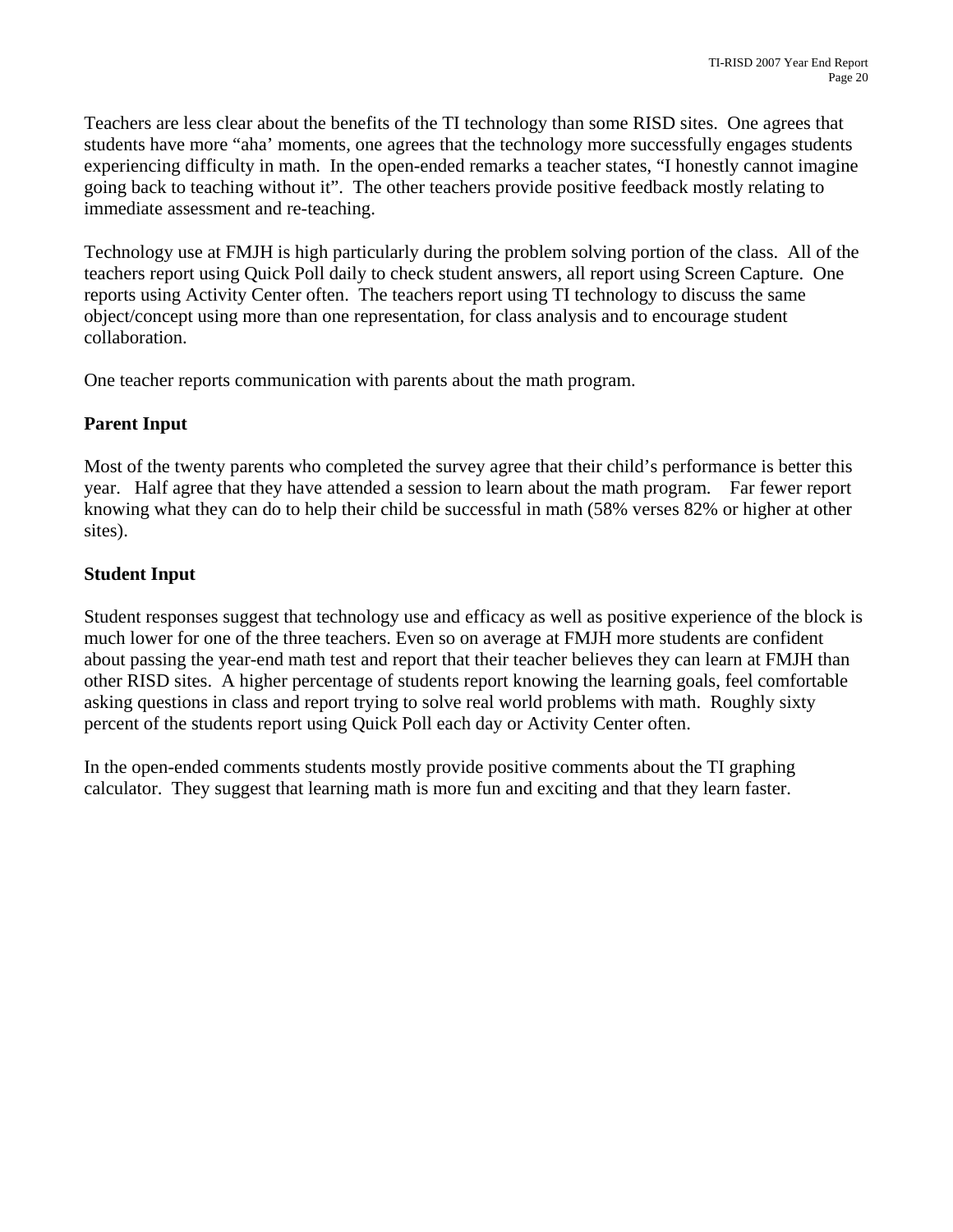| Forest Meadow Junior High |
|---------------------------|
| (3 teacher responses)     |

| How TI Navigator Is Used                                                                                        | Warm-<br>Up    | Main<br>Activity | Problem<br>Solving | Total          |
|-----------------------------------------------------------------------------------------------------------------|----------------|------------------|--------------------|----------------|
| a) Collect homework or assignments                                                                              | 3              | 1                | $\overline{2}$     | 6              |
| b) Give an assignment/quiz/test (e.g. Learning<br>Check)                                                        | 3              | $\overline{2}$   | $\overline{2}$     | $\overline{7}$ |
| c) Send learning materials for students to work<br>with (e.g. apps, models, worked examples,<br>visualizations) | 1              | $\overline{2}$   | 3                  | 6              |
| d) Send questions/prompts for immediate student<br>response (e.g. Quick Poll)                                   | $\overline{2}$ | $\overline{2}$   | 3                  | $\overline{7}$ |
| e) Monitor student progress (e.g. look at screen<br>shots of what is on the student device)                     | $\mathbf{1}$   | $\overline{2}$   | $\overline{2}$     | 5              |
| f) Encourage students to collaborate, discuss<br>answers or develop shared solutions in pairs or<br>groups      | 1              | $\overline{2}$   | 3                  | 6              |
| g) Work with the whole class sharing student data<br>(e.g. class analysis)                                      | 1              | 3                | $\overline{2}$     | 6              |
| h) Discuss the same mathematical object/concept<br>using more than one representation                           | $\overline{2}$ | $\overline{2}$   | 3                  | $\overline{7}$ |
| i) Modify instruction based on student<br>understanding                                                         | $\mathbf{1}$   | $\overline{2}$   | $\overline{2}$     | 5              |
| <b>Total selections</b>                                                                                         | 15             | 18               | 22                 |                |
| Average use for class portion                                                                                   | 56%            | 67%              | 81.5%              |                |

Note: Teachers were asked to place an "x" in the boxes above to note when and how they use TI Navigator. TI Navigator use that is selected by at least 2 out of 3 teachers is highlighted, while percentage use by portion of the block is noted as percentages across the bottom row. Three teachers responding to 9 possible TI Navigator uses provides a denominator of 27 in computing the percentage.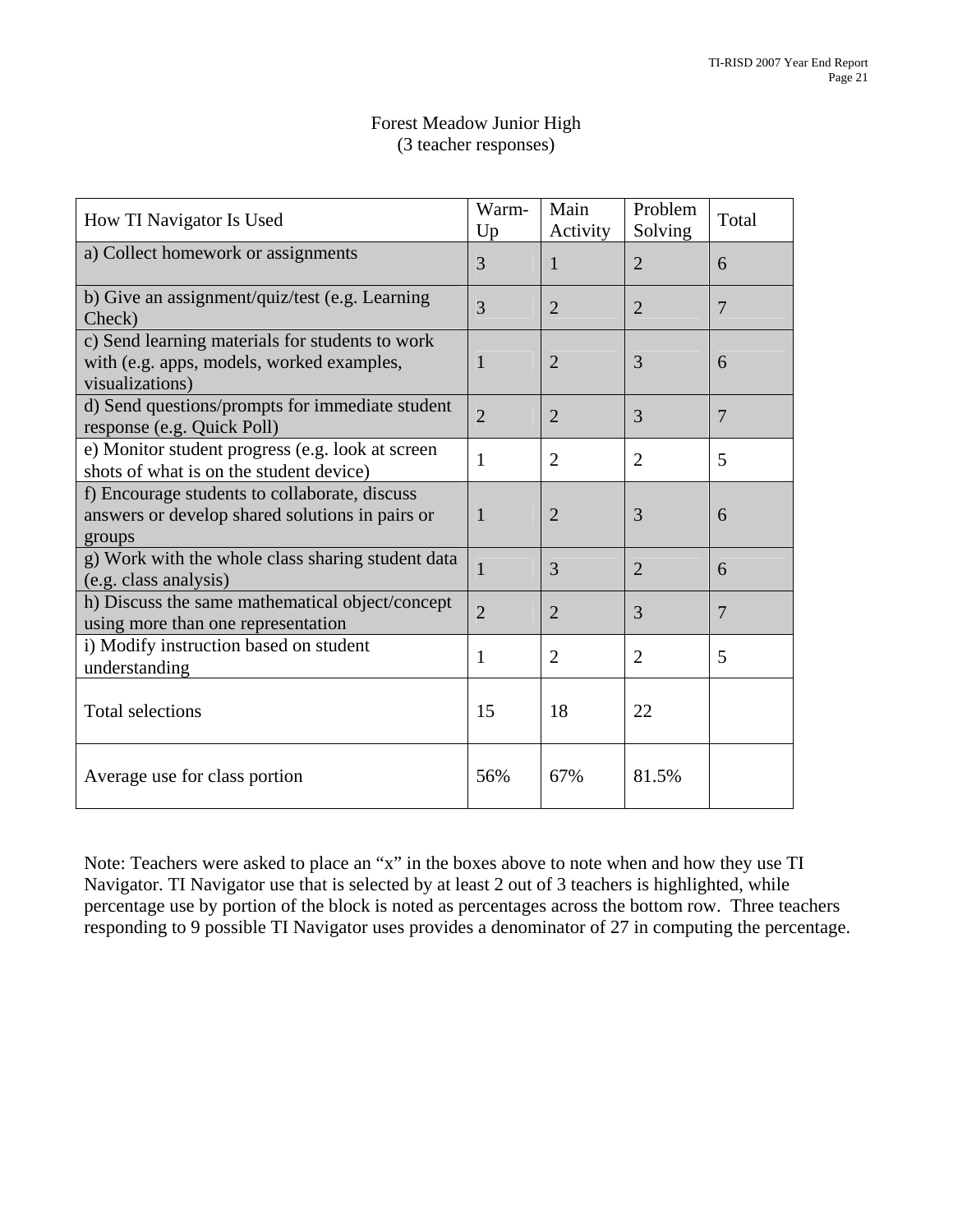## **Liberty Junior High 6-07**

 Nine classrooms participated in the study. Five teachers, 89 parents and 174 students completed a yearend survey about their experiences.

### **Teacher Input**

At Liberty Junior High School collegial and administrative support receive high marks while classroom use of technology has increased. The classroom and learning environments are less optimistic than other RISD campuses, but have improved. At Liberty Junior High (LJH) the math teachers generally report that students do not want to learn math, maintaining order in the classroom is an on-going challenge, and students will not do well on district benchmarks or the year-end state test. In fact, at mid-year two thirds of the teachers did not believe they could teach grade level math successfully to their students, nor were they confident that almost all students in class could learn grade level math. This percentage dropped from 67% at mid-year to 40% at year-end.

The Liberty teachers report positive administrative, collegial and technological support. An expert is readily available to discuss teaching strategies and assistance is available for use of the TI technology. Meetings with colleagues appear to include conversations about alternative teaching strategies and math content, not technology per se; "that's mostly individual". There is some disagreement over the quality of the curriculum materials for TI Navigator. All teachers report that they could use additional training on TI Navigator.

Math content support provides a different picture. Only one of the five teachers appears to have benefited from the sessions. Most report that the sessions have not increased their knowledge; they don't feel comfortable asking questions and would NOT benefit from additional sessions. Comments included: "If you mean Dr. Schar, he totally frustrated me", and "The content of the sessions was not really for lower level struggling students". One teacher remarks throughout how the various sessions helped refresh her/his understanding of math content and teaching strategies that she/he had not used in a number of years; how she was able to learn effective strategies from more experienced teachers.

Liberty teachers report different attitudes about teaching math than other RISD math teachers. At Liberty, all of the teachers agree that lecture, drill and practice are critical to learning in their classes, where at other campuses, one teacher out of several agrees with this statement. A second dimension appears to distinguish Liberty. All but one teacher agrees that it is important that one "appears to know everything about math and technology in class". This is not the case at other campuses. Otherwise, three or four teachers report using discussion, having students apply concepts to real world problems and exploring multiple solutions in class, although less so the later.

Small group instruction and collaborating in pairs or small groups appears important to teacher learning strategies at LJH. While all agree that the Block time has increased the amount students are able to cover in a year, some think it is too long to keep students focused. In the open-ended remarks though, four out of five comment on the increased opportunities for learning.

At mid-year teachers seemed split on the benefits of benchmarking. This split seems to have shifted where 3 out of five teachers find the benchmark data helpful at year-end. While benchmarks are aligned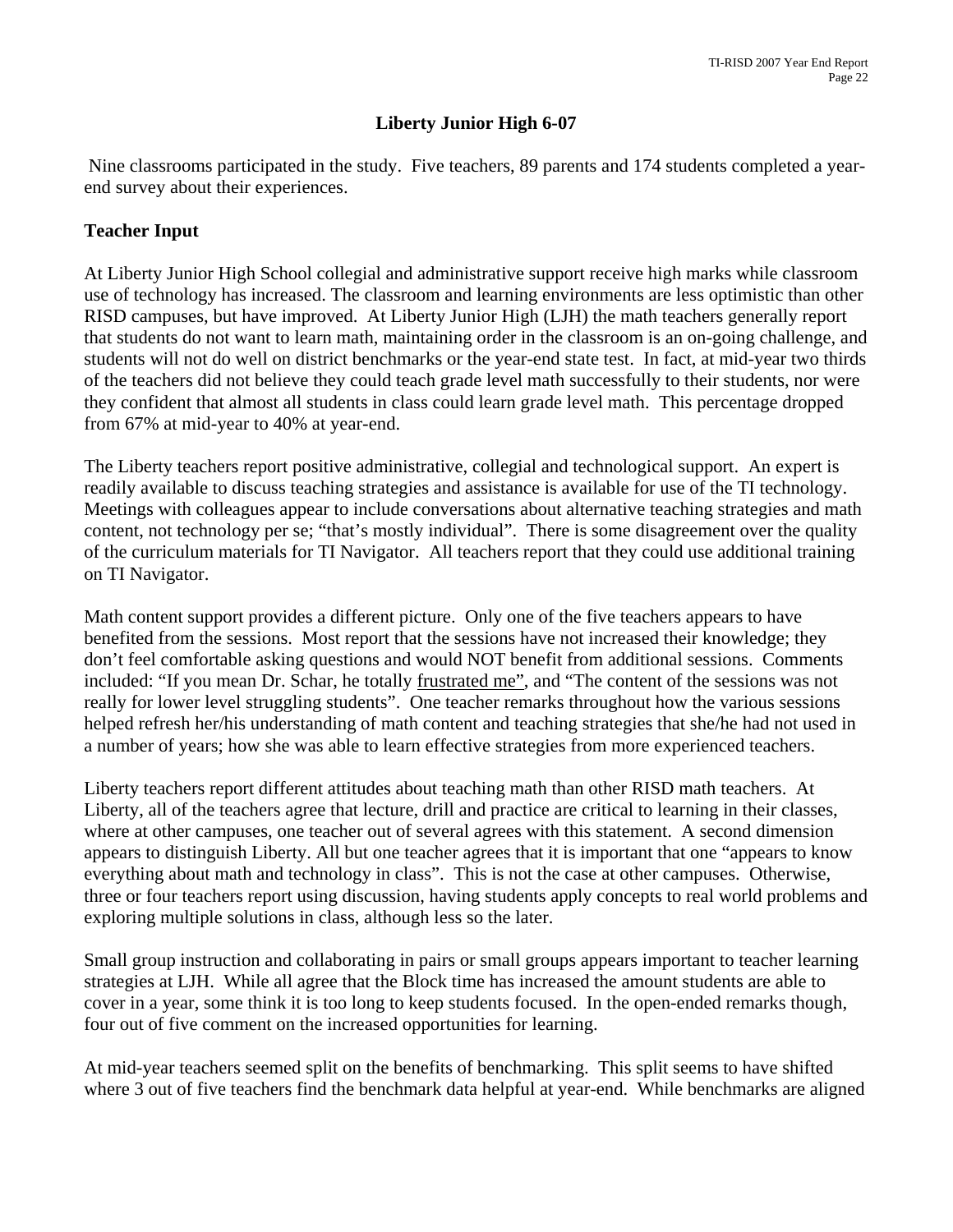to the district curriculum and the curriculum to the state standards, it is not clear that unit diagnostics are aligned to the district curriculum. Teacher open-ended comments provide a similar pattern with three mentioning benefits of using diagnostic data, while two do not. One remarks:

 "I do not like to use the diagnostics. They don't do well on what we did yesterday, much less perform successfully on the diagnostics. I think they just make the students feel worse about their abilities."

Technology use appears to vary at LBJ. Teachers use Learn Check and Quick Poll, as well as Navigator to share student data with the whole class or to discuss the same mathematical concept using more than one representation. According to the teacher self reports, TI Navigator is used most frequently at LJH for warm-up (60% use), verses for main activity (44%) and problem solving (49%).

Technology pulse at LJH is mixed with some teachers reporting that they are able to modify instructional strategies based on real time data or that the feedback has accelerated learning, but less than half report this. Teachers seem to find the most benefit from the TI technology in terms of covering more material in depth, more "aha" moments by students, increased participation and/or motivation, as well as use of the real-time feedback. The one especially negative teacher admits, that he/she is" still learning how to use the technology" and "hopes to incorporate it more successfully next year", but that it "does keep them on track." Others notice changes in student performance, especially by those who really try.

The technology pulse for teachers (adjusted) moved from 2.99 at mid-year to 3.2 at year-end.

One of the five teachers report that parents understand what they can do to help their child in math. None of the parents have seen the TI Navigator in use or attended a session to learn about the math program.

In terms of what the district or school can do better to support the math program, several teachers comment on the inappropriateness of students with behavioral problems in the block classes. "They interfere with those who want to learn." Teachers write in the closing section again about behavioral problems presenting additional challenges when utilizing the TI Navigator system.

Teachers request more planning time to create Learn Checks, work on lesson plans and activities. One writes, "The district needs to make a serious decision about the dress code. It would help to be able to teach".

Requested support from TI includes more specific outlined curriculum, step by step planning of a lesson from start to finish and more training on Activity Center.

The support listed as most critical to the project includes tech support for when there are failures, monthly meetings with TI, individual observations with the district specialist, and meetings with Betty ("They were GREAT")

## **Parent Input**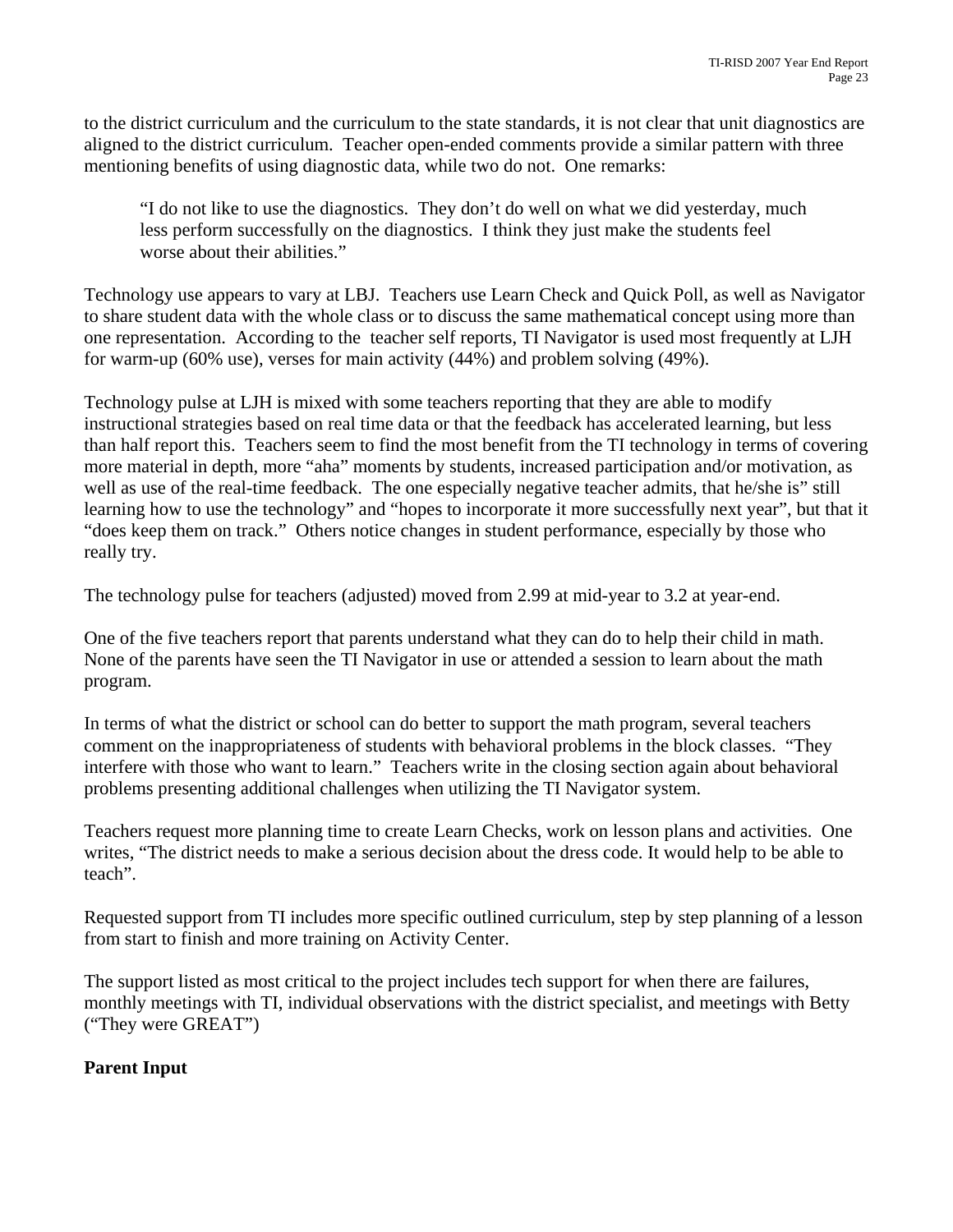More parents completed surveys at LBJH than other RISD schools. Parent assessment of the learning environment and their child's performance is slightly lower than other intervention schools, while student outlook is similar. Three-fourths of the parents are confident their child will pass the year-end test in math this year. While 71% of the parents at LBJH report that their child's performance is better this year than last. Finally, the parents at LBJH mostly believe that they know how to help their child be successful in math.

## **Student Input**

Liberty math students do not show the enthusiasm of other RISD students for the way math is being taught this year. A larger percentage of students report behavioral problems in class, technology use is lower and team-work is less likely. If we view LBJH student perceptions at year-end verses mid-year, some changes can be seen. For example, those enthusiastic about the way math is being taught has risen from 44% to 56% and a larger percentage of students have noticed improvements in their grades.

The student open-ended remarks are mixed in all of the classes with two classes leaning to the positive, one to the negative and two split. At mid-year four classes tended to the negative.

Perhaps these comments capture student perceptions of the math program at year-end and the challenges that LBJH faces:

I don't really if it has changed learning math for me because learning math is anything I don't know care where I or who I learn things from

It help me by doing problem if I know about and learn about this year

It has not I just do my problems on the calculator and move on

It helps me because it's hands on and I like to type. And knowing that I can learn and type that what's up.

At mid-year less than a third of the students reported using the TI Graphing calculator daily. Students were asked at year-end about specific Navigator use. Less than a third reported using Learn Check each day, half reported using Activity Center often. While half or more of the students at other RISD sites agreed that learning math is easier using the TI calculators, 30% agree at LBJH.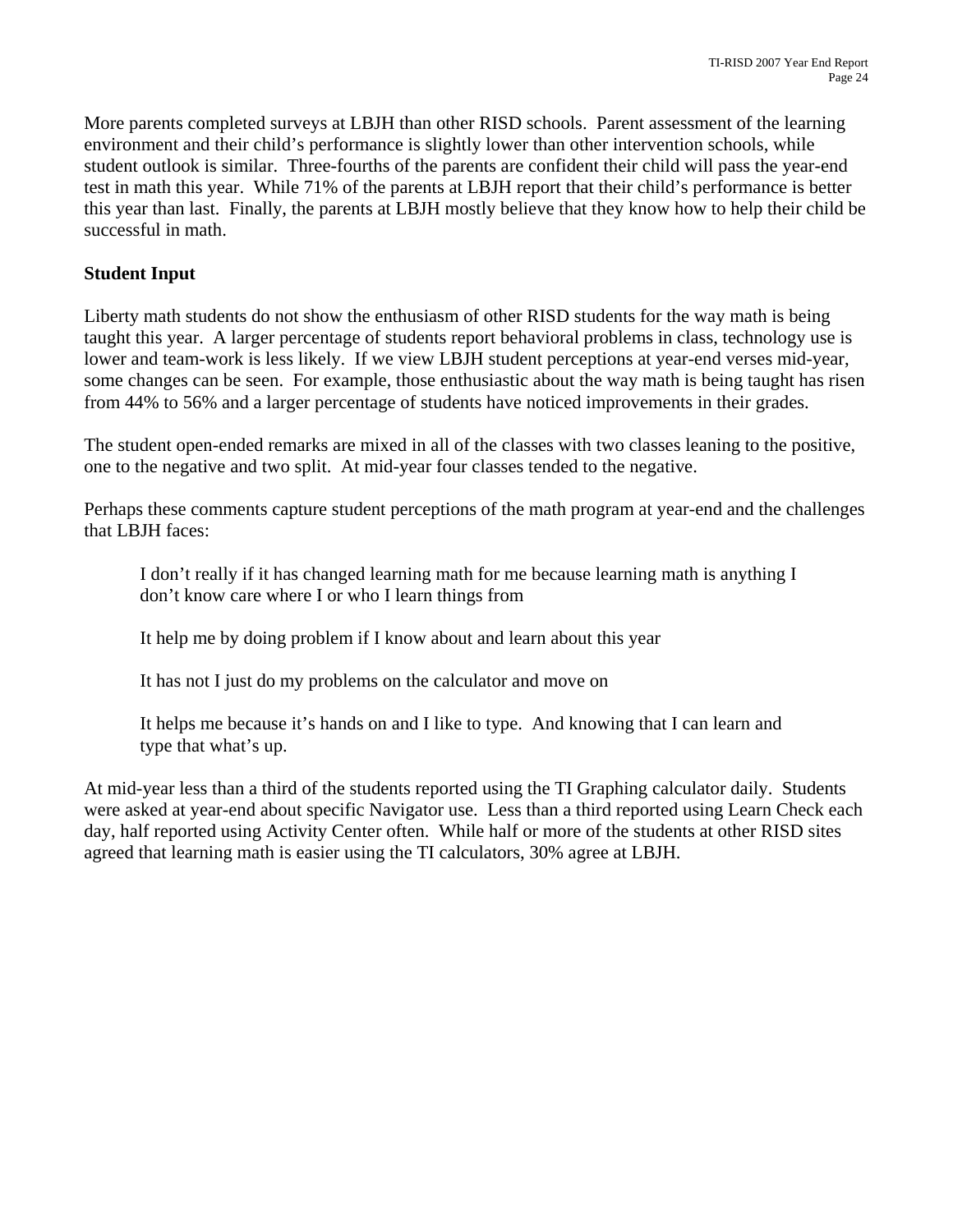| How TI Navigator Is Used                                                                                        | Warm-<br>Up    | Main<br>Activity | Problem<br>Solving | Total          |
|-----------------------------------------------------------------------------------------------------------------|----------------|------------------|--------------------|----------------|
| a) Collect homework or assignments                                                                              | $\overline{2}$ | 1                | $\overline{2}$     | 5              |
| b) Give an assignment/quiz/test (e.g. Learning<br>Check)                                                        | 5              | $\overline{2}$   | 1                  | 8              |
| c) Send learning materials for students to work<br>with (e.g. apps, models, worked examples,<br>visualizations) | $\mathbf{1}$   | $\overline{2}$   | 2                  | 5              |
| d) Send questions/prompts for immediate student<br>response (e.g. Quick Poll)                                   | 3              | 3                | $\overline{4}$     | 10             |
| e) Monitor student progress (e.g. look at screen<br>shots of what is on the student device)                     | 3              | $\overline{2}$   | 2                  | 7              |
| f) Encourage students to collaborate, discuss<br>answers or develop shared solutions in pairs or<br>groups      | $\mathbf{1}$   | $\overline{2}$   | $\overline{4}$     | $\overline{7}$ |
| g) Work with the whole class sharing student data<br>(e.g. class analysis)                                      | $\overline{4}$ | 3                | $\overline{2}$     | 9              |
| h) Discuss the same mathematical object/concept<br>using more than one representation                           | $\overline{4}$ | $\overline{4}$   | 3                  | 11             |
| i) Modify instruction based on student<br>understanding                                                         | $\overline{4}$ | 1                | $\overline{2}$     | 7              |
| <b>Total selections</b>                                                                                         | 27             | 20               | 22                 |                |
| Average use for class portion                                                                                   | 60%            | 44%              | 49%                |                |

## Liberty Junior High (5 teacher responses)

Note: Teachers were asked to place an "x" in the boxes above to note when and how they use TI Navigator. TI Navigator use that is selected by at least 2 out of 3 teachers is highlighted, while percentage use by portion of the block is noted as percentages across the bottom row. Five teachers responding to 9 possible TI Navigator uses provides a denominator of 45 in computing the percentage.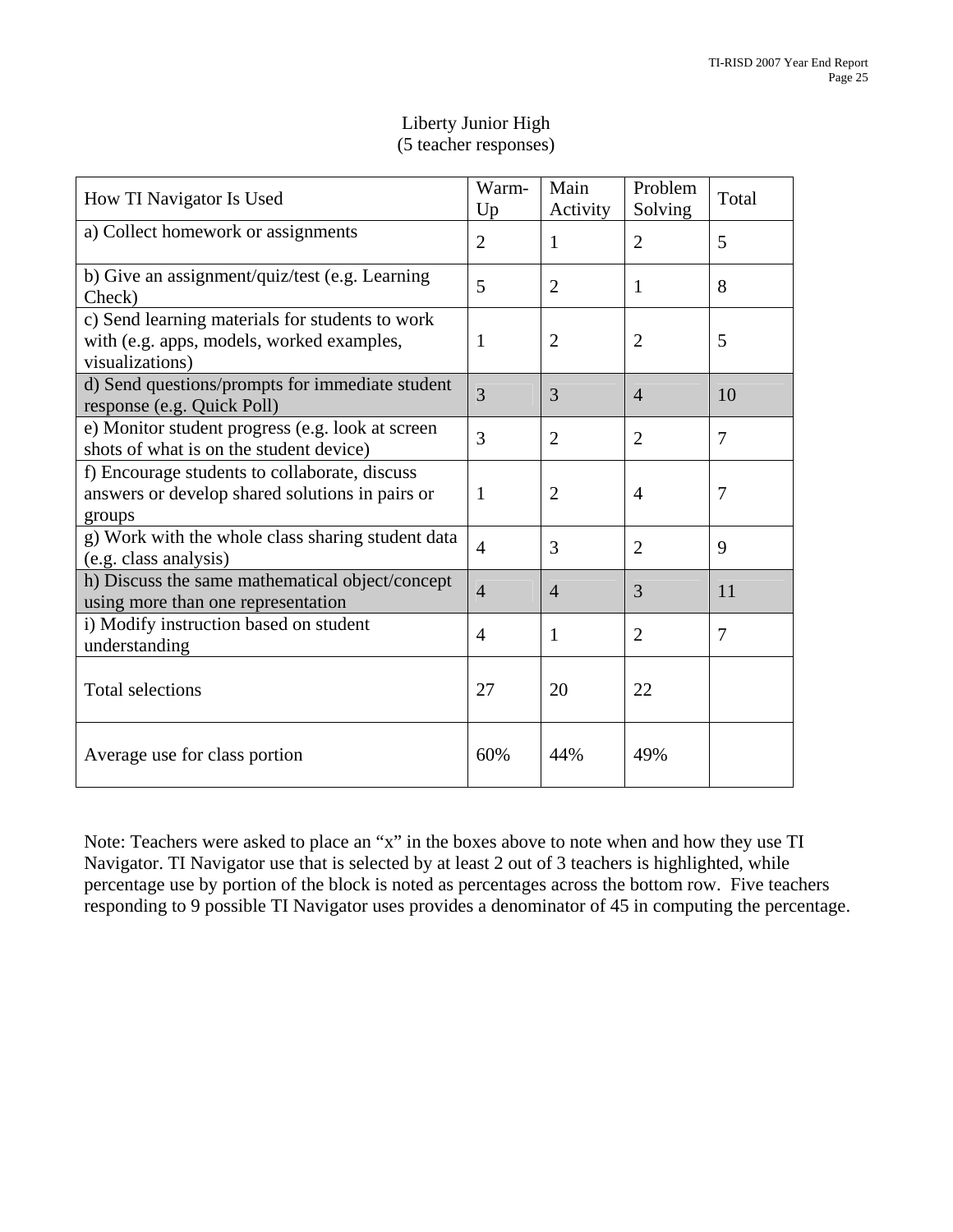### **Richardson West Junior High 6-07**

Six classrooms participated in the study. Four teachers, 50 parents and 103 students completed a yearend survey about their experiences.

#### **Teacher Input**

Teacher confidence has improved somewhat at Richardson West Junior High (RWJH). While one teacher at mid-year agreed that he/she could successfully teach grade level math, three of the four agreed to being able to do so at year-end. The teachers are still uncertain about which strategies work best for struggling students and only one expects students to do well on district diagnostics or on the state math test. The teachers do not generally believe that the standardized tests accurately measure what students are taught in math class.

Maintaining order in the TI block classes continues to be a problem for most teachers. Only one teacher reports that students accept responsibility for their role in learning.

The teachers feel valued by the administration; some think that the administrators understand the demands of teaching the TI Intervention. Teachers are positive about collegial support, but negative about math content support. No one agrees that the math content sessions have been beneficial.

One of the teachers would like additional training on TI Navigator, two suggest that the curriculum materials are inadequate. Other support requests for TI include lessons better aligned to TEKS and lower level students, more lessons and wires that do not break so easily.

Most of the RWJH math teachers suggest that discussion is critical to learning in their class, their rooms are not organized for lecture and students often collaborate in pairs. Some ask students to apply concepts to real world problems or to regularly explain steps used for solving a problem. The teachers don't feel that they must be the experts in math and technology.

Furthermore, teachers are enthusiastic about the block time. All agree that it has made a real difference in how students approach difficult problems. One teacher writes, " I love the increased time! Lower level students show more understanding." One teacher asks for smaller block classes, classes limited to 20.

The impact of the technology on learning is perhaps less clear to teachers, although most agree that the TI Navigator more successfully engages students who are experiencing difficulty in math. One teacher does not seem to find benefit in the technology. Review of the self-report data on how Navigator is used shows much lower usage at RWJH than other RISD sites. The technology is mostly used to send questions/prompts or to monitor student progress. The teachers write about the impact of the TI technology on their teaching:

It has helped me reach all of my students, especially during Quick Polls

 I wasn't comfortable with it at first but it has helped with time management and discovery learning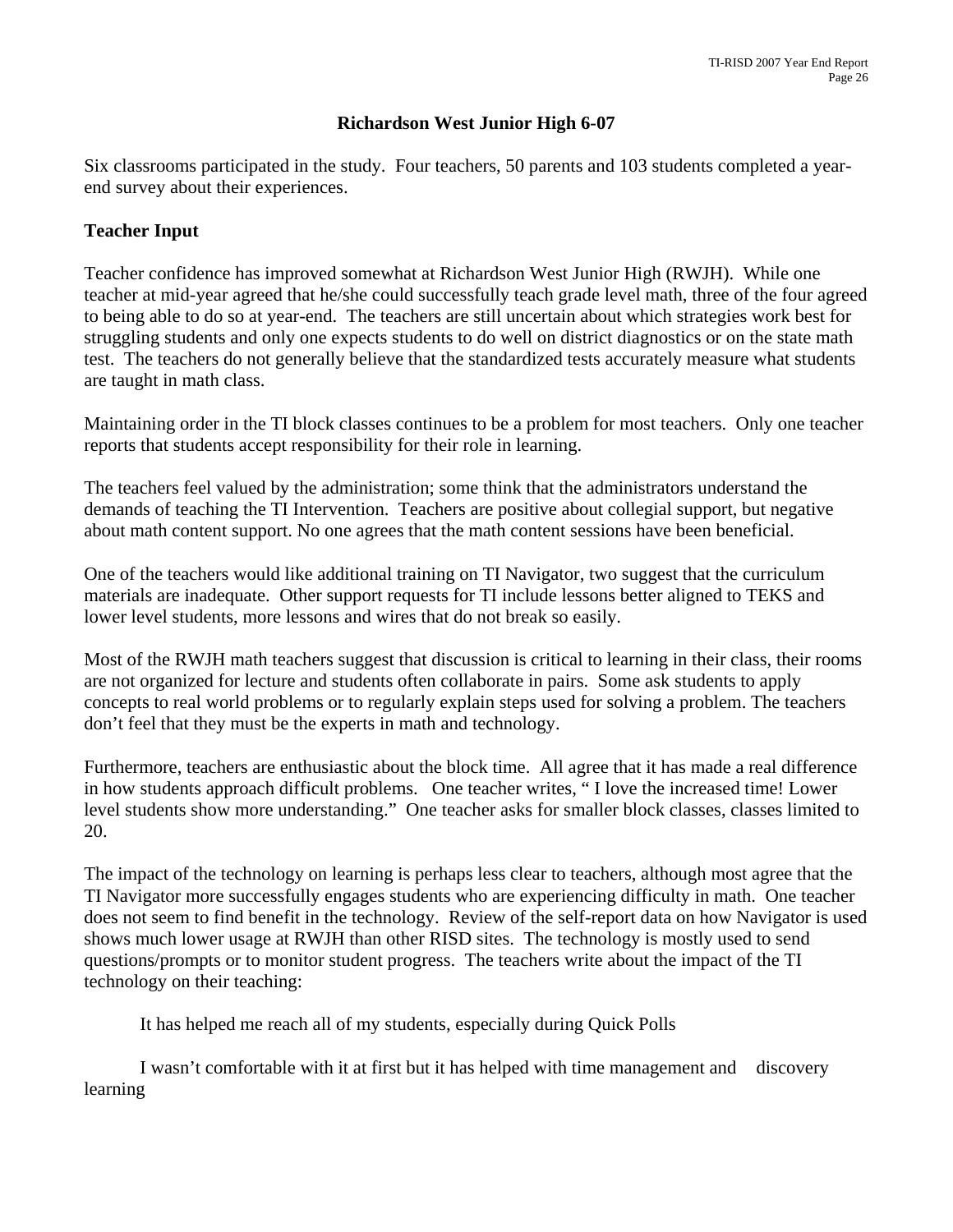It has allowed more opportunities for students to discuss common mistakes, methods for solving etc.

As for the impact on learning one writes, "with this first class it has only helped with their interest". Another comments that providing students with another representation of the objectives, increases student chances for success.

Again, all teachers but one agree that benchmark data has helped them improve student learning. It is unclear to the teachers if the unit diagnostics are aligned to the district curriculum. The teachers write that the unit diagnostics data does not generally impact their teaching. Since most students have not mastered the TEKS on the diagnostic, one teacher reports that she teaches all the objectives anyway. Another suggests that there is not enough data to impact teaching or simply that the data is not helpful. Teachers are appreciative of the real-time feedback. They write that they are better able to assess the quiet student, have the ability to re-teach and can immediately assess student needs.

As at most other RISD campuses teachers report keeping parents informed, but none of the parents have seen TI Navigator or attended any session about the math program. Most teachers do not think parents know what to do to help their child in math.

Finally in writing about the support from this project that is most critical to increasing students performance teacher respond: time, and meeting with other teachers.

### **Parent Input**

Parents believe that they know what their child must do and how they can help them be successful in math. Almost half suggest that they have been to a session to learn about their child's math program, even though the teachers do not agree that there is such an opportunity. Seventy-six percent expect their child to pass the year-end state mathematics test.

### **Student Input**

More students at RWJH than other RISD sites tend to be excited about the way math is being taught this year and are confident that their teacher knows how to help them.

The student responses also describe a math classroom setting that has less lecture and is more discussion and team oriented than most other RISD sites. This appears to be reflected by the way TI Navigator is used. At RWJH students are more likely than other sites to use Screen Capture to compare work and Activity Center to receive new problems.

The students are more excited at RWJH than other sites about the TI calculator. Sixty-eight percent agree that it helps them learn new concepts. The open-ended comments are mostly positive. Students write that "seeing what they are doing" is helpful and that sometimes they "can find the mistakes they are doing by themselves".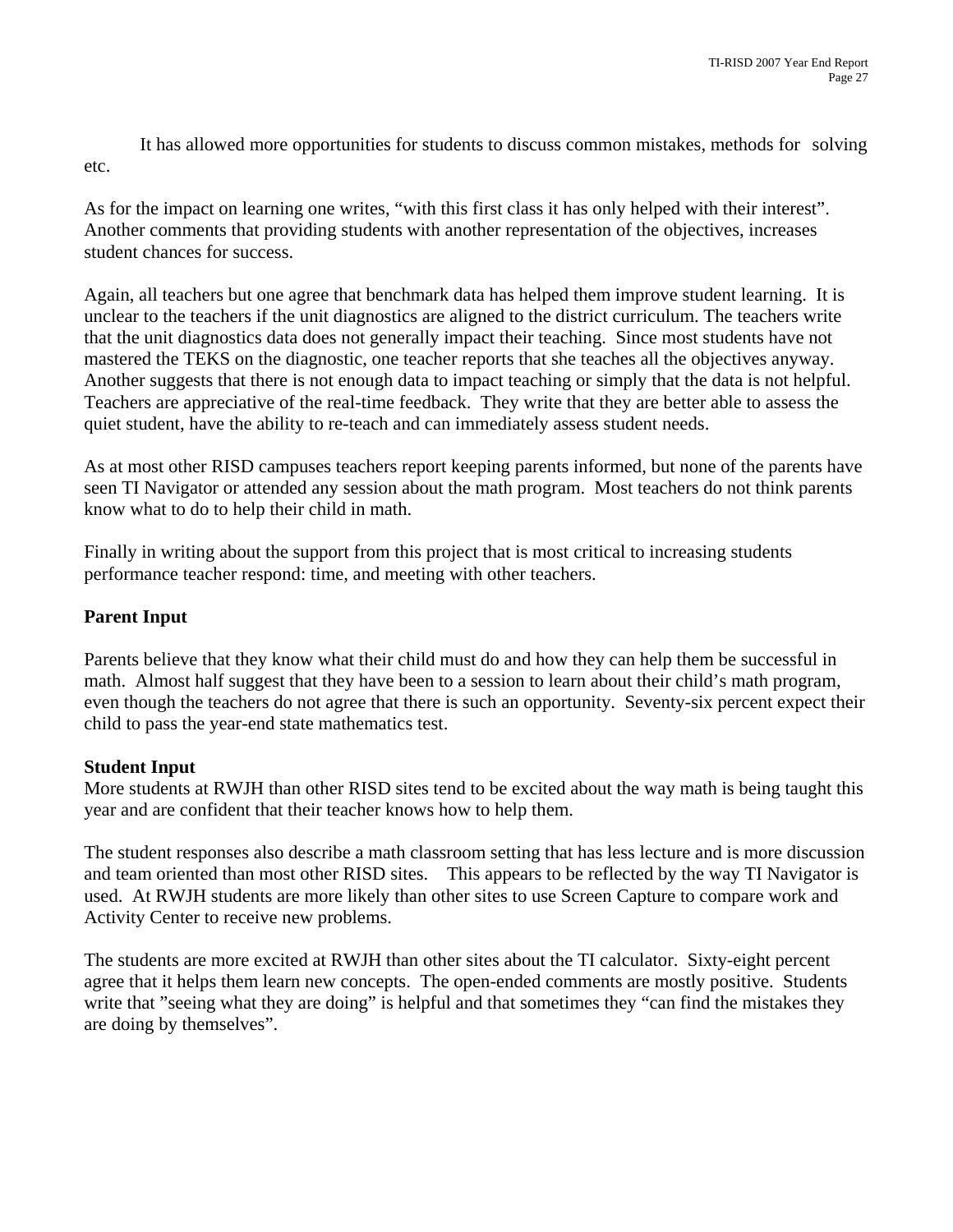While the lowest percentage of students expect to go to college at RWJH, a significantly larger percent than other sites agree that they have noticed improved grades in math this year and that they understand math better this year.

Similar to the teachers, the students are also more excited about the block at this site than others. Eighty-four percent suggest it has helped them do better, verses 56-67% at other sites.

| How TI Navigator Is Used                                                                                        | Warm-<br>Up    | Main<br>Activity | Problem<br>Solving | Total          |
|-----------------------------------------------------------------------------------------------------------------|----------------|------------------|--------------------|----------------|
| a) Collect homework or assignments                                                                              | $\mathbf{1}$   | $\theta$         | 1                  | $\overline{2}$ |
| b) Give an assignment/quiz/test (e.g. Learning<br>Check)                                                        | $\overline{2}$ | $\Omega$         | $\Omega$           | $\overline{2}$ |
| c) Send learning materials for students to work<br>with (e.g. apps, models, worked examples,<br>visualizations) | 1              | $\mathbf{1}$     | $\theta$           | $\overline{2}$ |
| d) Send questions/prompts for immediate student<br>response (e.g. Quick Poll)                                   | $\overline{2}$ | 3                | 3                  | 8              |
| e) Monitor student progress (e.g. look at screen<br>shots of what is on the student device)                     | $\mathbf{1}$   | 3                | $\overline{2}$     | 6              |
| f) Encourage students to collaborate, discuss<br>answers or develop shared solutions in pairs or<br>groups      | $\overline{2}$ | $\mathbf{1}$     | 1                  | $\overline{4}$ |
| g) Work with the whole class sharing student data<br>(e.g. class analysis)                                      | $\overline{2}$ | $\mathbf{1}$     | $\overline{0}$     | 3              |
| h) Discuss the same mathematical object/concept<br>using more than one representation                           | $\theta$       | 3                | $\Omega$           | 3              |
| i) Modify instruction based on student<br>understanding                                                         | $\mathbf{1}$   | $\overline{2}$   | 1                  | $\overline{4}$ |
| <b>Total selections</b>                                                                                         | 12             | 14               | 8                  |                |
| Average use for class portion                                                                                   | 33%            | 38%              | 22%                |                |

Richardson Junior High (3 teacher responses)

Note: Teachers were asked to place an "x" in the boxes above to note when and how they use TI Navigator. TI Navigator use that is selected by at least 2 out of 3 teachers is highlighted, while percentage use by portion of the block is noted in percentages across the bottom row. Three teachers responding to 9 possible TI Navigator uses provides a denominator of 27 in computing the percentage.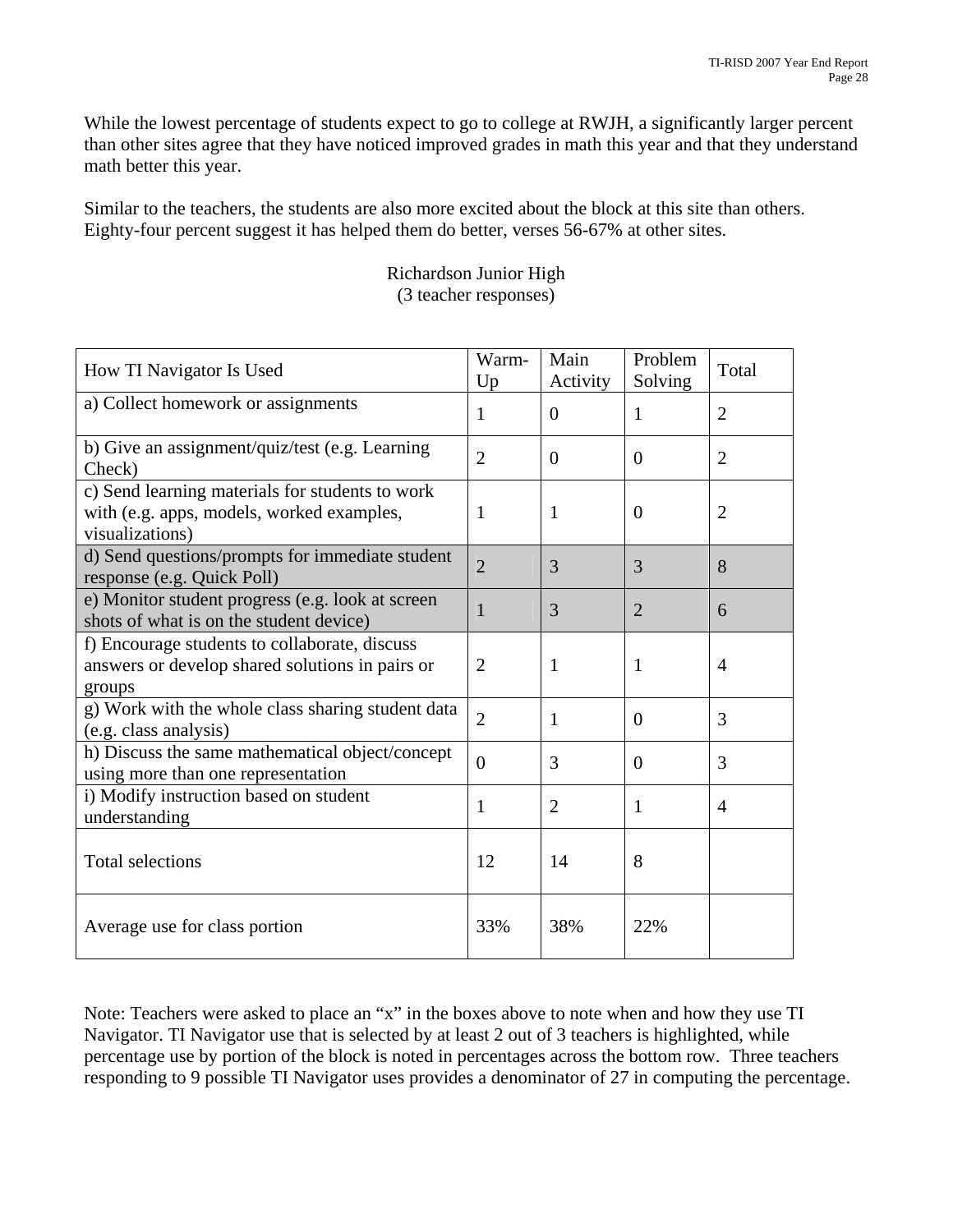### **Westwood Junior High 6-07**

Six classrooms participated in the study. Four teachers, 18 parents and 90 students completed a yearend survey about their experiences.

#### **Teacher Input**

At Westwood Junior High (WJH) School the teachers' survey responses suggest that the learning environment is different from other RISD sites in several ways: 1) Discipline is not an on-going challenge for most, 2) teachers view students as accepting responsibility for their role in learning and that 3) all teachers report that their students are able to learn grade level math. Administrative support is low compared to other sites and technology pulse is high.

The teachers are split on their views of administrative support with two agreeing there is support and two disagreeing strongly. Three of the four teachers rate collegial and technological support positively, while one is dissatisfied. Two of the teachers agree that they would benefit from additional training on the TI Navigator.

Reviews of sessions with the mathematician are more positive than for most other junior high sites. While teachers are mostly uncomfortable asking questions, some report increased understanding from the sessions. This is an improvement from mid-year where three out of four rated the sessions negatively.

At WJH the teachers do not feel that it is important to "appear to know everything about math and technology in class". Furthermore, they describe a classroom culture where discussion is critical, students solve problems on their own and apply concepts to real world problems. Teachers report that students explore multiple solutions during class and often collaborate in pairs. The student views of the classroom environment suggest that learning time is more focused on learning facts, definitions and formulas.

While the teachers agree that more content can be covered during the block, it is unclear to them, if it makes a difference to students' approach to difficult problems. Several comment on not feeling rushed when answering student questions and posing questions during the block. One teacher continues to find the format too long.

The teachers value the benchmark data, real time feedback and the use of diagnostics. They agree that the benchmarks and unit diagnostics are aligned to the district curriculum and the curriculum to the state math standards, but not that the standardized tests accurately measure what students are taught in class.

The teachers do not report using Learn Check daily to collect homework at WJH. Rather they seem to use Learn Check for quizzes. They use Screen Capture to compare student work and Quick Poll to check answers. Some use Activity Center to distribute new problems. The activities the teachers suggest they pursue most on the TI Navigator are monitoring of student progress, modifying instruction, sending prompts for response and giving quizzes. Even so, only two teachers agree that they are able to modify instructional strategies for individual students based upon real-time data.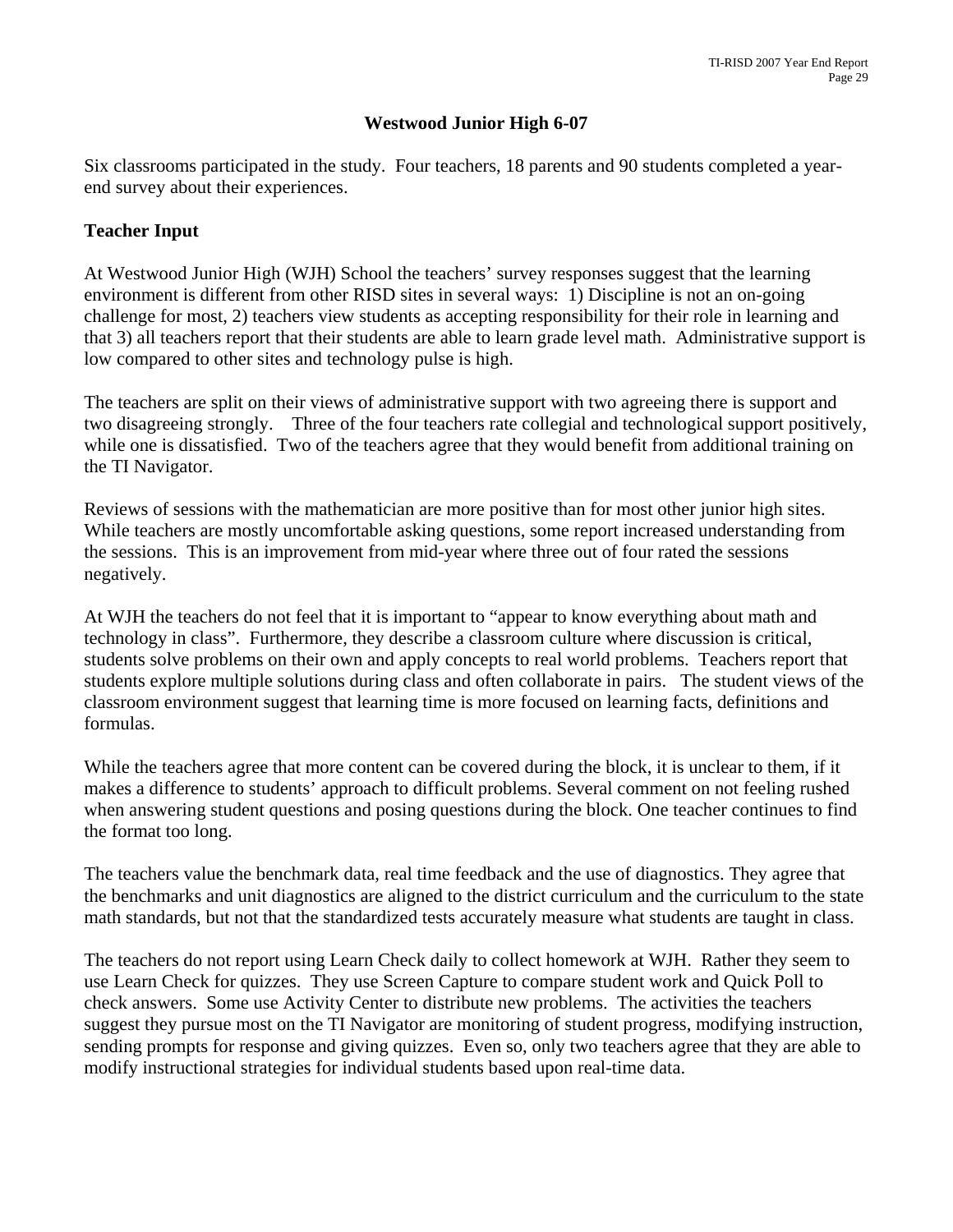In the open-ended responses the teachers write that technology has changed student behaviors: students are apt to take more time solving a problem, accept more responsibility for their work and enjoy math more. The use of TI technology has allowed teachers to "use different methods based on student analysis" and use warm-up to assess student understanding before beginning a lesson. One teacher reports being new at using the TI system, commenting: "my skills are limited."

Two of the teachers agree that the parents have seen the TI Navigator in use. They do not generally think that parents understand how to help their child in math.

As for support, a teacher asks again for answer keys. Another requests more training from TI. One writes that the full day Friday/Saturday sessions are great and that good content prior to implementation and opportunity to share teaching strategies comprise the kinds of district support that make a difference to success in teaching math. Support from the project that has been most critical to increasing student performance includes "support and ideas from teachers at other schools in the full day session". Finally, one teacher remarks that the "Quick Polls were frequently not so quick, missing from one to two students" and that "Activity Centers did not flow nearly as well with kids as with a room of teachers, but were still good."

## **Parent Input**

Two to seven parents completed a survey for each class. Eighteen percent of those attended math night or another session to learn about their child's math program.

### **Student Input**

By the students view two of the four teachers use more small group, technologically based learning environments, while one uses less technology. Compared to other RISD schools WJH students report class time that is more focused on learning facts, definitions and formulas.

Half the students suggest that Learn Check and Quick Poll are being used daily in class, and over half report that they are more excited about learning math since using the TI calculators.

The percentage of students that have noticed an improvement in their grade this year jumped from just over 60% at mid-year to 75% at year-end. Seventy-seven percent report that they understand math better this year.

Open-ended student remarks about use of the TI graphing calculator are positive for three of the four teachers, mixed for the fourth. Students mostly report that the TI graphing calculator has made learning math easier and more fun, particularly when "work gets complicated or hard to understand" on ones own.

At mid-year there were more student comments about others not seeing their grade, learning by going over problems and understanding why ones answers are different from other students.

> Westwood Junior High (4 teacher responses)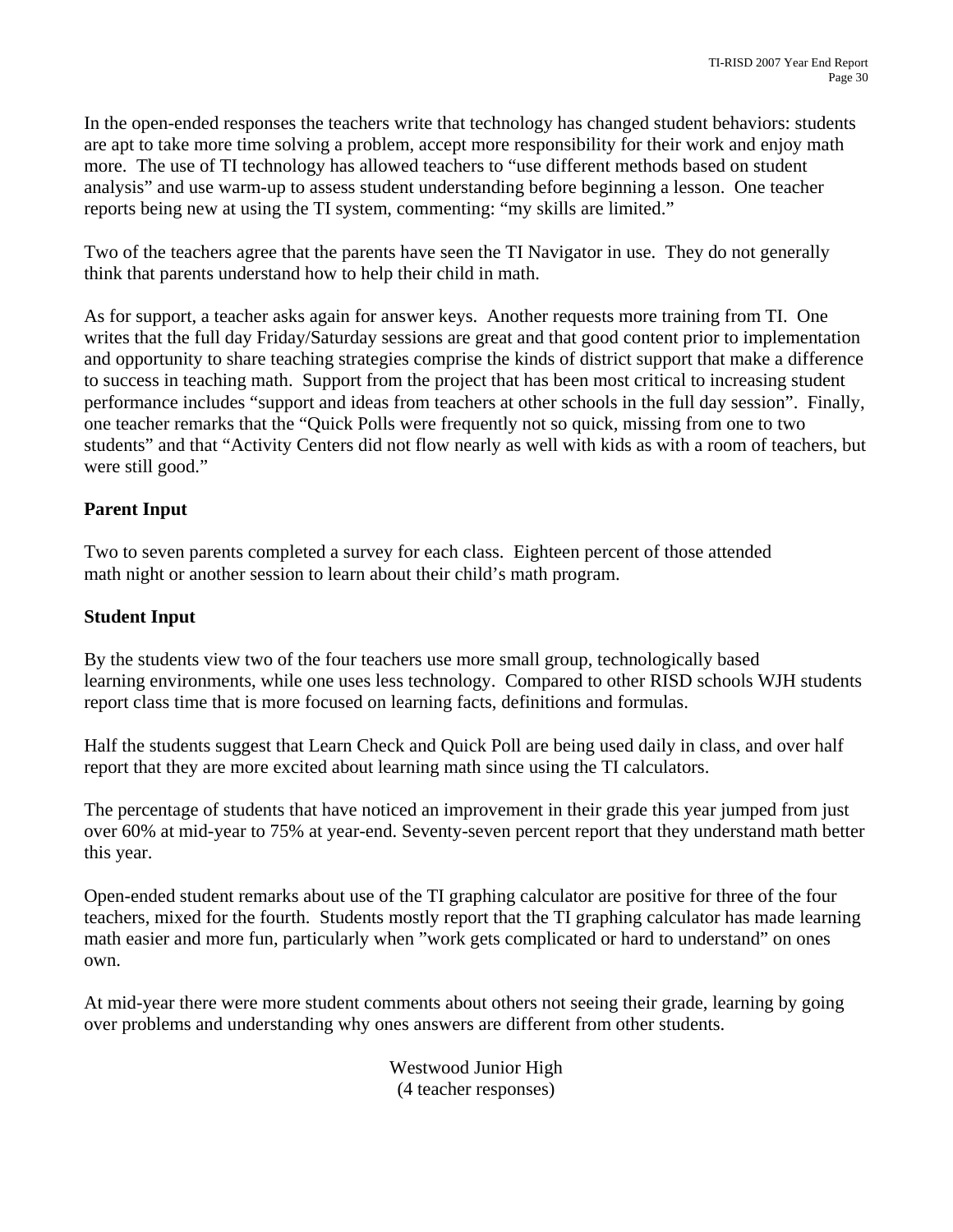| How TI Navigator Is Used                                                                                        | Warm-<br>Up    | Main<br>Activity | Problem<br>Solving | Total          |
|-----------------------------------------------------------------------------------------------------------------|----------------|------------------|--------------------|----------------|
| a) Collect homework or assignments                                                                              | 3              | 1                | $\overline{0}$     | $\overline{4}$ |
| b) Give an assignment/quiz/test (e.g. Learning<br>Check)                                                        | 3              | $\overline{2}$   | 3                  | 8              |
| c) Send learning materials for students to work<br>with (e.g. apps, models, worked examples,<br>visualizations) | 3              | $\overline{2}$   | $\overline{2}$     | $\overline{7}$ |
| d) Send questions/prompts for immediate student<br>response (e.g. Quick Poll)                                   | $\mathbf{1}$   | $\overline{4}$   | 3                  | 8              |
| e) Monitor student progress (e.g. look at screen<br>shots of what is on the student device)                     | $\overline{4}$ | 3                | 3                  | 10             |
| f) Encourage students to collaborate, discuss<br>answers or develop shared solutions in pairs or<br>groups      | $\theta$       | $\overline{4}$   | 3                  | 7              |
| g) Work with the whole class sharing student data<br>(e.g. class analysis)                                      | $\overline{2}$ | 3                | $\overline{2}$     | $\overline{7}$ |
| h) Discuss the same mathematical object/concept<br>using more than one representation                           | $\overline{2}$ | $\overline{2}$   | $\overline{2}$     | 6              |
| i) Modify instruction based on student<br>understanding                                                         | 3              | 3                | 3                  | 9              |
| <b>Total selections</b>                                                                                         | 21             | 25               | 21                 |                |
| Average use for class portion                                                                                   | 58%            | 69%              | 58%                |                |

Note: Teachers were asked to place an "x" in the boxes above to note when and how they use TI Navigator. TI Navigator use that is selected by at least 2 out of 3 teachers is highlighted, while percentage use by portion of the block is noted as percentages across the bottom row. Four teachers responding to 9 possible TI Navigator uses provides a denominator of 36 in computing the percentage.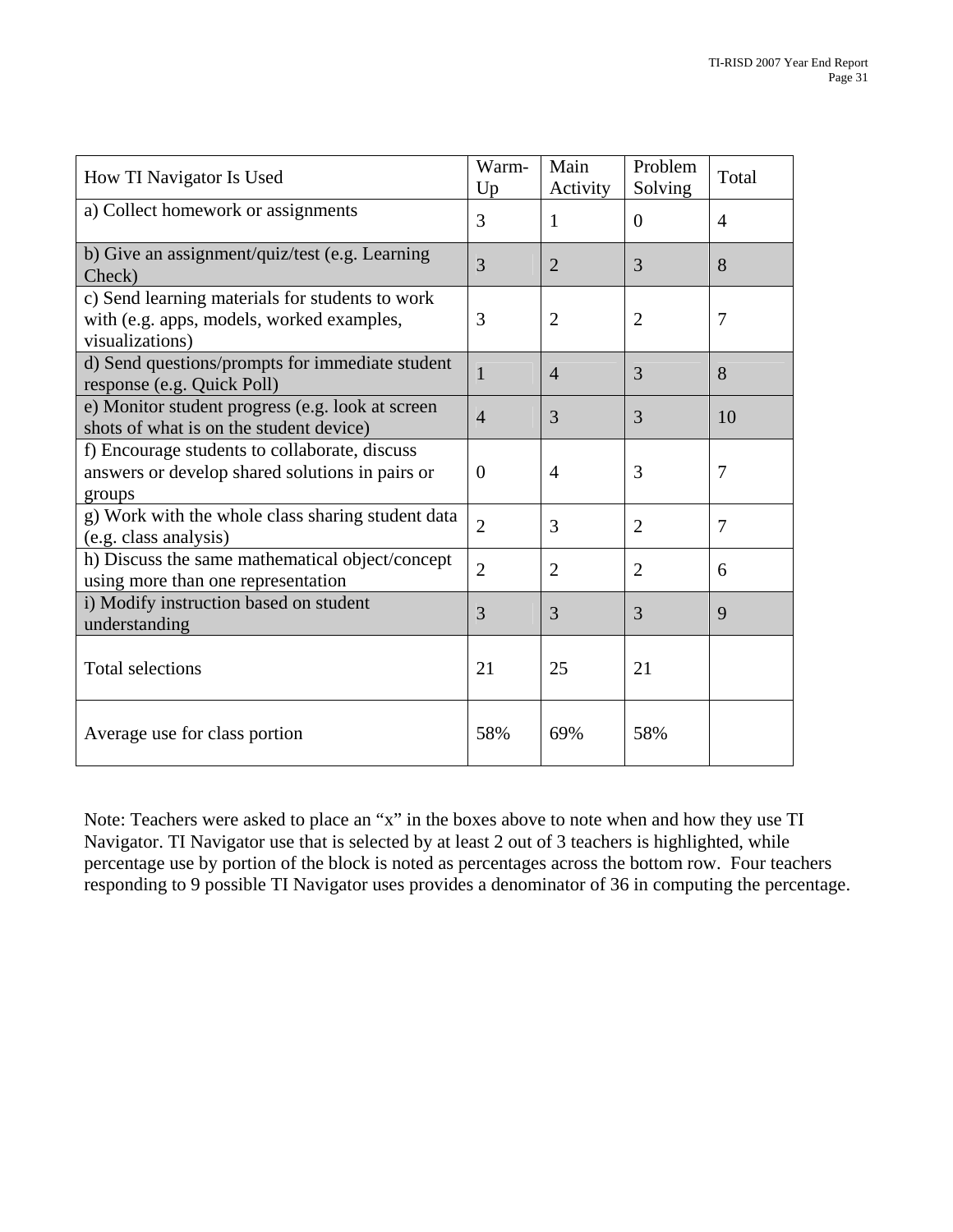## **Appendix A: Additional Charts**



**Chart 5: Association between CKTM Patterns, Functions, and Algebra Scale Score and Met Minimum TAKS Standard**

**Chart 6: Association between CKTM Patterns, Functions, and Algebra Scale Score and average TAKS correct percentage**

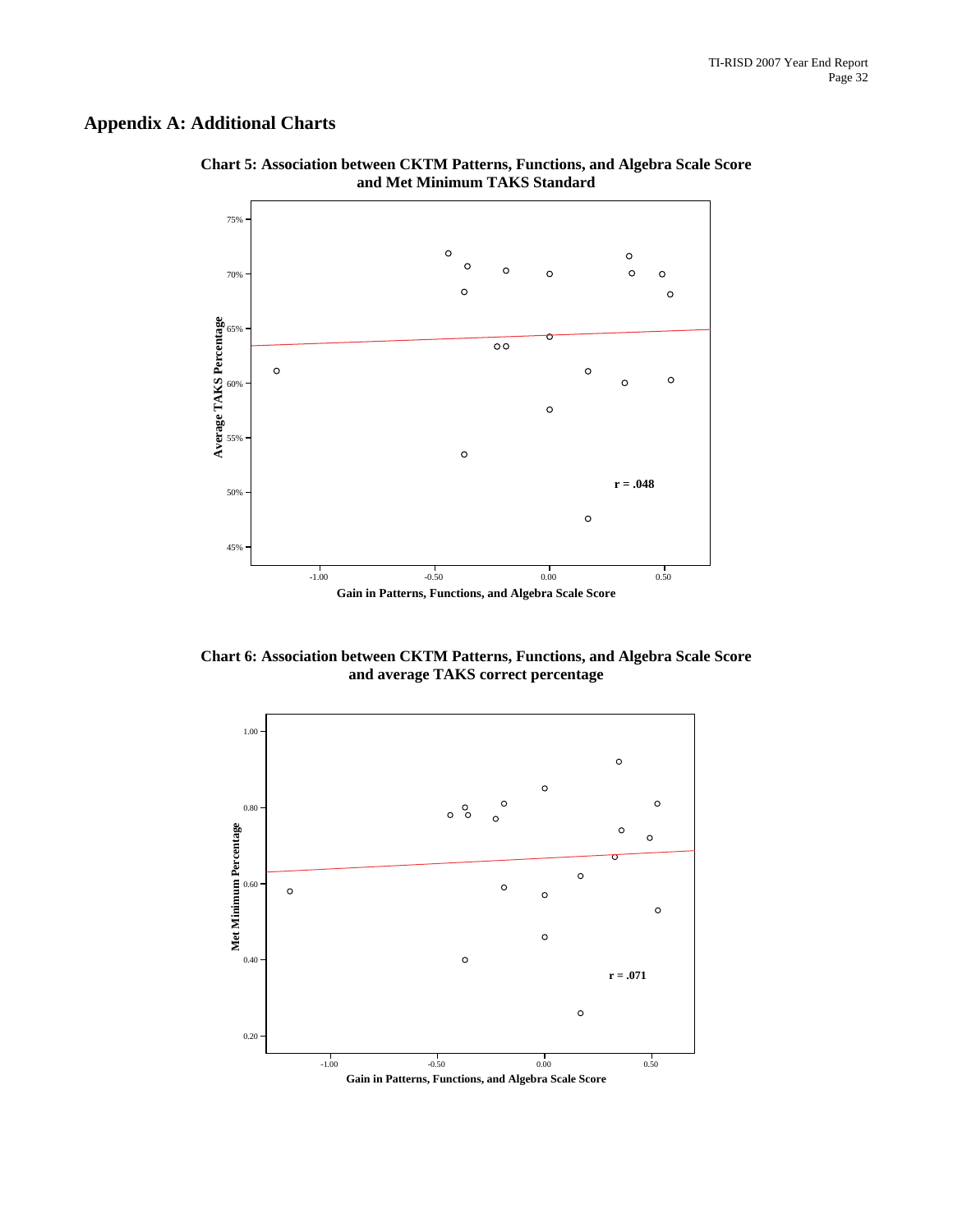### **Appendix B: Teacher Perception Survey Identifying Components of Effective Mathematics Programs**

### **Teacher Consent Form**

Texas Instruments Inc. is partnering with your school to improve math education. The attached survey asks you to reflect on the teaching and learning of math in your classroom. The survey is part of a larger study designed by university researchers to help TI and others in the learning community identify and understand the many components of middle school math education. Over the next week, teachers, parents and students participating in the study will all be asked to assesses their (or their child's experience) of math this year.

At the end of the study, a report will be sent to the district office and information will be sent to the schools' principals and mathematics specialists for dissemination.

Any information that is obtained in connection with this study and that can be identified with you will remain confidential and will be disclosed only with your permission or as required by law. Some tracking identification tied to assessments of mathematics knowledge and practices will be kept by the researchers to allow for future program evaluation. After deciding to participate, you are free to withdraw your consent and discontinue participation at any time without penalty. The procedures here involve no or minimal risk to the participants. If you have any questions regarding the research, please feel free to contact Mara Winick (mara\_winick@redlands.edu) or Jeffrey Lewis [\(jeff\\_lewis@pitzer.edu](mailto:jeff_lewis@pitzer.edu) or 909-792-9380).

Your signature indicates that you have read and understand the information provided above, that you willingly agree to participate, may withdraw your consent at any time and discontinue participation without penalty, may receive a copy of this form, and that you are not waiving any legal claims, rights or remedies.

| Name |  |
|------|--|
|------|--|

Signature **Example 2** Date  $\overline{a}$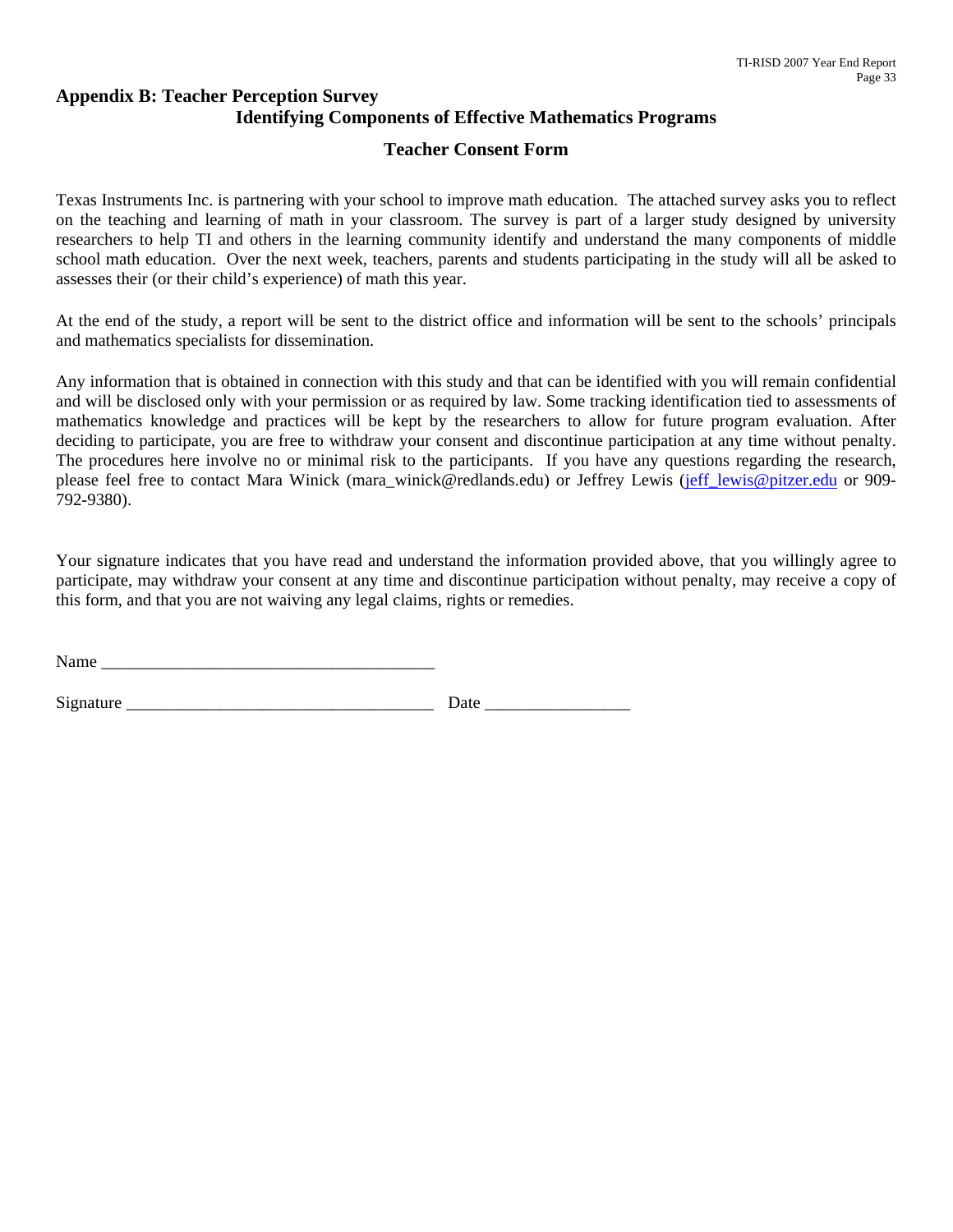#### **Teacher & Student Practices for Learning Math The Texas Instruments School Partnership April 2007 Survey**

| Please respond to the statements below by circling your level of agreement<br>or disagreement.                           | Strongly<br>Disagree | Disagree    | Uncertain   | Agree        | Strongly<br>Agree |
|--------------------------------------------------------------------------------------------------------------------------|----------------------|-------------|-------------|--------------|-------------------|
| <b>1. Learning Environment</b>                                                                                           |                      |             |             |              |                   |
| a) Students in my class want to learn math.                                                                              | <b>SD</b>            | D           | $\mathbf U$ | A            | <b>SA</b>         |
| b) I can successfully teach grade level math to almost every student in class.                                           | <b>SD</b>            | D           | U           | A            | <b>SA</b>         |
| c) I know which strategies work best for teaching struggling mathematics students.                                       | <b>SD</b>            | D           | U           | A            | <b>SA</b>         |
| d) I am confident that almost every student in my class can learn grade level math.                                      | <b>SD</b>            | D           | U           | A            | <b>SA</b>         |
| e) I am confident my students will do well on the district benchmarks.                                                   | <b>SD</b>            | D           | U           | A            | <b>SA</b>         |
| f) I am confident that my students will master grade level content, measured by the year-<br>end state mathematics test. | <b>SD</b>            | D           | U           | A            | <b>SA</b>         |
| 2. Classroom Environment                                                                                                 |                      |             |             |              |                   |
| a) Maintaining order in my TI block class(es) is an on-going challenge.                                                  | <b>SD</b>            | D           | U           | A            | <b>SA</b>         |
| b) My students feel comfortable asking questions in math class.                                                          | <b>SD</b>            | D           | U           | A            | <b>SA</b>         |
| c) My students accept responsibility for their role in learning math.                                                    | <b>SD</b>            | D           | U           | A            | <b>SA</b>         |
| d) Students in my class know the learning goals for each unit of study.                                                  | <b>SD</b>            | D           | U           | A            | <b>SA</b>         |
| 3. Pedagogy (New Items)                                                                                                  |                      |             |             |              |                   |
| a) Lecture, drill and practice are critical to learning in my class.                                                     | <b>SD</b>            | D           | U           | A            | <b>SA</b>         |
| b) Our class time is mostly focused on learning facts, definitions and formulas.                                         | <b>SD</b>            | D           | U           | A            | <b>SA</b>         |
| c) My students regularly formulate problems on their own.                                                                | <b>SD</b>            | D           | U           | A            | <b>SA</b>         |
| d) My students regularly explain their reasoning for a solution.                                                         | <b>SD</b>            | ${\bf D}$   | $\mathbf U$ | A            | <b>SA</b>         |
| e) Discussion is critical to learning in my class.                                                                       | <b>SD</b>            | $\mathbf D$ | U           | $\mathbf{A}$ | <b>SA</b>         |
| f) My students regularly apply concepts or skills to real world problems.                                                | <b>SD</b>            | D           | U           | A            | SA                |
| g) Students often explore multiple solutions during class.                                                               | <b>SD</b>            | ${\bf D}$   | $\mathbf U$ | A            | SA                |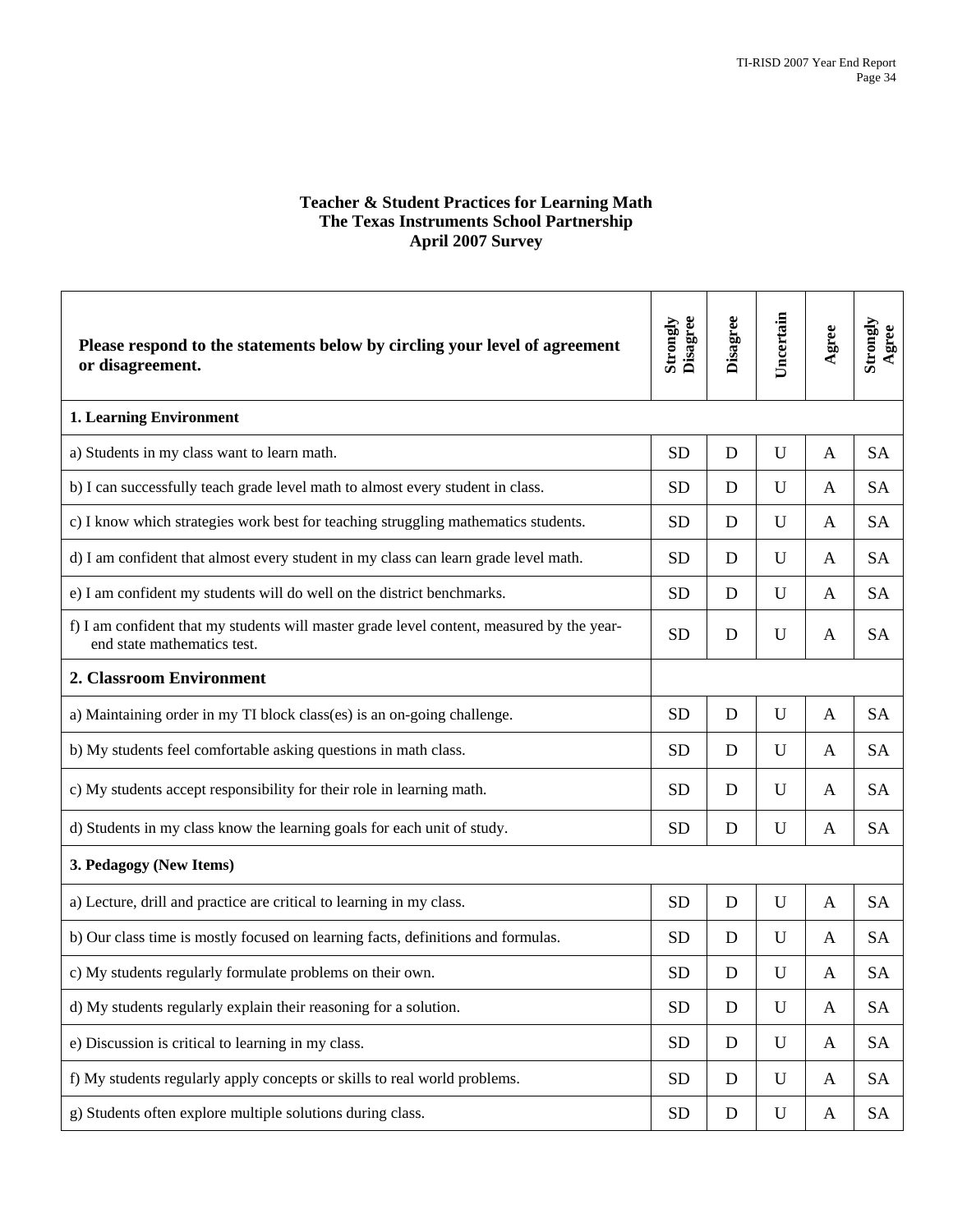| Please respond to the statements below by circling your level of agreement<br>or disagreement.     | Strongly<br>Disagree | Disagree | Uncertain   | Agree          | Strongly<br>Agree |
|----------------------------------------------------------------------------------------------------|----------------------|----------|-------------|----------------|-------------------|
| 4. Grouping (New Items: B-D)                                                                       |                      |          |             |                |                   |
| a) Small group instruction is especially effective for my students.                                | <b>SD</b>            | D        | $\mathbf U$ | A              | <b>SA</b>         |
| b) I usually design the daily warm-up for a whole-class activity.                                  | <b>SD</b>            | D        | U           | A              | <b>SA</b>         |
| c) Students often collaborate in pairs or groups during the main activity in class.                | <b>SD</b>            | D        | $\mathbf U$ | A              | <b>SA</b>         |
| d. My classroom is arranged for lecture during much of the block class.                            | <b>SD</b>            | D        | U           | A              | <b>SA</b>         |
| 5. Assessment (New/edited items)                                                                   |                      |          |             |                |                   |
| a) Our unit benchmarks for assessing student growth are aligned to the district curriculum.        | <b>SD</b>            | D        | U           | $\overline{A}$ | <b>SA</b>         |
| b) Our unit diagnostics are aligned to the district curriculum.                                    | <b>SD</b>            | D        | U           | A              | <b>SA</b>         |
| c) The district curriculum is aligned to the state mathematics standards.                          | <b>SD</b>            | D        | U           | $\mathsf{A}$   | <b>SA</b>         |
| d) Our math teachers agree on what students should be able to do to meet grade level<br>standards. | <b>SD</b>            | D        | U           | A              | <b>SA</b>         |
| e) Standardized tests accurately measure what students are taught in math classes.                 | <b>SD</b>            | D        | U           | A              | <b>SA</b>         |
| f) Benchmark data has helped me improve student learning.                                          | <b>SD</b>            | D        | U           | A              | <b>SA</b>         |
| g) The immediate availability of benchmark data is especially important to my teaching.            | <b>SD</b>            | D        | U           | A              | <b>SA</b>         |
| h) The feedback I receive on student learning is based upon district benchmark data.               | <b>SD</b>            | D        | U           | A              | <b>SA</b>         |

i) Please explain how the use of unit diagnostic data impacts your teaching.

j) Please explain how the use of real time feedback changes student learning.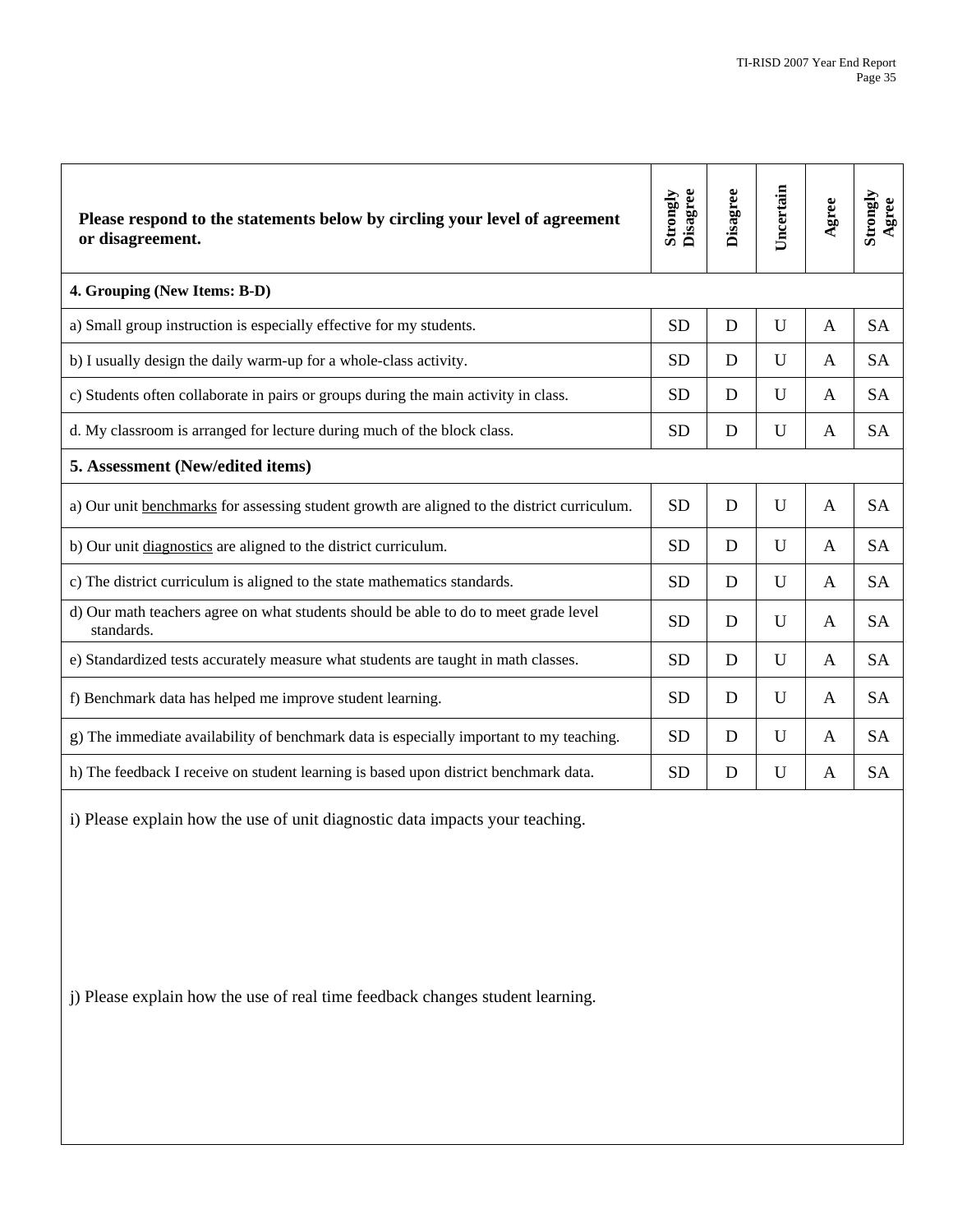**6. Please help the researchers understand how and when you use TI Navigator by placing "X" in all**  boxes that apply and by completing the "other" sections.

|                                                                                                              | <b>When TI Navigator Is Used</b> |                         |                           |                                     |  |  |  |
|--------------------------------------------------------------------------------------------------------------|----------------------------------|-------------------------|---------------------------|-------------------------------------|--|--|--|
| <b>How TI Navigator Is Used</b>                                                                              | Warm-<br>$U_{p}$                 | Main<br><b>Activity</b> | Problem<br><b>Solving</b> | <b>Other</b><br><b>Please list:</b> |  |  |  |
| a) Collect homework or assignments                                                                           |                                  |                         |                           |                                     |  |  |  |
| b) Give an assignment/quiz/test (e.g. Learning Check)                                                        |                                  |                         |                           |                                     |  |  |  |
| c) Send learning materials for students to work with<br>(e.g. apps, models, worked examples, visualizations) |                                  |                         |                           |                                     |  |  |  |
| d) Send questions/prompts for immediate student<br>response (e.g. Quick poll)                                |                                  |                         |                           |                                     |  |  |  |
| e) Monitor student progress (e.g. look at screen shots of<br>what is on the student device)                  |                                  |                         |                           |                                     |  |  |  |
| f) Encourage students to collaborate, discuss answers or<br>develop shared solutions in pairs or groups      |                                  |                         |                           |                                     |  |  |  |
| g) Work with the whole class sharing student data (e.g.<br>class analysis)                                   |                                  |                         |                           |                                     |  |  |  |
| h) Discuss the same mathematical object/concept using<br>more than one representation                        |                                  |                         |                           |                                     |  |  |  |
| i) Modify instruction based on student understanding                                                         |                                  |                         |                           |                                     |  |  |  |
| j) Other (please describe):                                                                                  |                                  |                         |                           |                                     |  |  |  |
|                                                                                                              |                                  |                         |                           |                                     |  |  |  |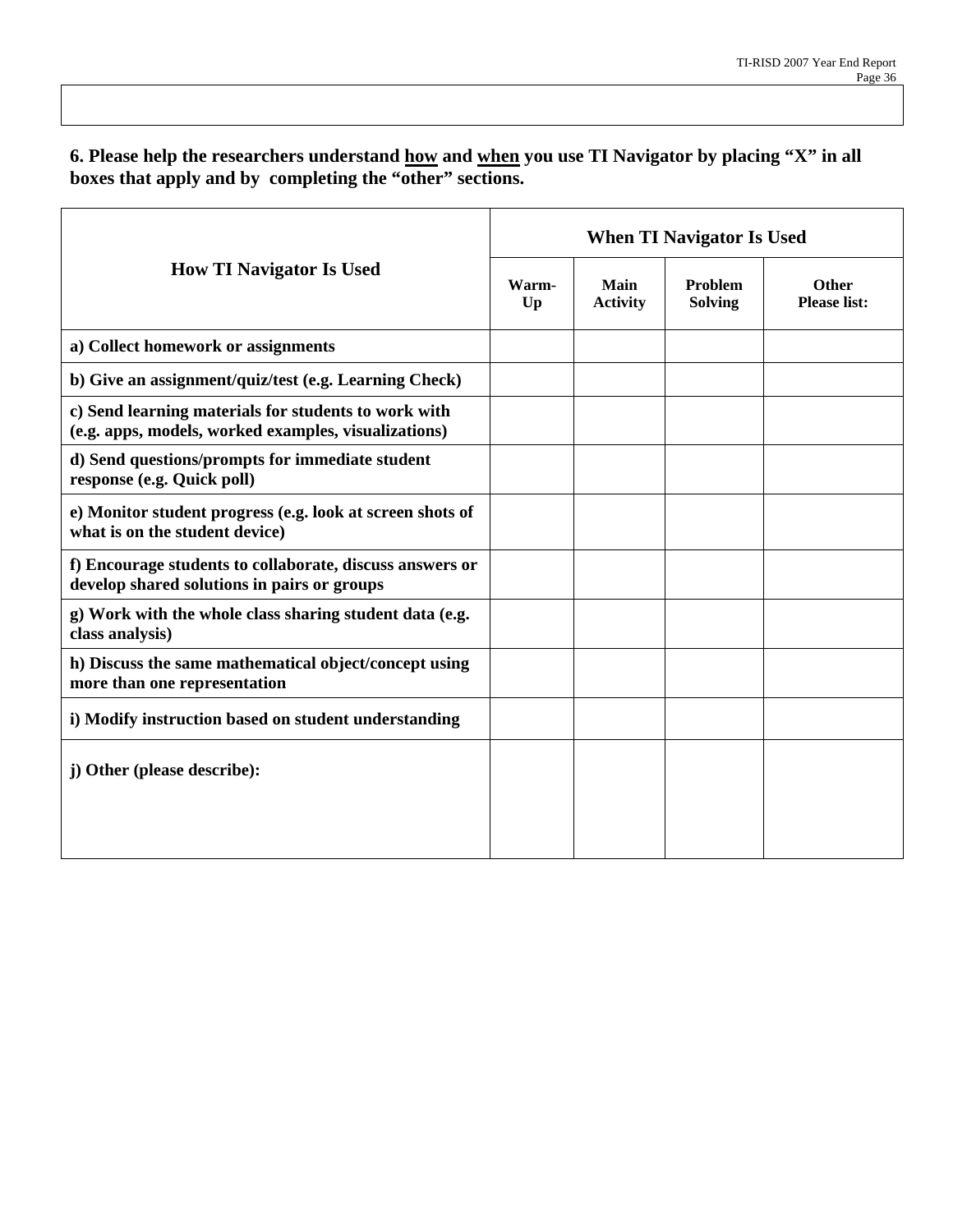k) Please explain how the use of TI technology has changed your teaching, if at all.

l) Please explain how the use of TI technology has changed student performance, if at all.

| Please respond to the statements below by circling your level of agreement<br>or disagreement.                                         | Disagree<br>Strongly | Disagree | Uncertain | gree         | Strongly<br>gree<br>∢ |
|----------------------------------------------------------------------------------------------------------------------------------------|----------------------|----------|-----------|--------------|-----------------------|
| 7. Technology Use                                                                                                                      |                      |          |           |              |                       |
| a) I use the TI graphing calculator daily to help students understand mathematics content.                                             | <b>SD</b>            | D        | U         | $\mathbf{A}$ | <b>SA</b>             |
| b) I use the TI Navigator every day in class.                                                                                          | <b>SD</b>            | D        | U         | A            | <b>SA</b>             |
| 8. Technology Impact (New: D, G, K; drop 1 or 2 items)                                                                                 |                      |          |           |              |                       |
| a) I am able to modify instructional strategies for individual students based on real time<br>data collected through the TI Navigator. | <b>SD</b>            | D        | U         | A            | <b>SA</b>             |
| b) Real-time feedback from the TI Navigator is increasing students' willingness to work<br>through complex items.                      | <b>SD</b>            | D        | U         | A            | <b>SA</b>             |
| c) Real-time feedback from the TI Navigator has improved classroom dialogue.                                                           | <b>SD</b>            | D        | U         | A            | <b>SA</b>             |
| d) Student willingness to learn new concepts has increased with the use of the TI<br>technology.                                       | <b>SD</b>            | D        | U         | A            | <b>SA</b>             |
| e) When I use the TI technology in my classroom fewer behavioral problems arise.                                                       | <b>SD</b>            | D        | U         | A            | <b>SA</b>             |
| f) Students definitely have more "aha" moments when using the TI Navigator.                                                            | <b>SD</b>            | D        | U         | A            | <b>SA</b>             |
| g) The TI Navigator more successfully engages students who have experienced difficulty in<br>learning math.                            | <b>SD</b>            | D        | U         | A            | <b>SA</b>             |
| h) The use of real-time feedback from the TI Navigator has accelerated learning in my<br>class.                                        | <b>SD</b>            | D        | U         | A            | <b>SA</b>             |
| k) Use of the TI Navigator has allowed our class to cover more material in depth.                                                      | <b>SD</b>            | D        | U         | A            | <b>SA</b>             |
| 9. The Block Class (C is new)                                                                                                          |                      |          |           |              |                       |
| a) The block time has increased the amount of content students are able to cover during the<br>year.                                   | D                    | D        | U         | A            | <b>SA</b>             |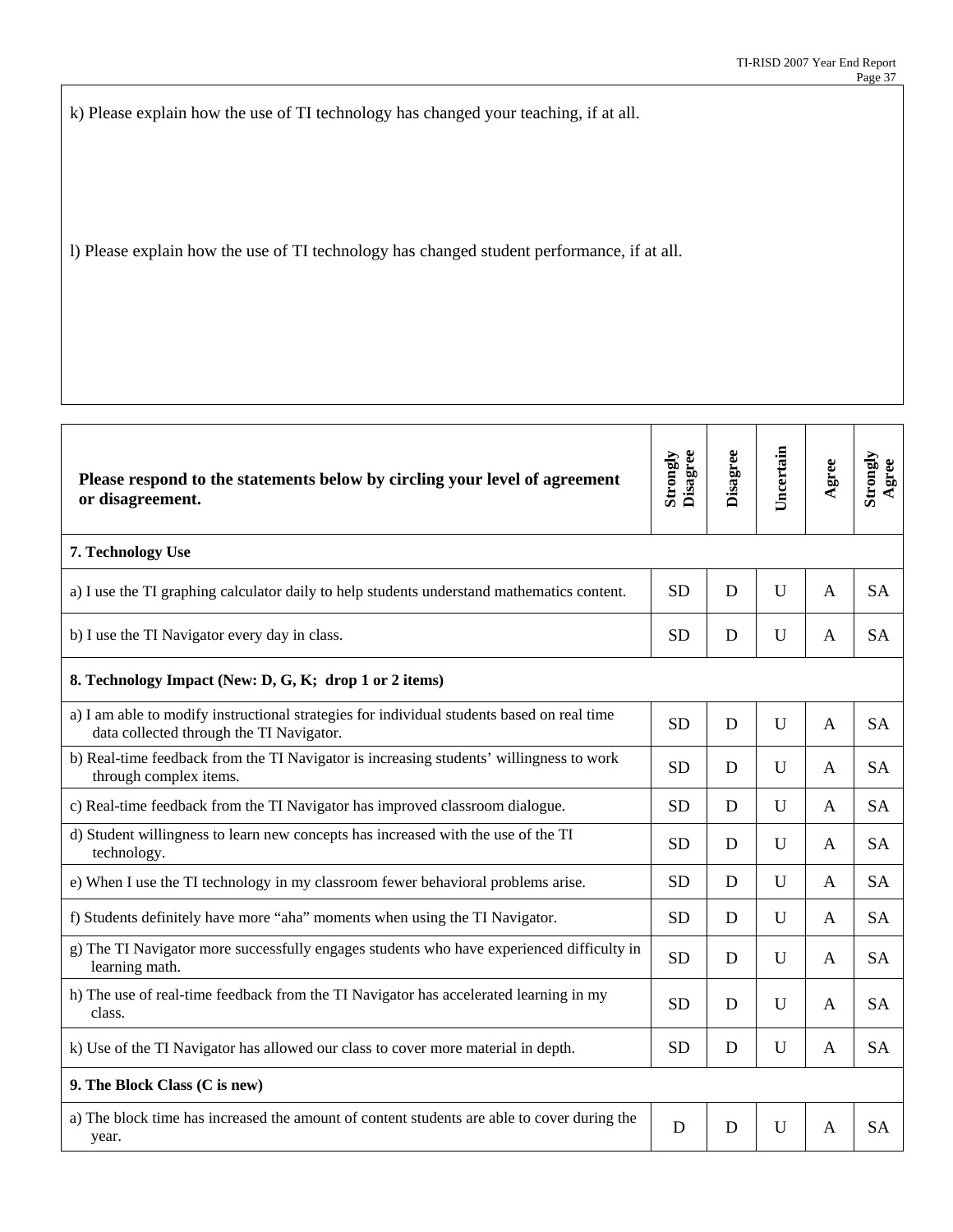|                                                                                              |           |  | Page 38   |
|----------------------------------------------------------------------------------------------|-----------|--|-----------|
| b) The block time has made a real difference in how students approach difficult<br>problems. | SD        |  | <b>SA</b> |
| c) The block time is too long to keep students focused on math.                              | <b>SD</b> |  |           |

d) Please comment on any changes you have noticed in student performance as a result of the 100 minute power block.

| Please respond to the statements below by circling your level of agreement<br>or disagreement.                        | Strongly<br>Disagree | Disagree | Uncertain | Agree        | Strongly<br>Agree |  |
|-----------------------------------------------------------------------------------------------------------------------|----------------------|----------|-----------|--------------|-------------------|--|
| 10. Parental Involvement (New: C-E)                                                                                   |                      |          |           |              |                   |  |
| a) I frequently communicate learning expectations to parents.                                                         | <b>SD</b>            | D        | U         | A            | <b>SA</b>         |  |
| b) My students' parents know what their child must do to be successful in math.                                       | <b>SD</b>            | D        | U         | $\mathbf{A}$ | <b>SA</b>         |  |
| c) My students' parents attend math night or another sessions to learn about their child's<br>math program.           | <b>SD</b>            | D        | U         | A            | <b>SA</b>         |  |
| d) My student's parents have seen the TI Navigator in use.                                                            | <b>SD</b>            | D        | U         | A            | <b>SA</b>         |  |
| e) My students' parents understand what they can do to help their child be successful in<br>math.                     | <b>SD</b>            | D        | U         | A            | <b>SA</b>         |  |
| f) Please share comments made by parents regarding the TI intervention model.                                         |                      |          |           |              |                   |  |
| 11. Administrative Support                                                                                            |                      |          |           |              |                   |  |
| a) Our administrators understand the demands of teaching the TI Intervention.                                         | <b>SD</b>            | D        | U         | $\mathbf{A}$ | <b>SA</b>         |  |
| b) I feel valued by the administration at this school.                                                                | <b>SD</b>            | D        | U         | $\mathbf{A}$ | <b>SA</b>         |  |
| 11. Collegial Support                                                                                                 |                      |          |           |              |                   |  |
| a) Our teachers meet weekly to plan lessons and discuss teaching strategies for meeting the<br>needs of all learners. | <b>SD</b>            | D        | U         | $\mathbf{A}$ | <b>SA</b>         |  |
| b) Teacher meetings are used to align the curriculum we teach with the district math<br>standards.                    | <b>SD</b>            | D        | U         | A            | <b>SA</b>         |  |
| c) There is an expert available with whom I can regularly discuss teaching strategies.                                | <b>SD</b>            | D        | U         | A            | <b>SA</b>         |  |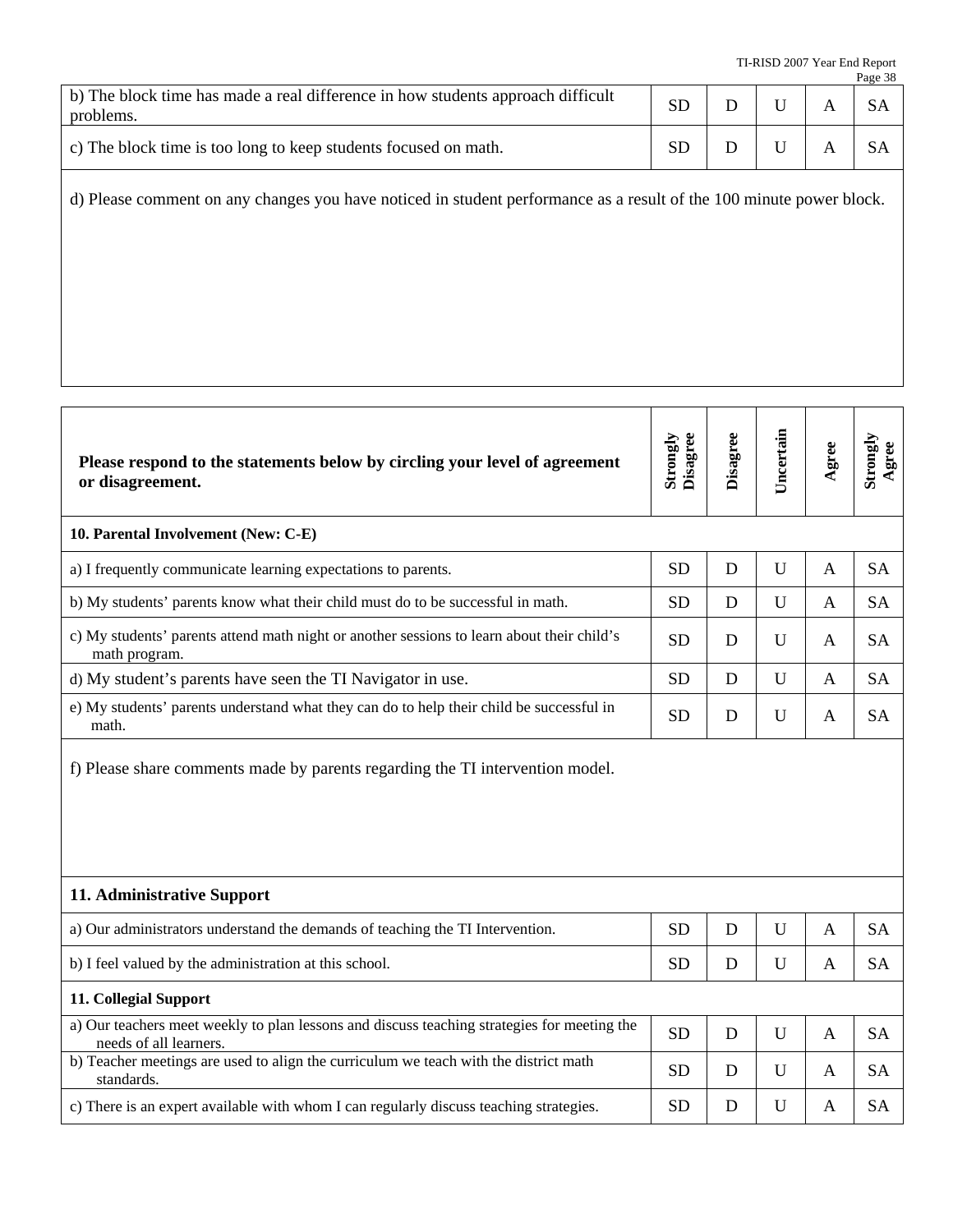|                                                                                                                                                                               |                      |                 |           |              | Page 39           |
|-------------------------------------------------------------------------------------------------------------------------------------------------------------------------------|----------------------|-----------------|-----------|--------------|-------------------|
| d) The weekly planning sessions with colleagues have improved my teaching.                                                                                                    | <b>SD</b>            | $\mathbf D$     | U         | $\mathbf{A}$ | <b>SA</b>         |
| e) How, if at all, have the meetings with colleagues changed what you know about math?<br>f) How, if at all have the meetings with colleagues changed the way you teach math? |                      |                 |           |              |                   |
|                                                                                                                                                                               |                      |                 |           |              |                   |
| Please respond to the statements below by circling your level of agreement<br>or disagreement.                                                                                | Strongly<br>Disagree | <b>Disagree</b> | Uncertain | Agree        | Strongly<br>Agree |
| 12. Math Content Support (New: D)                                                                                                                                             |                      |                 |           |              |                   |
| a) Content sessions with the mathematician have increased my mathematical<br>understanding.                                                                                   | <b>SD</b>            | D               | U         | $\mathbf{A}$ | <b>SA</b>         |
| b) I feel comfortable asking questions in the sessions with the mathematician.                                                                                                | <b>SD</b>            | D               | U         | $\mathbf{A}$ | <b>SA</b>         |
| c) Training with the mathematician occurs in time for me to use the information.                                                                                              | <b>SD</b>            | $\mathbf D$     | U         | A            | <b>SA</b>         |
| d) I would benefit from additional math content sessions.                                                                                                                     | <b>SD</b>            | D               | U         | A            | <b>SA</b>         |
| e) How, if at all, have the math content sessions changed what you know about math?<br>f) How have the math content sessions changed the way you teach math?                  |                      |                 |           |              |                   |
| g) What other math content, if any, would you like included in the math content sessions or weekly planning<br>meetings with colleagues.                                      |                      |                 |           |              |                   |
|                                                                                                                                                                               |                      |                 |           |              |                   |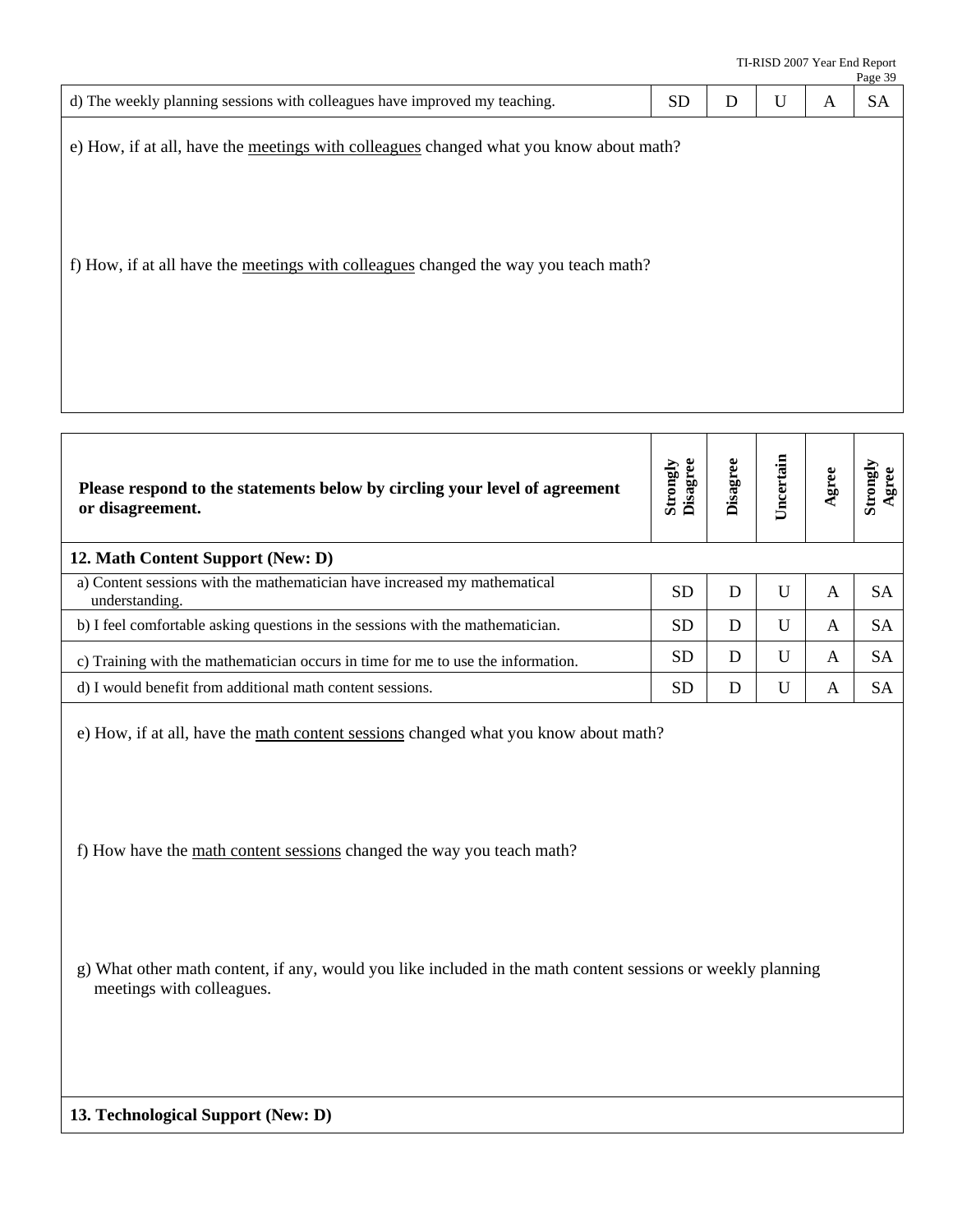TI-RISD 2007 Year End Report Page 40

|           |  | $\mathbf{u}_{\mathbf{p}}$ $\mathbf{v}$ |
|-----------|--|----------------------------------------|
|           |  |                                        |
|           |  |                                        |
| <b>SD</b> |  |                                        |
| <b>SD</b> |  |                                        |
|           |  |                                        |

e) What kinds of additional support from TI would make a difference to your success in teaching math?

f) What kinds of additional support from the district would make a difference to your success in teaching math?

g) What types of support from this project have been most critical to increasing student performance in your classrooms?

h) Finally, is there any other information that you would like to share with the researchers about the TI project

**Thank you for taking the time to help math educators learn from one another.**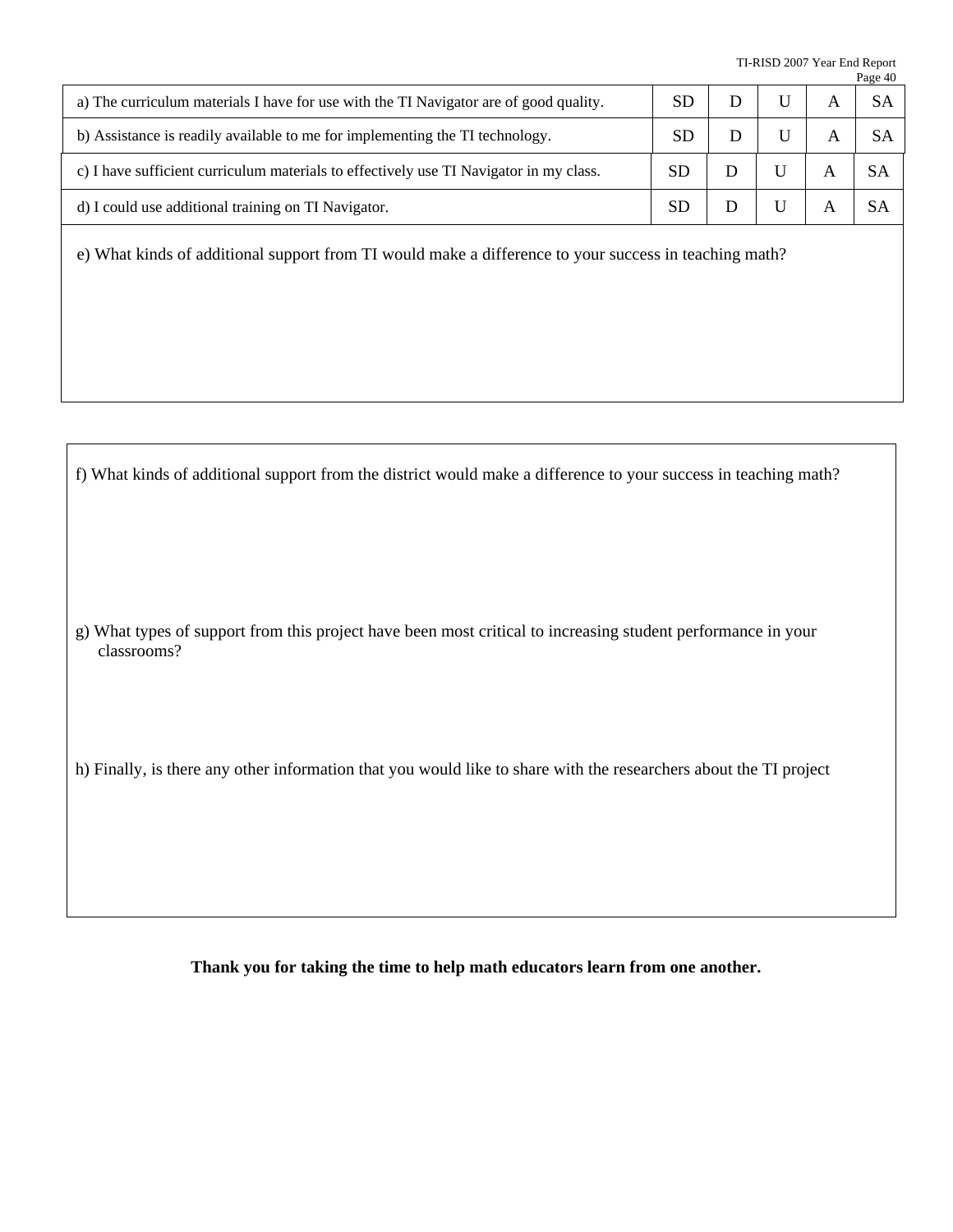#### **Appendix C: Student Perception Survey**

#### **Student TI School Partnership Survey Student Consent Form**

The attached survey asks you to reflect on your experience of learning math this year. The survey is part of a larger university study and school partnership with Texas Instruments to improve middle school math education. Over the next week, teachers, parents and students will all be asked to complete a similar survey.

While information from this study will be sent to the principal and mathematics specialists as well as the district office, the source of the information remains confidential. No student or parent can be identified.

If you have any questions regarding the research, please feel free to contact Mara Winick (mara\_winick@redlands.edu) or Jeffrey Lewis (jeff\_lewis@pitzer.edu or 909-792-9380).

By signing below, you indicate that you have read and understand the information above and that you willingly agree to participate. You may withdraw your consent at any time and discontinue participation without penalty, and you may request to receive a copy of this form. Finally, your consent does not waive any legal claims, rights or remedies.

| ______ | ________________ | - |
|--------|------------------|---|
|        |                  |   |

Please understand that there are no wrong or right answers to the survey.

| Please respond to the statements below by circling your level of agreement        | Disagree<br>Strongly | Disagree | Uncertain    | Agree        | Strongly<br>Agree |
|-----------------------------------------------------------------------------------|----------------------|----------|--------------|--------------|-------------------|
| or disagreement.                                                                  |                      |          |              |              |                   |
| <b>1. Learning Environment</b>                                                    |                      |          |              |              |                   |
| a) I am excited about the way math is being taught this year.                     | <b>SD</b>            | D        | $\mathbf{U}$ | $\mathsf{A}$ | <b>SA</b>         |
| b) My teacher knows how to help me if I am having difficulty in learning math.    | <b>SD</b>            | D        | U            | A            | <b>SA</b>         |
| c) I like trying to solve tough math problems.                                    | <b>SD</b>            | D        | $\mathbf{U}$ | A            | <b>SA</b>         |
| d) My teacher believes that I can learn grade-level math.                         | <b>SD</b>            | D        | U            | A            | <b>SA</b>         |
| e) I am confident that I can pass the year-end state mathematics test.            | <b>SD</b>            | D        | U            | A            | <b>SA</b>         |
| 2. Classroom Environment                                                          |                      |          |              |              |                   |
| a) Students often behave badly in math class.                                     | <b>SD</b>            | D        | $\mathbf U$  | A            | <b>SA</b>         |
| b) I feel comfortable asking questions in math class.                             | <b>SD</b>            | D        | U            | $\mathsf{A}$ | <b>SA</b>         |
| c) How much I learn in math class is mainly up to me.                             | <b>SD</b>            | D        | U            | A            | <b>SA</b>         |
| d) I know the learning goals each day for my work in math.                        | <b>SD</b>            | D        | U            | A            | <b>SA</b>         |
| 3. Pedagogy                                                                       |                      |          |              |              |                   |
| a) Our math teacher lectures most days in class.                                  | <b>SD</b>            | D        | $\mathbf{U}$ | A            | <b>SA</b>         |
| b) Our class time is usually focused on learning facts, definitions and formulas. | <b>SD</b>            | D        | U            | A            | <b>SA</b>         |
| c) I often solve problems on my own in class.                                     | <b>SD</b>            | D        | U            | A            | <b>SA</b>         |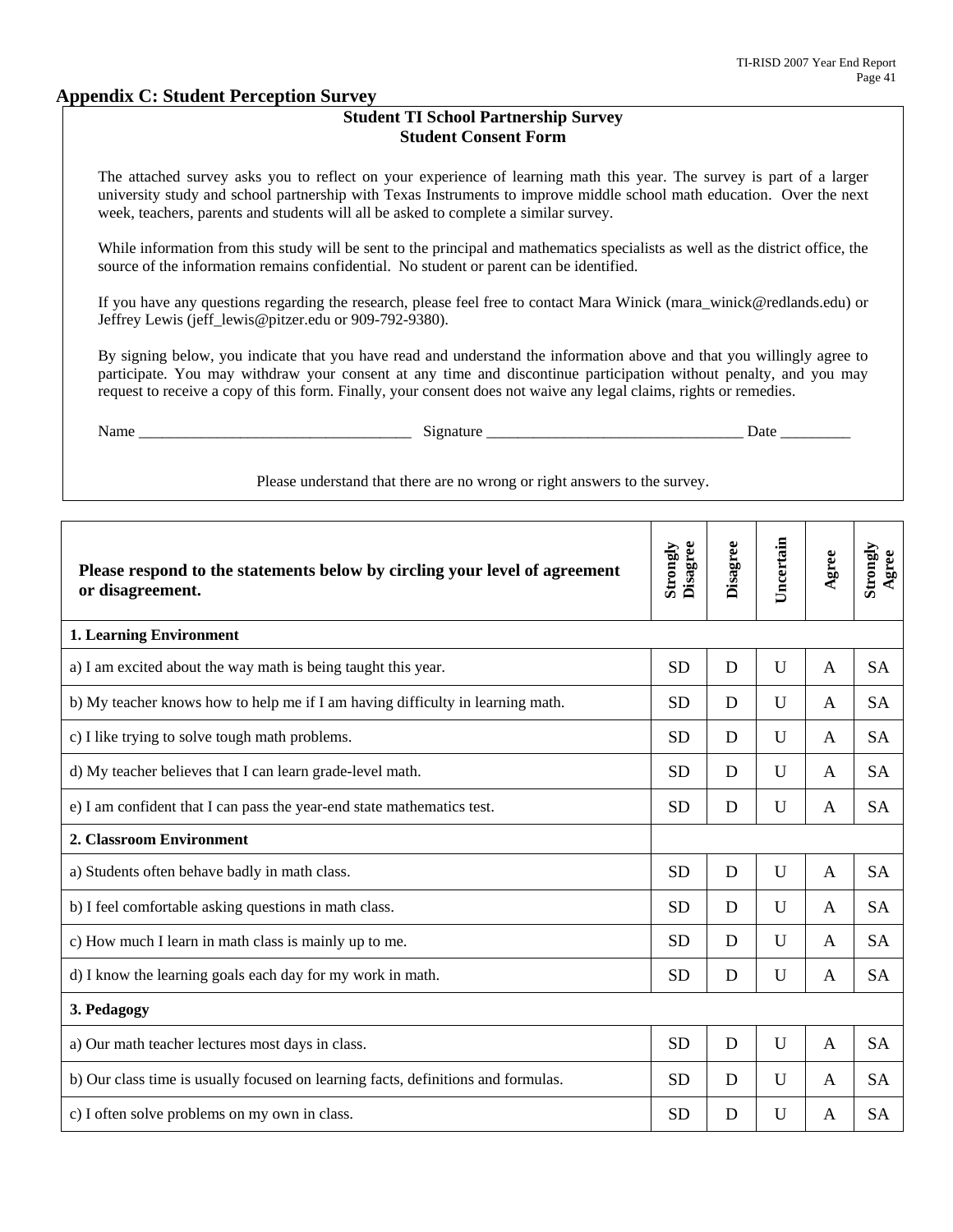|                                                                                                       |                      |          |             |       | Page 42           |
|-------------------------------------------------------------------------------------------------------|----------------------|----------|-------------|-------|-------------------|
| d) My teacher expects me to explain the steps I use to solve a problem.                               | <b>SD</b>            | D        | U           | A     | <b>SA</b>         |
| Please respond to the statements below by circling your level of agreement<br>or disagreement.        | Disagree<br>Strongly | Disagree | Uncertain   | Agree | Strongly<br>Agree |
| e) My math teacher encourages the class to talk about what we are learning.                           | <b>SD</b>            | D        | $\mathbf U$ | A     | <b>SA</b>         |
| f) We often try to solve real world problems with math information.                                   | <b>SD</b>            | D        | U           | A     | <b>SA</b>         |
| 4. Grouping                                                                                           |                      |          |             |       |                   |
| a) We often work in teams of two or small groups in math class.                                       | <b>SD</b>            | D        | U           | A     | <b>SA</b>         |
| 5. Technology Use                                                                                     |                      |          |             |       |                   |
| a) Our teacher uses Learn Check each day to collect our homework.                                     | <b>SD</b>            | D        | U           | A     | <b>SA</b>         |
| b) We use Quick Poll each day to send our answers to the teacher.                                     | <b>SD</b>            | D        | U           | A     | <b>SA</b>         |
| c) We use Screen Capture in class to compare our TI calculator screens.                               | <b>SD</b>            | D        | U           | A     | <b>SA</b>         |
| d) We often use Activity Center to receive new problems to work on in class.                          | <b>SD</b>            | D        | U           | A     | <b>SA</b>         |
| 6. Technology                                                                                         |                      |          |             |       |                   |
| a) The TI calculator helps me learn new concepts in class.                                            | <b>SD</b>            | D        | U           | A     | <b>SA</b>         |
| b) Fewer students behave badly in math class when we use the TI calculators.                          | <b>SD</b>            | D        | U           | A     | <b>SA</b>         |
| c) Learning math is easier for me with the TI calculator.                                             | <b>SD</b>            | D        | U           | A     | <b>SA</b>         |
| d) I am more excited about learning math since using the TI calculators.                              | <b>SD</b>            | D        | U           | A     | <b>SA</b>         |
| e) Use of the TI calculator helps me talk more about my work in math class.                           | <b>SD</b>            | D        | U           | A     | <b>SA</b>         |
| f) Please explain how use of the TI graphing calculator has changed learning math for you, if at all. |                      |          |             |       |                   |
| 7. The Block Class                                                                                    |                      |          |             |       |                   |
| a) The block time has helped me do better in math class.                                              | <b>SD</b>            | D        | $\mathbf U$ | A     | <b>SA</b>         |
| 8. Outlook                                                                                            |                      |          |             |       |                   |
| a) I have noticed that my grades are better in math this year.                                        | <b>SD</b>            | D        | $\mathbf U$ | A     | <b>SA</b>         |
| b) I understand math better this year.                                                                | <b>SD</b>            | D        | U           | A     | <b>SA</b>         |
| c) I can help others learn in math class                                                              | <b>SD</b>            | D        | U           | A     | <b>SA</b>         |
| d) I will graduate from high school.                                                                  | <b>SD</b>            | D        | U           | A     | <b>SA</b>         |
| e) I plan to go to college.                                                                           | <b>SD</b>            | D        | U           | A     | <b>SA</b>         |
|                                                                                                       |                      |          |             |       |                   |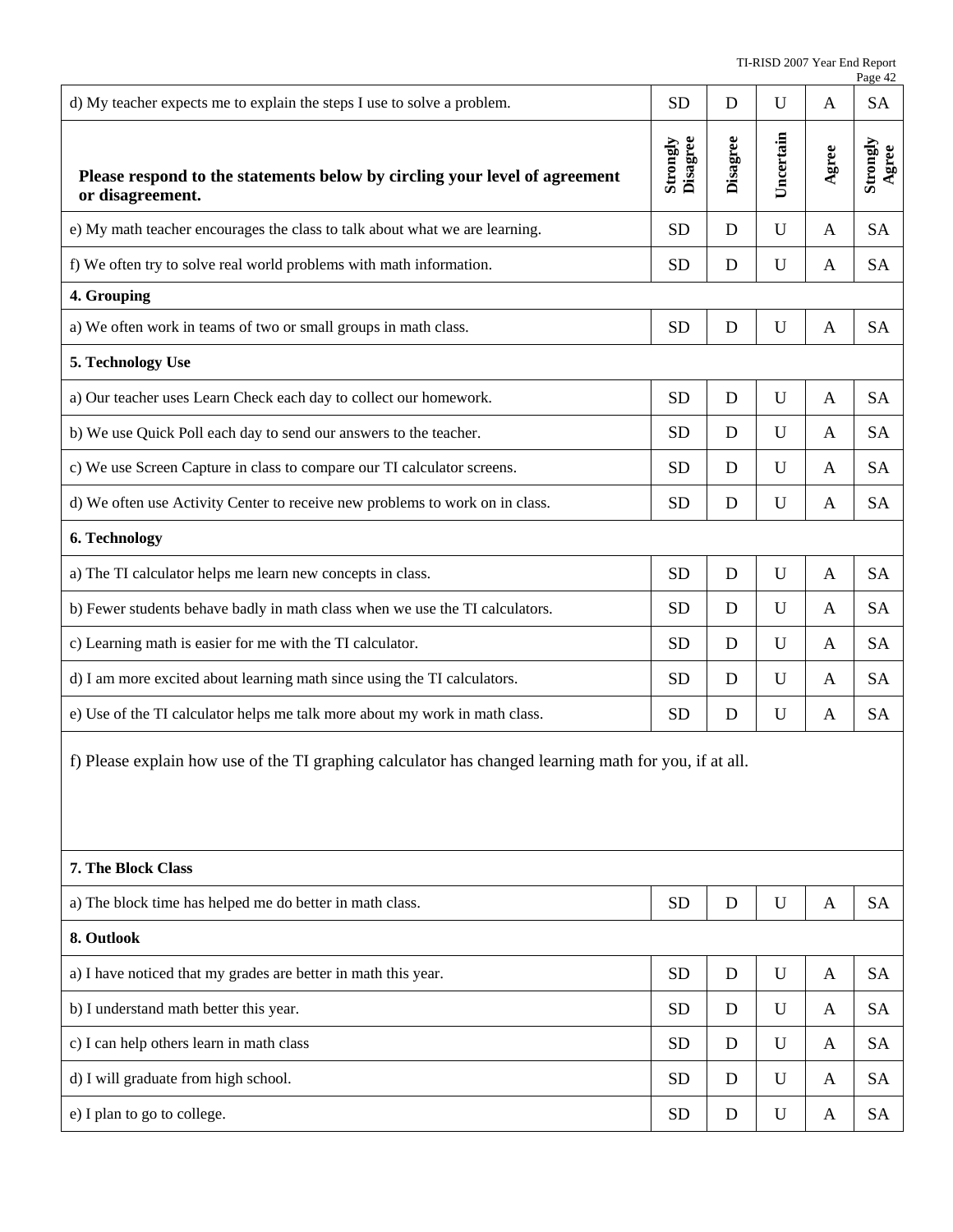#### **Appendix D: Parent Perception Survey**

#### **Identifying Components of Effective Mathematics Programs Parent Consent Form**

The attached survey asks you to reflect on the math education your child is receiving this year as part of the Texas Instruments School Partnership. Over the next week, teachers, parents and students will be asked to complete a similar survey. While the study includes several components you may be most familiar with the increased block time for math.

The information from this study will be sent to the principal, school mathematics specialists and the district office. Any information that is obtained in connection with this study and that can be identified with you will remain confidential and will be disclosed only with your permission or as required by law. If you have any questions regarding the research, please feel free to contact Mara Winick (mara\_winick@redlands.edu) or Jeffrey Lewis (jeff\_lewis@pitzer.edu or 909-792-9380).

By signing below, you indicate that you have read and understand the information above and that you willingly agree to participate. You may withdraw your consent at any time and discontinue participation without penalty, and you may request to receive a copy of this form. Finally, your consent does not waive any legal claims, rights or remedies.

Thank you for helping to improve math education for all children.

Child's Name \_\_\_\_\_\_\_\_\_\_\_\_\_\_\_\_\_\_\_\_\_\_\_\_\_\_\_\_\_ Parent Signature \_\_\_\_\_\_\_\_\_\_\_\_\_\_\_\_\_\_\_\_\_\_\_\_\_\_\_\_\_\_\_\_ Date\_\_\_\_\_\_\_

| <b>Parent Math Survey-April 2007</b><br>The Texas Instruments School Partnership                   |                      |          |           |              |                   |
|----------------------------------------------------------------------------------------------------|----------------------|----------|-----------|--------------|-------------------|
| Please respond to the following statements by circling your level of<br>agreement or disagreement. | Strongly<br>Disagree | Disagree | Uncertain | Agree        | Strongly<br>Agree |
| 1) I frequently receive information about my child's performance in math.                          | <b>SD</b>            | D        | U         | A            | <b>SA</b>         |
| 2) The teacher knows how to help my child if he/she is having difficulty in learning<br>math.      | <b>SD</b>            | D        | U         | A            | <b>SA</b>         |
| 3) The teacher expects my child to learn grade level math.                                         | <b>SD</b>            | D        | U         | A            | <b>SA</b>         |
| 4) I am confident that my child will pass the year-end state mathematics test.                     | <b>SD</b>            | D        | U         | $\mathsf{A}$ | <b>SA</b>         |
| 5) I expect my child to graduate from high school.                                                 | <b>SD</b>            | D        | U         | A            | <b>SA</b>         |
| 6) My child performance in math is better this year than last.                                     | <b>SD</b>            | D        | U         | A            | <b>SA</b>         |
| 7) My child is excited about learning math this year.                                              | <b>SD</b>            | D        | U         | A            | <b>SA</b>         |
| 8) I feel comfortable speaking with the teacher about my child's performance in math.              | <b>SD</b>            | D        | U         | A            | <b>SA</b>         |
| 9) I know what my child must do to be successful in math.                                          | <b>SD</b>            | D        | U         | $\mathsf{A}$ | <b>SA</b>         |
| 10) I have attended math night or another session to learn about my child's math<br>program.       | <b>SD</b>            | D        | U         | A            | <b>SA</b>         |
| 11) My child plans to go to college.                                                               | <b>SD</b>            | D        | U         | A            | <b>SA</b>         |
| 12 I know what I can do to help my child be successful in math.                                    | <b>SD</b>            | D        | U         | A            | <b>SA</b>         |

Please complete the below, then fold and return to the drop envelope in your child's math class.

Math teacher name \_\_\_\_\_\_\_\_\_\_\_\_\_\_\_\_\_\_ School name \_\_\_\_\_\_\_\_\_\_\_\_\_\_\_\_\_\_\_\_\_\_\_\_\_\_\_\_\_\_\_\_ Grade level \_\_\_\_